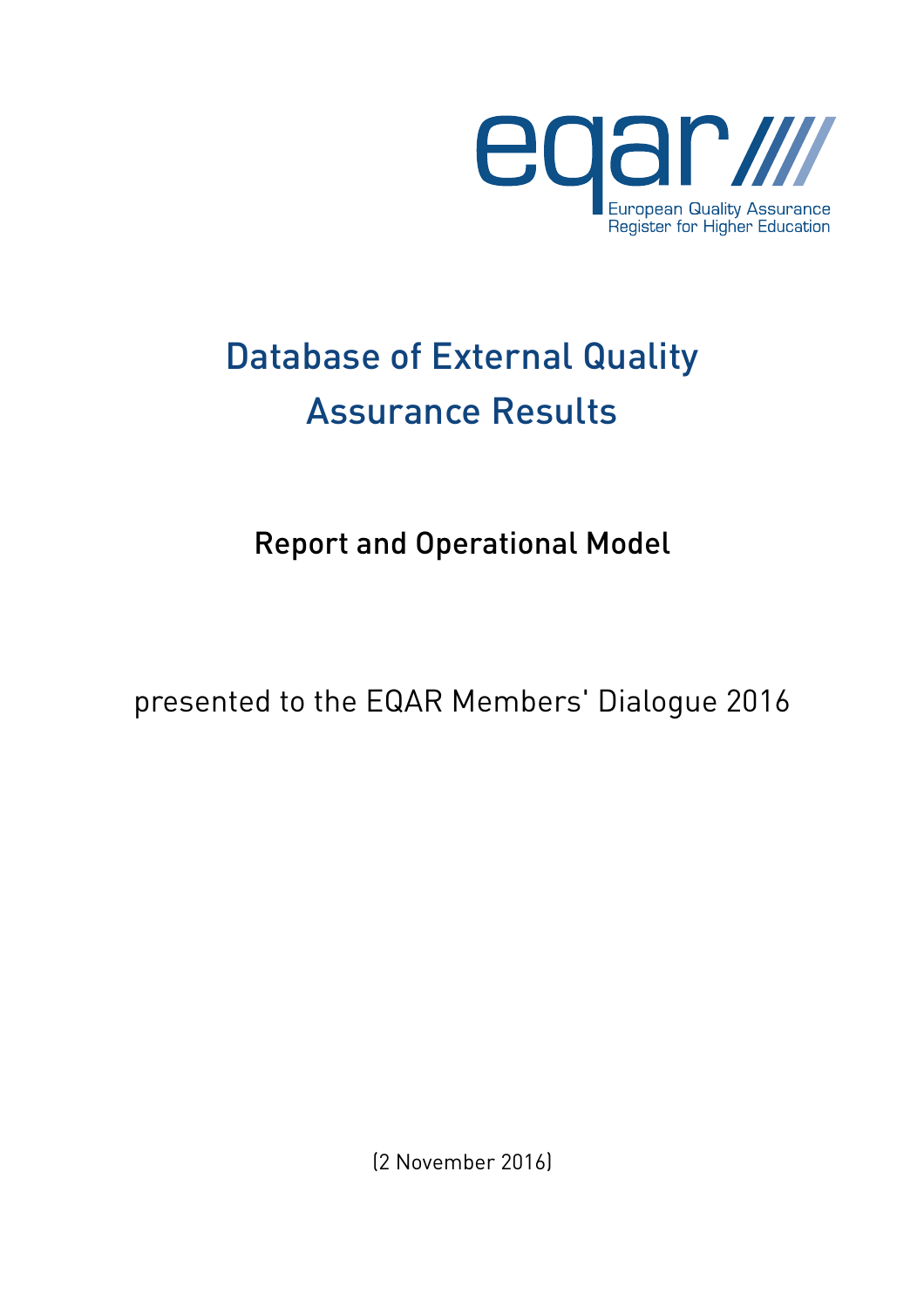## **Table of Contents**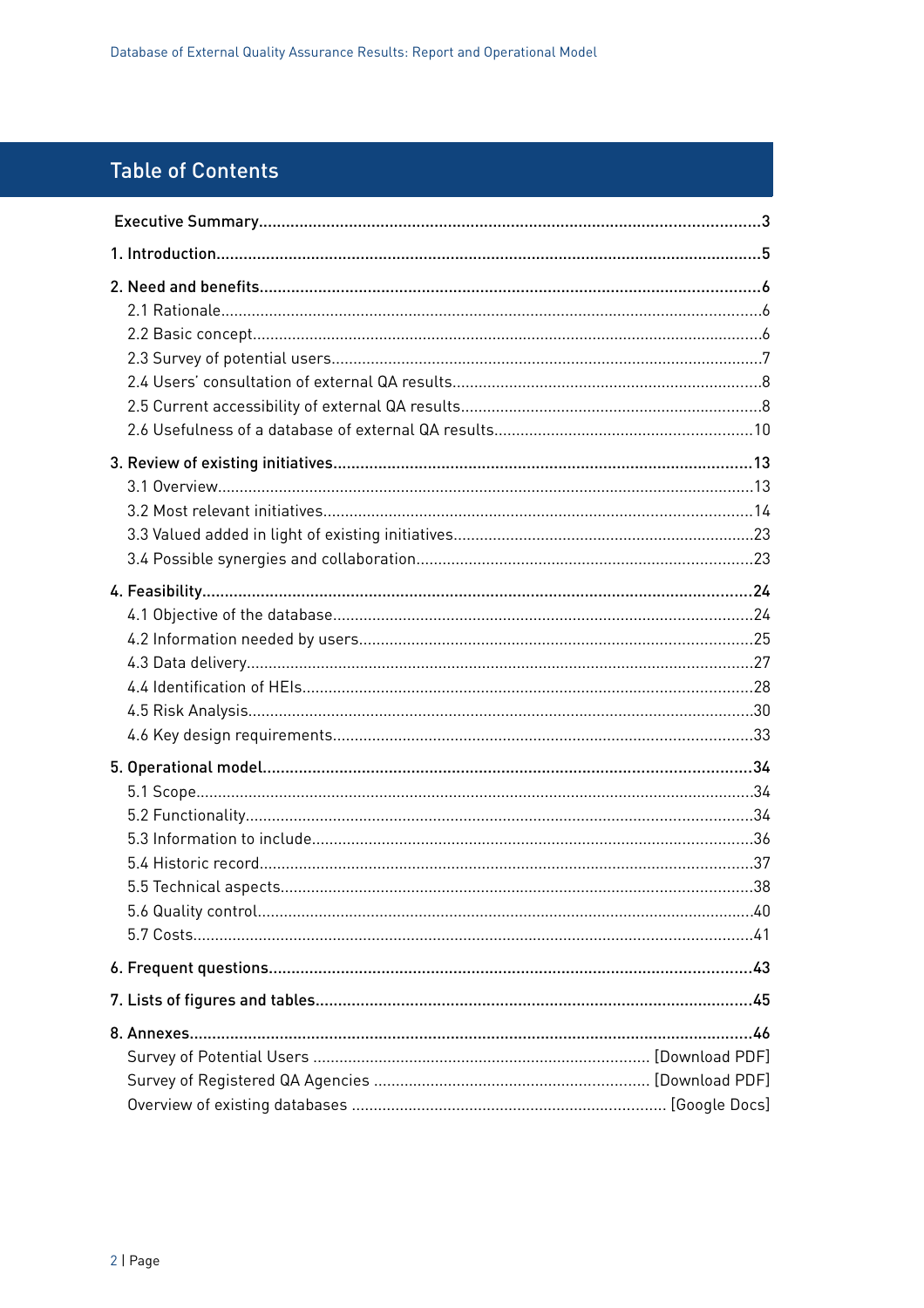#### <span id="page-2-0"></span>Executive Summary

Exploring the possibility of a database of evaluated and accredited higher education institutions and programmes has been part of EQAR's Strategic Plan since 2013 In the course of 2016, EQAR surveyed potential users of such a database, in order to analyse the need and benefits, as well as registered agencies, in order to analyse the feasibility.

EQAR received feedback from over 350 potential users. Recognition information centres (ENIC-NARICs) and recognition officers in higher education institutions access external QA results most frequently, followed by ministries, other national authorities, higher education institutions in general, students and quality assurance agencies.

Most respondents consider that information on external quality assurance (QA) is currently "somewhat accessible". The main difficulties reported relate to finding information on different QA agencies' websites, which vary in structure and user-friendliness, reports published in different languages, and understanding the status and meaning of external QA decisions and reports.

The existing information tools and databases of external QA results are either national, or the quality assurance-related information is limited and patchy, without access to external QA reports. A European database of external QA results officially recognised as in line with the Standards and Guidelines for Quality Assurance in the EHEA (ESG) does currently not exist.

Potential users – Including those who currently have few difficulties in accessing external QA results – would find a central database of external QA results useful. Such a database could enhance accessibility of external QA results (decisions and reports), and help users understand them through contextual information on the country's external QA system and basic information on the external QA procedure, e.g. its status and the formal decision resulting, if any. Since the language of reports will vary, it would be crucial to provide contextual information always in English, so that users could gain a general understanding even if unable to read the full report.

Given the diverse (national) external QA systems across the EHEA, the starting point for the database should be the institution, so as to represent higher education institutions in a comparable and fair way. At present, it would not be feasible to establish a list of study programmes offered by those institutions with an institutional accreditation/evaluation/audit.

The user would be able to find out whether the institution was subject to external QA in line with the ESG (at institutional level, or one or more of its programmes). The database would provide information on the external QA procedures and access to the corresponding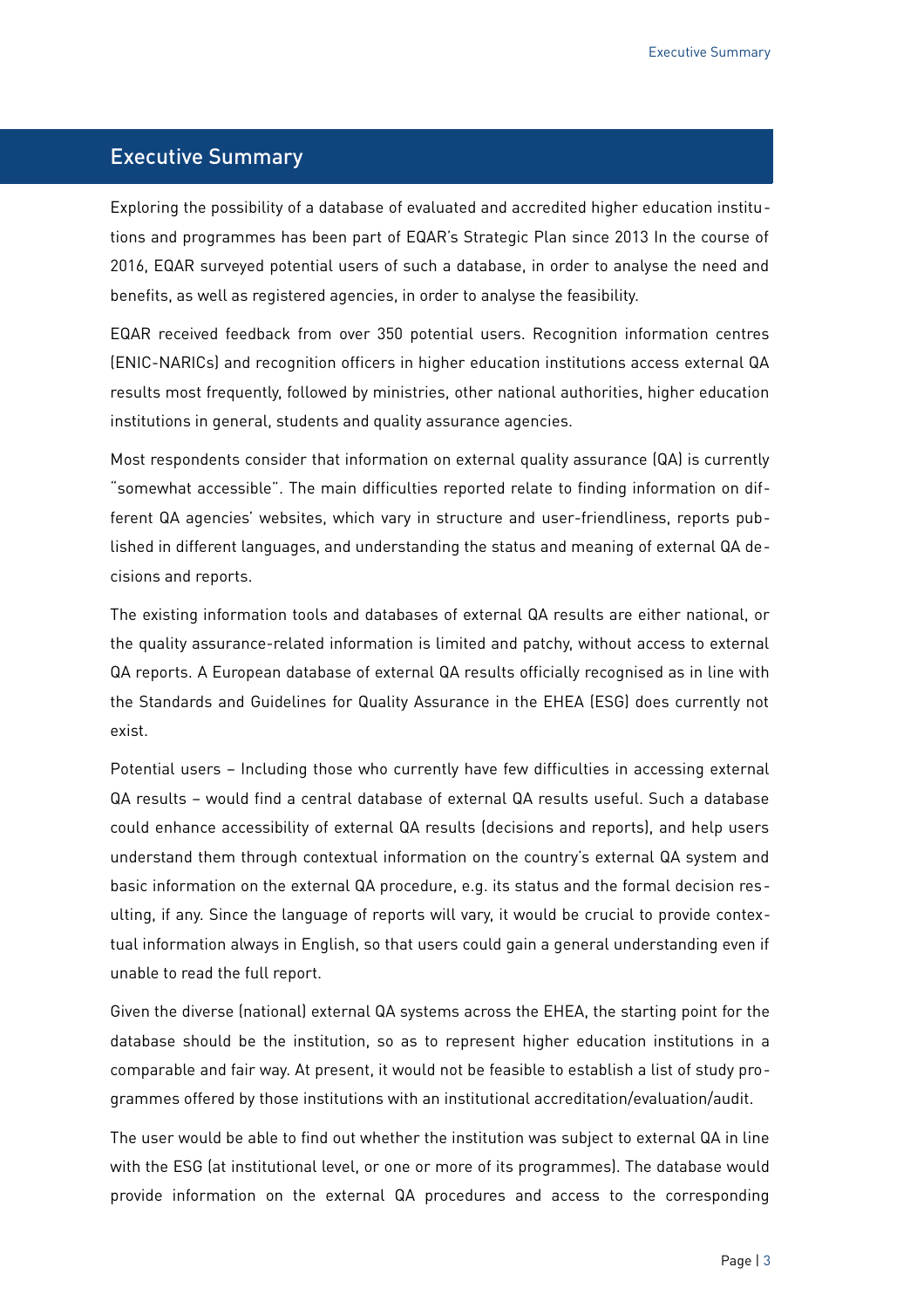report(s), addressing the institution's or programme's quality or how it is managed, by its internal quality assurance system.

Next to searching or browsing the database on the web, users would also be able to download the full data, including the full historic record. Registered agencies and other organisations would further be able to embed the database in their own websites or applications.

The main risks and challenges are related to keeping the information up-to-date and accurate, ensuring the database's relevance as well as its long-term sustainability.

In order to ensure consistency and reliability, the operational model is built on using a reference list of higher education institutions, managed by EQAR and including basic information, based on an existing source. Registered agencies would then need to provide information on their external QA results.

Ideally, registered agencies would upload that information automatically and in a standardised format. A link with existing databases already including information on external QA from several agencies could be realised. Alternatively, agencies could provide the information manually through a web interface.

A net staff increase by 50% full-time equivalent (FTE) would be needed for EQAR to adequately maintain the database on an ongoing basis. While most information on external QA results should come into the database without a need for manual intervention by EQAR, the database system would perform a number of sanity checks to trigger manual intervention where necessary and thus to ensure data quality.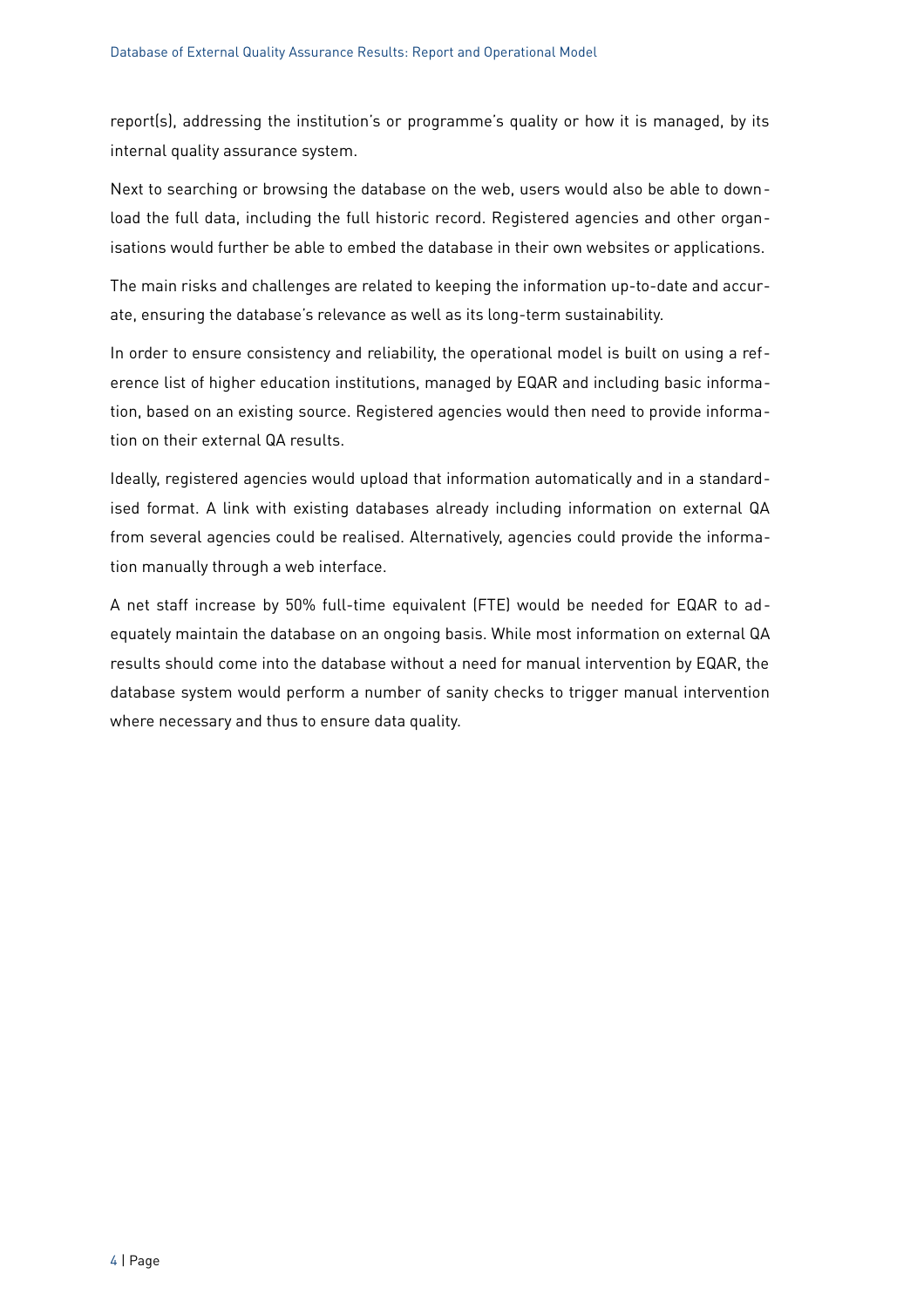## <span id="page-4-0"></span>1. Introduction

Over the past years, there have been demands for EQAR to provide a list or a database of evaluated and accredited higher education institutions and programmes, and to provide direct, central access to agencies' reports. Exploring the development of such a database or repository of information on external quality assurance (QA) procedures, reports and decisions is part of EQAR's Strategic Plan 2013-2017:

"Review EQAR's information policy towards different target groups (governments, agencies, institutions, students), in particular: […] Explore the feasibility of a database of evaluated and accredited institutions and programmes, linking with existing initiatives where possible."

#### The 2016 Self-Evaluation Report contains the recommendation to develop the specifications for such a database, in close consultation with relevant stakeholders, and to consider its possible costs. Consequently, in its Work Plan 2016/17 EQAR committed to:

"Prepare a study and operational proposal, including:

- 1. Assessment of needs, benefits and risks
- 2. Analysis of existing similar initiatives
- 3. Specifications, design proposal
- 4. Estimation of one-off implementation and long-term costs"

Consequently, the EQAR Secretariat studied the feasibility of a database of quality-assured higher education institutions and programmes in the course of 2016. The results are presented in this report in order to inform a decision by EQAR members as to whether and how to proceed with establishing such a database.

The present report addresses the following key questions:

- What is the current need for such a database? What are the main benefits brought by a database of external QA results? (chapter [2\)](#page-5-2)
- What databases and information tools already exist? How would EQAR's database complement these existing national/international databases? (chapter [3\)](#page-12-1)
- Would it be feasible to establish a database of external QA results of EQAR-registered agencies? What are the main challenges and risks associated with implementing and maintaining such a database? (chapter [4\)](#page-23-1)
- How could the database be implemented and maintained practically? What costs would be incurred? (chapter [5\)](#page-33-2)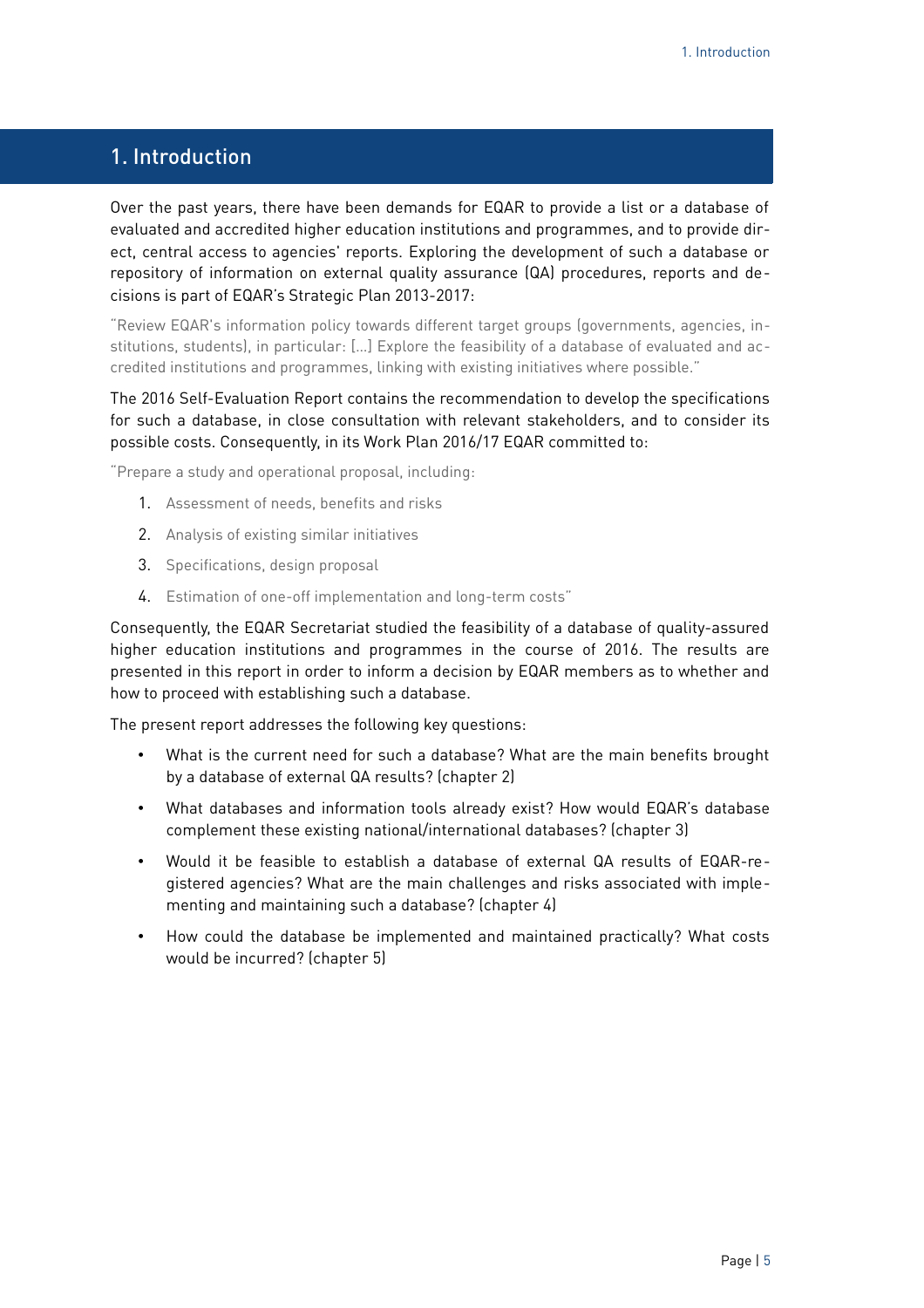## <span id="page-5-2"></span>2. Need and benefits

#### <span id="page-5-1"></span>2.1 Rationale

EQAR's mission is to enhance trust and confidence in European higher education by increasing the transparency of quality assurance, and providing clear and reliable information on quality assurance provision in Europe.

EQAR's website currently provides the up-to-date list of EQAR-registered agencies, with basic information on their work, statistics of their external quality assurance activities, and an overview of European Higher Education Area (EHEA) countries' national requirements and regulations for external quality assurance.

All EQAR-registered QA agencies are required, as set out in the Standards and Guidelines for Quality Assurance in the EHEA (ESG), to publish the full reports of their external quality assurance activities. While there are various dimensions to transparency of external quality assurance, the accessibility of the published reports is one important aspect.

Currently, EQAR facilitates access to those reports indirectly: users can find on EQAR's website information on registered agencies operating in a certain country, and then have to consult those agencies' websites one-by-one for information and the external quality assurance report on a specific higher education institution. Given that agencies' website differ in their structure and user-friendliness, this can be a time-consuming task especially for non-specialist users.

A central database, as explored in this report, could improve the accessibility of such information to the academic community, external partners and other interested individuals, and thus contribute to enhancing the transparency of external QA.

Better accessibility of external QA results is also instrumental for the (automatic) recognition of qualifications, as higher education institutions and employers need an efficient way to establish whether a higher education institution was subject to external QA in line with the ESG. The database could thus also serve EQAR's objective to facilitate and promote the recognition of degrees and mobility of students.

#### <span id="page-5-0"></span>2.2 Basic concept

For the purpose of the surveys carried out and the present report, the main objective/functionality of the database was defined as allowing users to easily identify whether a specific higher education institution, or its programmes, were evaluated, accredited or audited in line with the ESG, by an EQAR-registered agency. Where the following text refers to "the database", it refers to a database along this basic concept.

The database would facilitate the access to information and reports on external QA, and thus serve as a reliable information source on higher education institutions' quality or how it is managed, by their internal quality assurance system.

Considering the diversity of the legal frameworks for the external QA of higher education across Europe – i.e. including systems relying exclusively on institutional or programme evaluation or accreditation, or combinations of the two – users are also faced with the challenge of making sense and navigating such complex set of information. The database would connect the existing information already collected by EQAR on the quality assurance re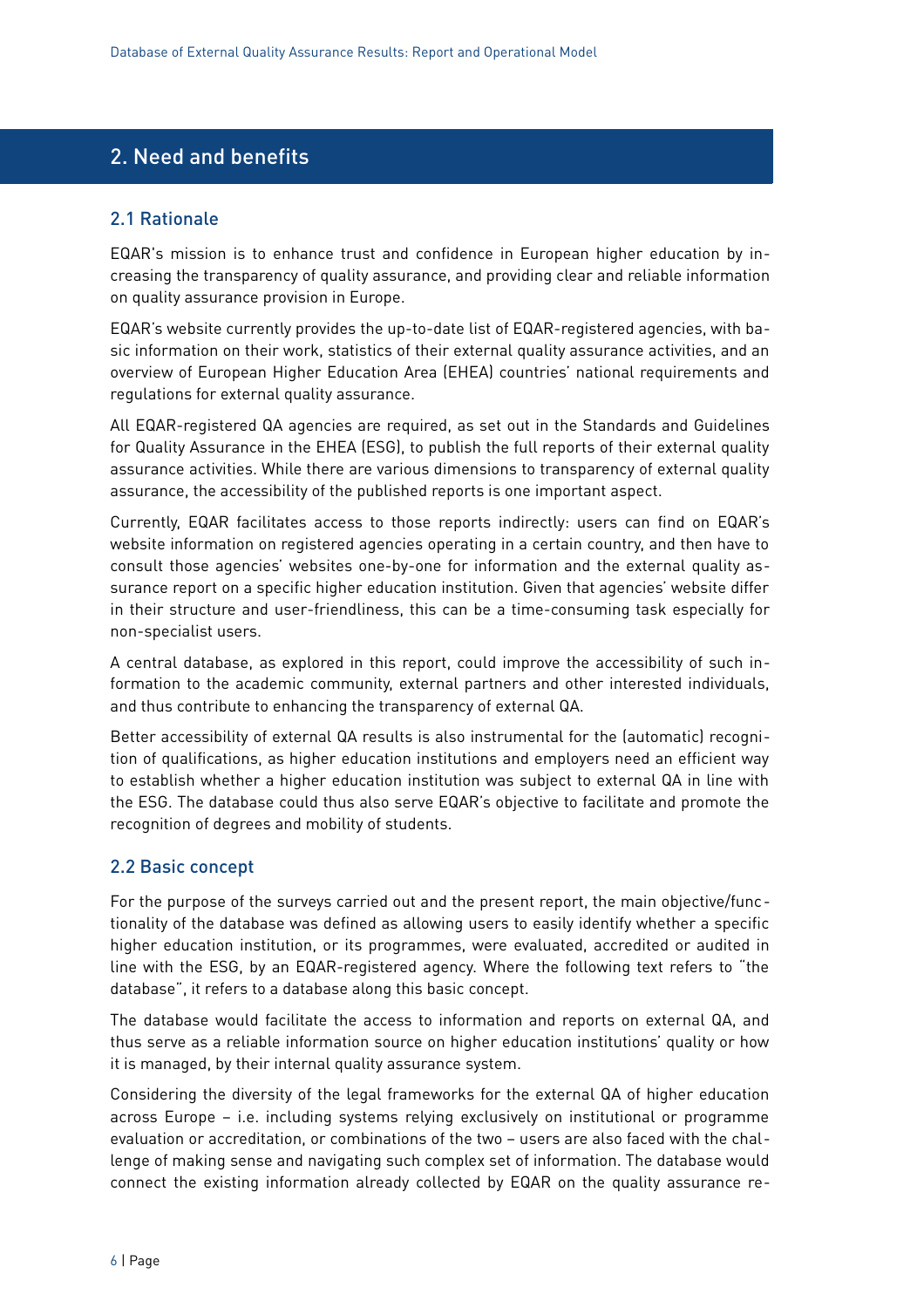quirements of different higher education systems with information on and results of the external QA procedures carried out by EQAR-registered agencies.

#### <span id="page-6-0"></span>2.3 Survey of potential users

To investigate in detail the possible needs and benefits of such a database, EQAR carried out a survey addressed to its members and wider network. A total of 385 responses were collected between 20 June and 31 July 2016. The majority of respondents (91%) came from the 48 higher education systems in the EHEA, with 9% of respondents based in 22 other non-EHEA countries or regions.

The biggest share of respondents were higher education institution representatives (42% in total, including higher education leadership, academic and administrative staff as well as



#### <span id="page-6-1"></span>Figure 1: Survey of potential users - profile of respondents (n=385)

recognition or admission officers). 40% of responses were nearly equally distributed (i.e. ca. 10% each) between representatives of ministries for higher education, quality assurance agencies, recognition information centres (ENIC-NARIC) and students.

The remaining answers were provided by employers, international stakeholder organisations, agencies/organisations supporting international academic cooperation, national authorities offering grants and loans as well as other government and public authorities (see [Figure 1\)](#page-6-1).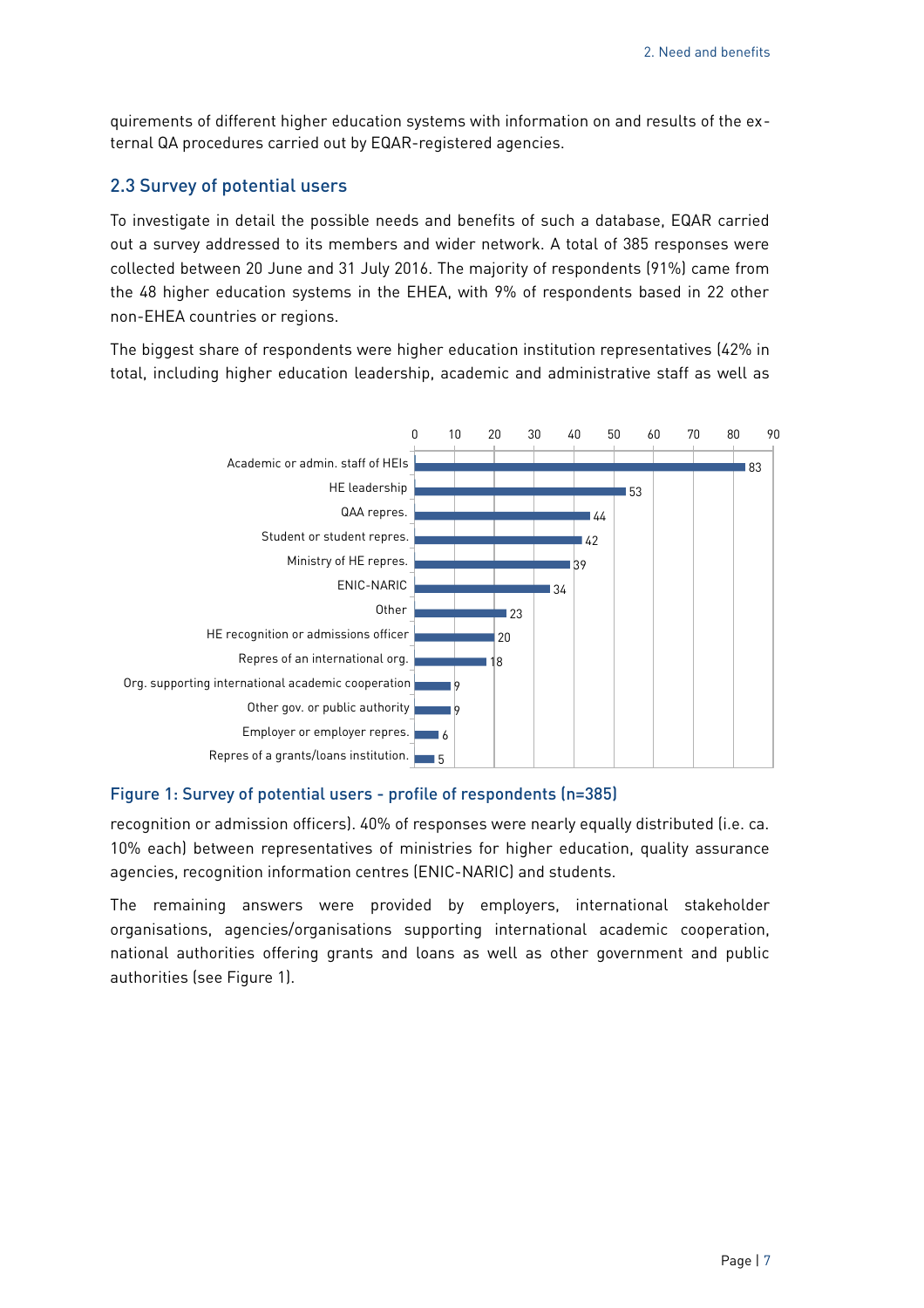### <span id="page-7-1"></span>2.4 Users' consultation of external QA results

The survey showed that 42% of respondents consult decisions or reports on the external quality assurance (QA) of higher education institutions or programmes on an at least monthly basis, with a third of them at least once a week (see [Figure 2\)](#page-7-2).



The frequency of consulting decisions or reports on the external QA of higher education institutions or programmes shows slight variations between different groups, with:

> • higher frequency among representatives of ENIC-NARICs and higher education institutions' admission and

<span id="page-7-2"></span>

recognition officers (majority of answers distributed between AT LEAST ONCE A WEEK and AT LEAST ONCE A MONTH)

- medium frequency for ministry representatives, national authorities, students and other higher education institutions' representatives (majority of answers distributed between AT LEAST ONCE A MONTH and EVERY 2-4 MONTHS) and
- lower frequency among representatives of international organisations, employers and other groups (majority of answers distributed between EVERY 2-4 MONTHS and'LESS THAN 3 TIMES A YEAR).

#### <span id="page-7-0"></span>2.5 Current accessibility of external QA results

Most respondents consider that external QA reports or decisions on higher education institutions and programmes are SOMEWHAT ACCESSIBLE (61%), compared to 16% who find them EASILY ACCESSIBLE and 23% of respondents who find them DIFFICULT or NOT ACCESSIBLE. There is no considerable variation between the different user groups.

Unsurprisingly, those respondents who consult decision/reports more frequently find them slightly easier to access. Nevertheless, SOMEWHAT ACCESSIBLE is by far the most frequent response in all groups.

Currently, in order to consult quality assurance information about a specific programme or higher education institution, users have to look up the list of all quality assurance agencies that might have reviewed (a programme of) the institution they are interested in, and then consult all those agencies' websites separately.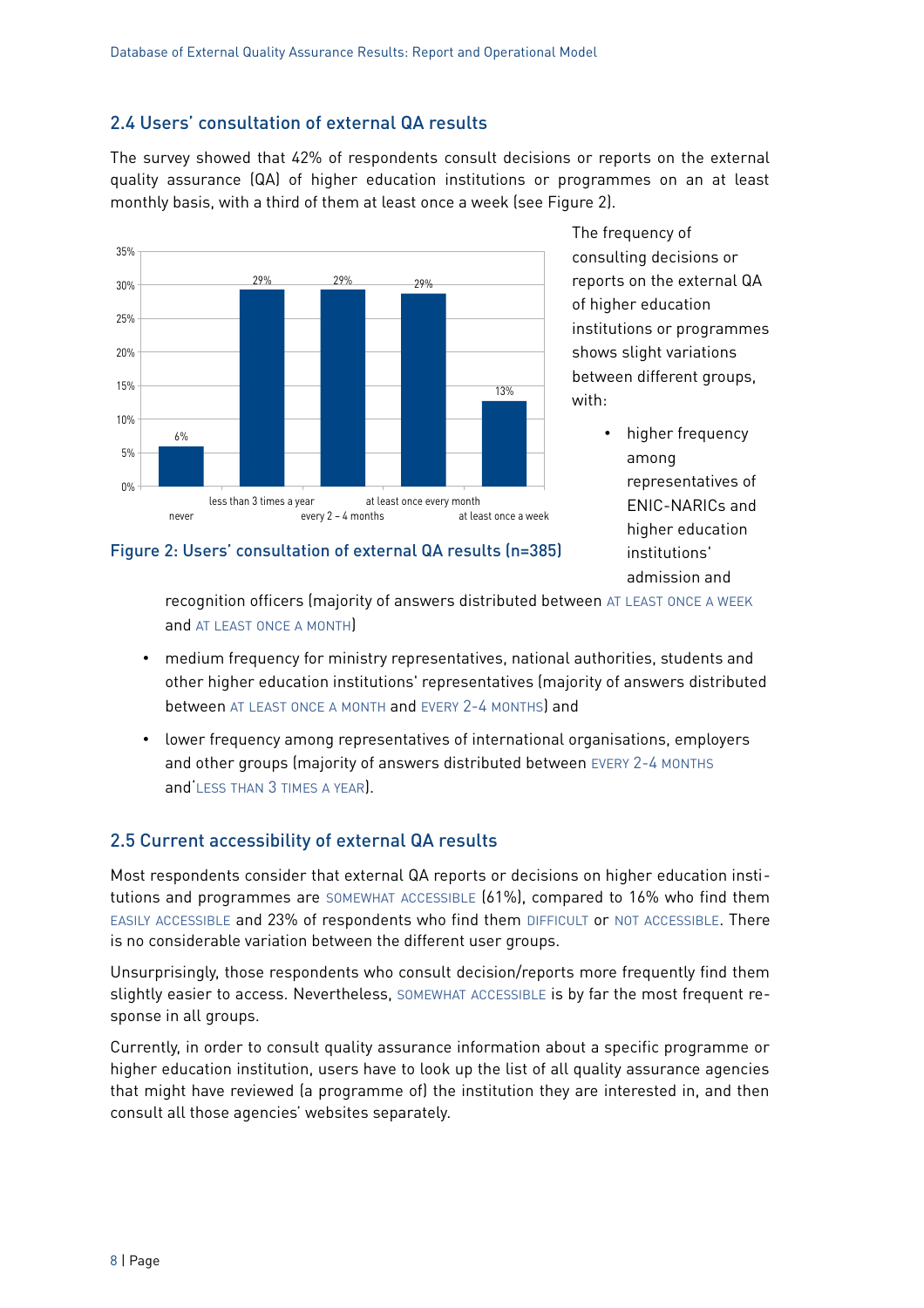Commenting on the different issues encountered in searching for such information respondents $^1$  $^1$  mentioned the lack of user-friendly websites, with scattered information, the time consuming aspects of their search, thus making it difficult to make sense of the exist ing information:

- "Frequently the reports are located in a subsection of a website that is not userfriendly." (Academic or administrative staff of a higher education institution)
- "Sometimes the information is mixed up with many other things and one has to dig deeply to find it out." (Higher education leadership)
- "There is no standardization in publishing such information and the websites are often very complex and not so dent representative)



#### intuitive." (Student or stu- Figure 3: Accessibility of external QA decisions and reports (n=384)

- The search is "time-consuming: it is good to have all the information accessible in the same website." (Representative of an international organisation in higher education)
- "The reports are scattered on the website of the national quality assurance agency and thus quite difficult to find. Moreover, there are at least 3-4 reports/institution, thus making it difficult for a person not working in the field difficult to understand." (Representative of a ministry of higher education)
- "You have to know exactly where to find the information, if you are an outsider and have not been involved in quality assurance, this is very difficult to find. You have to know which part of which website and then the exact path for a specific education." (Representative of a student union)
- "Most of the information is actually accessible but only for those who know where and how to look for it. It is difficult to structure and not easily available for society at the moment. The current national database is newly developed and it includes only information starting from summer 2015. The historical information is stored in three other sources and none of them are publicly available. All sources are available for the agency staff but until the new e-platform is launched they are available to public only by contacting the agency staff. So - in general - for someone from outside it is difficult to understand where to look and whom to contact in order to get exactly the information that the person needs." (Representative of a quality assurance agency)
- "We have access to local reports. Reports from other countries are not easily accessible due to a lack of data centralisation." (Representative of a ministry of higher education)

<span id="page-8-0"></span> $1$  A total of 80 comments were provided by respondents who answered that access to external quality assurance decisions and reports is difficult or not easily accessible.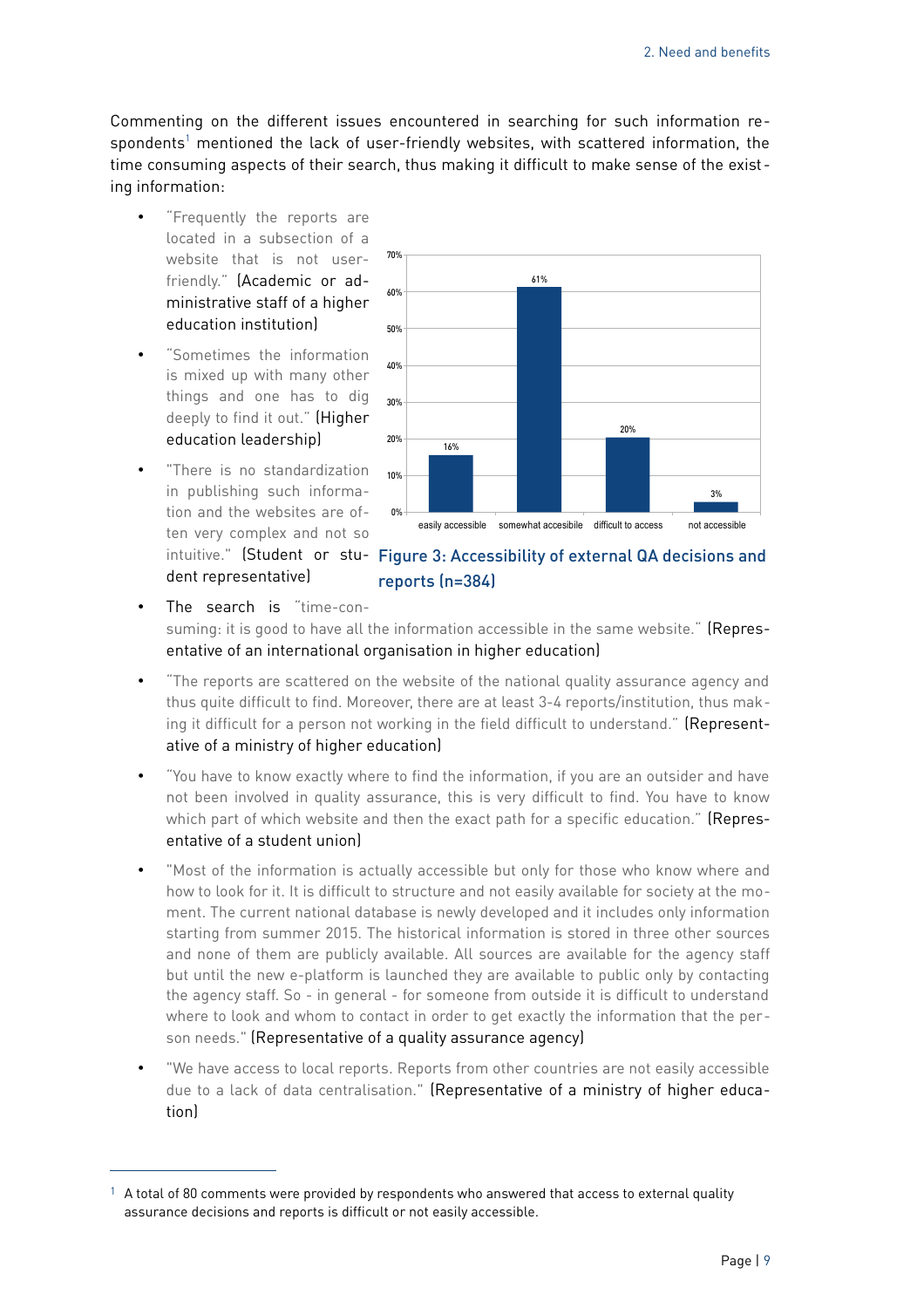The time spent in searching for information related to the quality assurance of a particular institution or programme is met with the challenge of understanding the different external quality assurance systems and legal frameworks across the EHEA.

In France, Poland, Serbia or Romania, for instance, higher education institution are required to undergo external evaluation at both institutional and programme level; in the United Kingdom, Ireland or Austria, for instance, public higher education institutions have to pass an institutional audit only; while in Portugal or the French Community of Belgium the evaluation/accreditation at programme level is sufficient. Some countries are in transition from one approach to another, and yet others allow institutions to choose from different regimes.

It is important to note that the ESG not only allow, but explicitly support such a diversity of approaches. These are therefore to be considered all equally valid and legitimate. Consequently, the database would need to help the user in understanding and navigating the diverse external QA landscape.

24 of the 43 EQAR-registered agencies publish (on their own websites) general information (e.g. the name of the reviewed higher education institution or programme, decision made, experts involved) on all their external QA procedures in English. Additional 10 agencies do so for some external QA procedures (e.g. cross-border QA).

The most common languages at least occasionally used by registered QA agencies for their external QA reports are English (24), German (9), Spanish (7) and French (4). Some EQARregistered agencies publish their reports in English instead of their local language, whereas others provide abstracts or summary reports in English or another widely spoken language in addition to their local language. 10 EQAR-registered quality assurance agencies publish all their external QA reports in English, and a number of additional agencies publish some reports (e.g. for cross-border QA) in English.

#### <span id="page-9-0"></span>2.6 Usefulness of a database of external QA results

While most respondents find information on external QA results SOMEWHAT ACCESSIBLE, they would find it useful to have a database providing central access to external quality assurance reports and decisions. 76% of respondents find it VERY USEFUL or USEFUL; 19% considered a database SOMEWHAT USEFUL, while only 4.5% found a database NOT USEFUL (see [Fig](#page-9-1)[ure 4\)](#page-9-1). The views on the usefulness do not differ substantially by respondent profile.

It is noteworthy that even among those respondents who answered that external QA reports and decisions are currently easily accessible, the majority find it VERY USEFUL or USEFUL (69%) to have access to such a central database.

<span id="page-9-1"></span>

Some respondents commenbase of trustworthy and reli-

ted<sup>[2](#page-9-2)</sup> why they welcome a data- Figure 4: Usefulness of a database of QA results (n=384)

able information on external QA of higher education institutions and programmes:

<span id="page-9-2"></span>2General comments were submitted as part of the "Any further comments" section of the Survey of Users.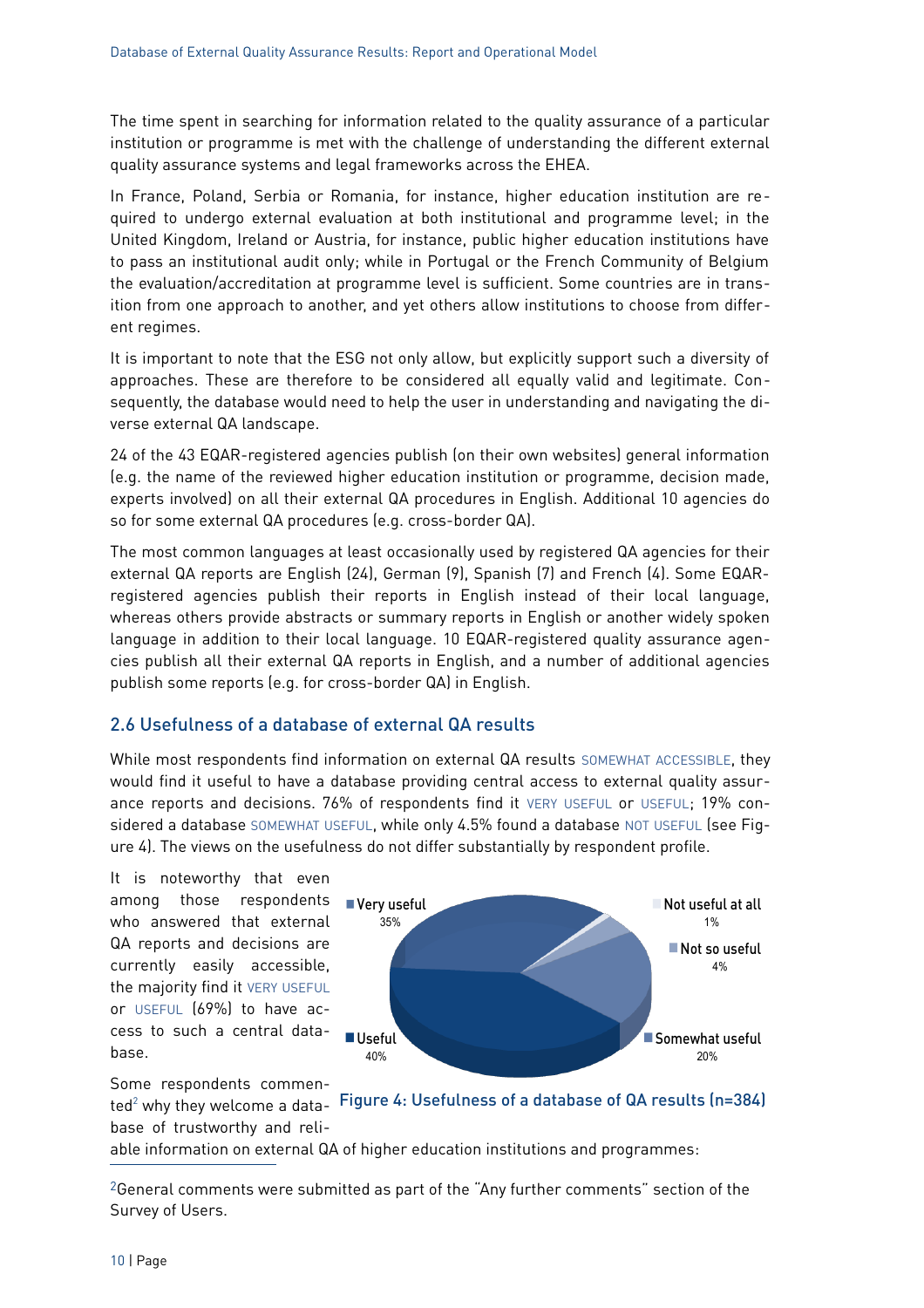- "Part of national databases are on national language only and sometimes with limited information. Therefore all activities to improve accessibility of trustful information is recommended." (Representative of an ENIC-NARIC office)
- "The main benefit is to be able to pursue briefly whether the university exists at all and what quality it has." (Government or public authority)
- "I am now at some distance from this domain but, based on my recent experience as head of a national QA Agency, I feel that such a data base would be very useful to many actors in Europe and outsider Europe" (former head of a national QA agency)
- Information is "distributed in too many websites, a comprehensive database is necessary which is easy accessible and reliable." (Recognition officer, admission officer of a HEIs)
- "I need to access information about institutions in different countries to verify accreditation of HEI and programme to establish scholarship eligibility. Depending on country information can be hard to find and it is not clear when institutional accreditation is sufficient and where both institution and program must be accredited, what is the accreditation status especially with new institutions (they are on the list, but it is not clear if accreditation is underway or needed or completed etc.), if institution is still accredited (e.g. date of last accreditation might be some years back meaning it can still be valid or not). Due to processes in native language it is not always possible to understand from the documents what is the current status. Special challenge is transnational education and joint programmes that need appropriate accreditation in all countries." (Representative of national authority responsible for scholarship funds).

A few respondents have also commented on the possible challenges faced by the database and have detailed some of their concerns and aspects to be considered in the development of such a database:

- "Although conceptually interesting such a database may be technically very difficult to implement and to curate at EQAR level." (Representative of a ministry of higher education)
- "The logic of the search engine is critical: there should be multiple ways to find the same data from the database." (Student representative)
- "Database should take into account that HE systems are in constant evolution and should therefore take the history of an institution/programme/qualification into account: what if the name changes due to merging operations, renaming of a study programme or adjustments to the national QF?" (Representative of a government or public authority)
- "It is important to note that in many countries programmes are not accredited by an external agency, but through internal institutional procedures. the website must respect this, and not lead an uninformed viewer to the conclusion that some universities do not have any accredited programmes. the weblink to the relevant QA reports is the most important feature of the proposed new database." (Representative of a national university association)
- "Other important elements are in my opinion: compatibility with the other frequently used databases - mention of how frequently the database is updated, an on the basis of what new information that is available - maps - how to quarantee sustainability and estimate for which period that would be - add a glossary of the specific terminology, and a full list of all mentioned (national and subject-specific) accreditation, review, audit bodies." (Former representative of an international higher education organisation)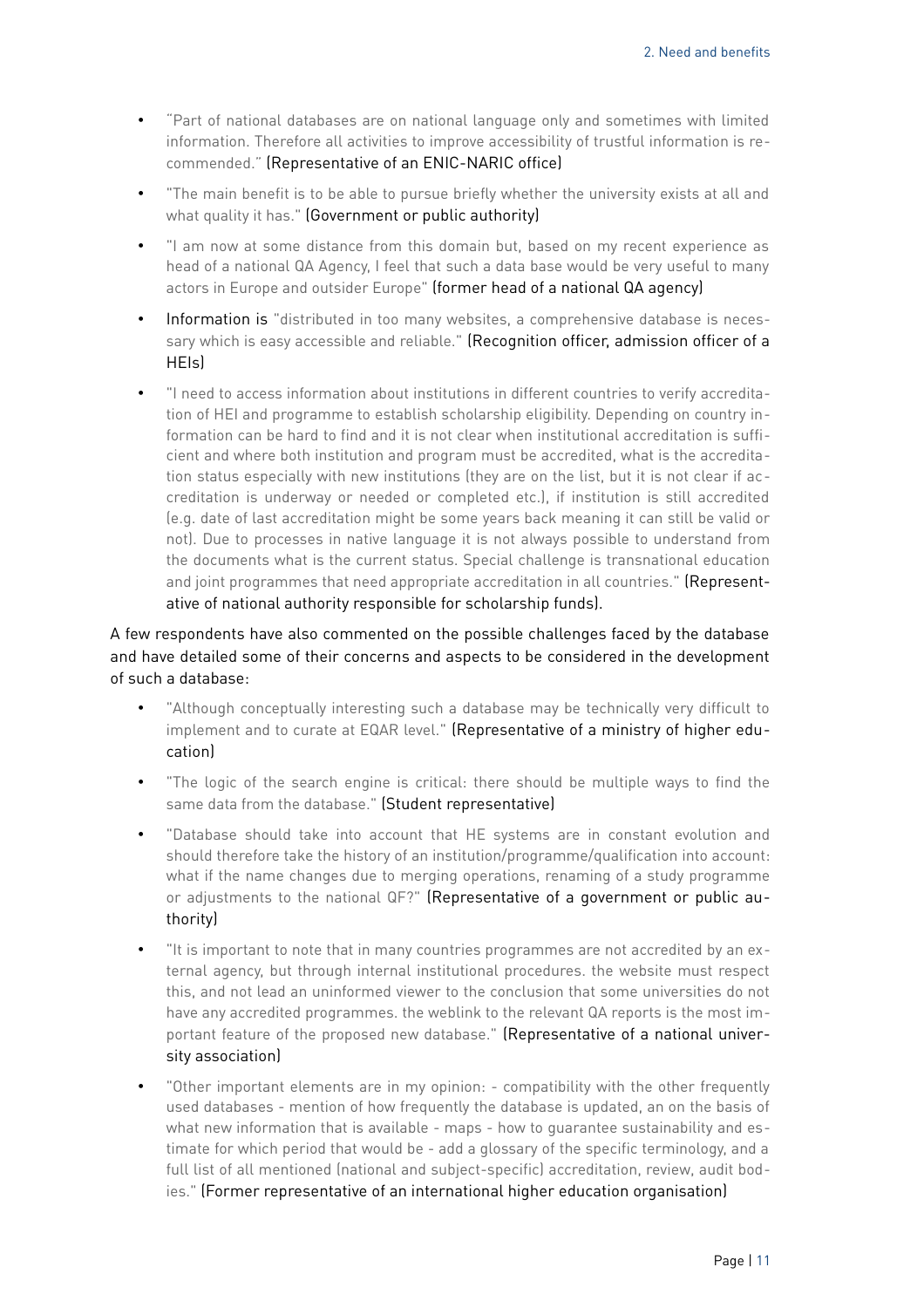- "A potential obstacle could be that QA reports are often written in the official (local) language and not translated into English or French. The usefulness of reports written in the official language can be limited and a mere 'yes' or 'no' referring to the formal decision does not always provide meaningful insights and information about an institution or specific programme." (Academic or administrative staff of a higher education institution)
- "ECA has developed Qrossroads several years ago. It is a useful and cost effective tool on which a EQAR database could build. Maintenance, updates, expansion and further development are important challenges for any European database. Duplication should be avoided and forces joined to be able to offer a European database that is both of added value and financially manageable." (Representative of an international organisation)

The comments of potential users point to three important challenges, which the database would need to address in order to maximise its usefulness:

1. In order to help understand the diversity of external QA systems, the database would need to bring together existing information on the external QA systems for higher education in Europe (country profiles currently available on the EQAR website, maintained with the support of the Governmental Members) with information on external QA procedures at particular higher education institutions.

The metadata will help to contextualise the external QA procedure (e.g. whether it is part of the obligatory national external QA system or comes in addition), especially in cases where there are several external QA reports for a single higher education institution.

- 2. The database would need to ensure that the different approaches to external QA envisaged by the ESG (evaluation, accreditation or audit, at institutional or programme level) are equally and understandably represented, to both specialist and lay users. This could be accomplished by using the institution as a starting point, and by providing metadata to describe the type of external QA procedure.
- 3. The database would need to be regularly and promptly updated. Therefore, only a model where information is supplied by registered agencies themselves, preferably automatically, without the need for manual conversion or other intervention by EQAR, seems reasonable.

While the database would not be able to give simple answers to complex questions, it could make access to external QA reports and decisions more efficient. It would provide information on external QA in line with the ESG, addressing institutions' quality or how it is managed, by their internal quality assurance system.

The database would not change the fact that many registered quality assurance agencies publish their external QA reports and decisions in their local language only. The database would provide access to reports and summaries in the language in which they are published. At the same time, basic information on the external QA procedure (metadata such as type, status, formal decision, validity) in English would provide the user a general understanding, even if they are unable to read the full report.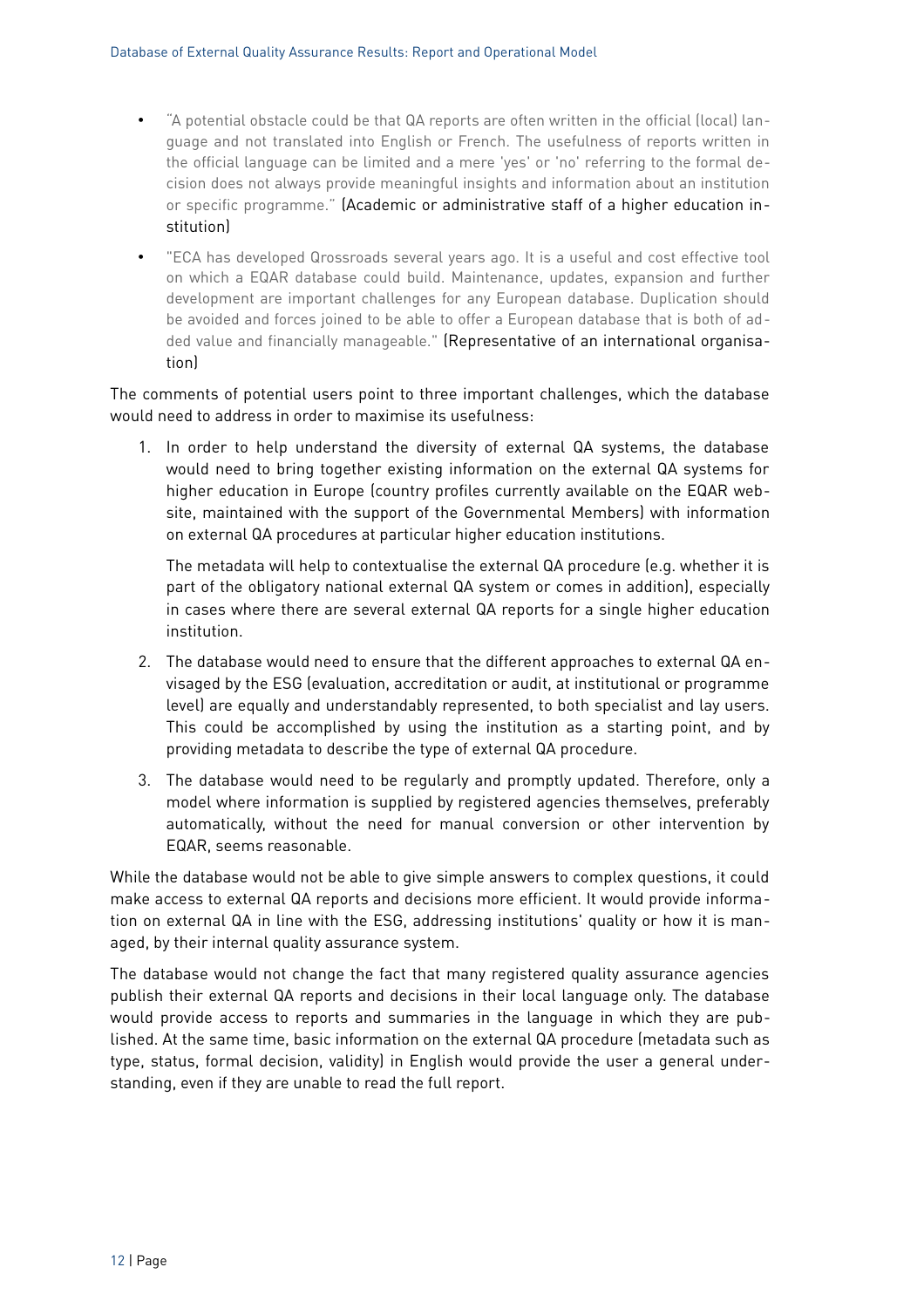## <span id="page-12-1"></span>3. Review of existing initiatives

To develop EQAR's own database it is relevant to consider and draw lessons from other existing initiatives. To this aim, existing sources of information that are known to EQAR or were mentioned by survey respondents were examined, with an in-depth analysis given into the most relevant initiatives.



#### <span id="page-12-0"></span>3.1 Overview

#### <span id="page-12-2"></span>Figure 5: Use of existing higher education information tools (n=371)

In order to inform themselves about quality related information on higher education institutions and programmes, most users refer to national or institutional tools (see [Figure 5\)](#page-12-2). Respondents named over 70 databases, repositories or portals which they have OFTEN of VERY OFTEN consulted for such information. These results show, unsurprisingly, that users consult online tools within the (national) system they are most familiar with (see [Annexes\)](#page-45-0).

Although there is less familiarity with international databases, more than half of respondents have used the World Higher Education Database (WHED $^3$  $^3$ ) and U-Multirank $^4$  $^4$ , while 30% to 40% stated they accessed, even though less often, the databases of Anabin $^5$  $^5$ , Qrossroads $^6$  $^6$ and Learning Opportunities and Qualifications in Europe<sup>[7](#page-12-7)</sup>. Admittedly, the three latter tools

<span id="page-12-3"></span><sup>3</sup> [http://www.whed.net](http://www.whed.net/)

<span id="page-12-4"></span><sup>4</sup> <http://www.umultirank.org/>

<span id="page-12-5"></span><sup>5</sup> [http://anabin.kmk.org/no\\_cache/filter/hochschulabschluesse.html](http://anabin.kmk.org/no_cache/filter/hochschulabschluesse.html)

<span id="page-12-6"></span><sup>6</sup> <http://ecahe.eu/home/qrossroads/>

<span id="page-12-7"></span><sup>7</sup> <https://ec.europa.eu/ploteus/en>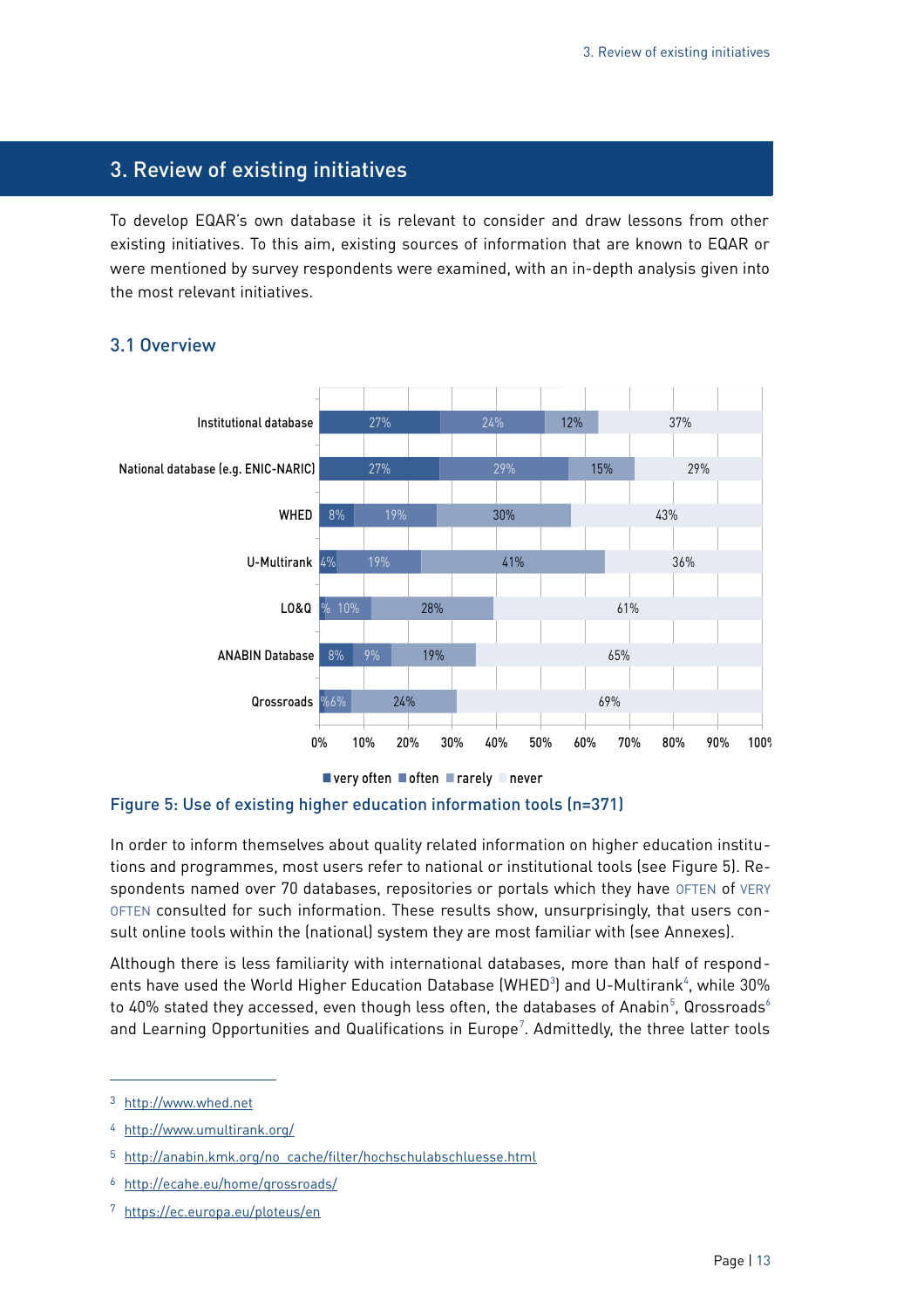are more specific in their scope (see description below), which might explain a lower familiarity within the surveyed group.



## <span id="page-13-2"></span>Figure 6: Web traffic rank of existing tools

The Alexa website traffic rank $^8$  $^8$  confirms the survey results of the most frequently accessed international databases. The best ranked tools appear to be WHED, Anabin and U-Multirank (see [Figure 6\)](#page-13-2). These tools offer information about higher education institutions from all over the world, thus reaching out to a wider target group of people (see full description below).



<span id="page-13-1"></span>Figure 7: Existing tools by maintainer of data

Having a closer look at the online repositories, databases and portals which were listed by respondents, it appears that 53% of respondents refer to databases that were maintained or fed by quality assurance agencies (see [Figure 7\)](#page-13-1). About a third of respondents have consulted databases or portals maintained by national recognition centres (ENIC or NARIC) and national authorities. Less than 13% gained their information from internationally

managed organisations, ranking tools or other specific national platforms.

#### <span id="page-13-0"></span>3.2 Most relevant initiatives

Considering the information made available within these online platforms, it was analysed to which extent the existing information would include the information earmarked to be provided by the database considered by EQAR: (A) name of the HEI in local language or English, (B) information about the QAA, (C) the publication of review reports or decisions, (D) date and validity of the EQA, (E) type of EQA, (F) link to HEI's website, and (G) qualifications and cycle of study offered.

<span id="page-13-3"></span><sup>8</sup> Alexa Traffic Rank compares how each site is ranked relative to other sites. The rank is calculated using a combination of average daily visitors to the site and page views on the site over the past 3,6 months. The site with the highest combination of visitors and pageviews is ranked #1.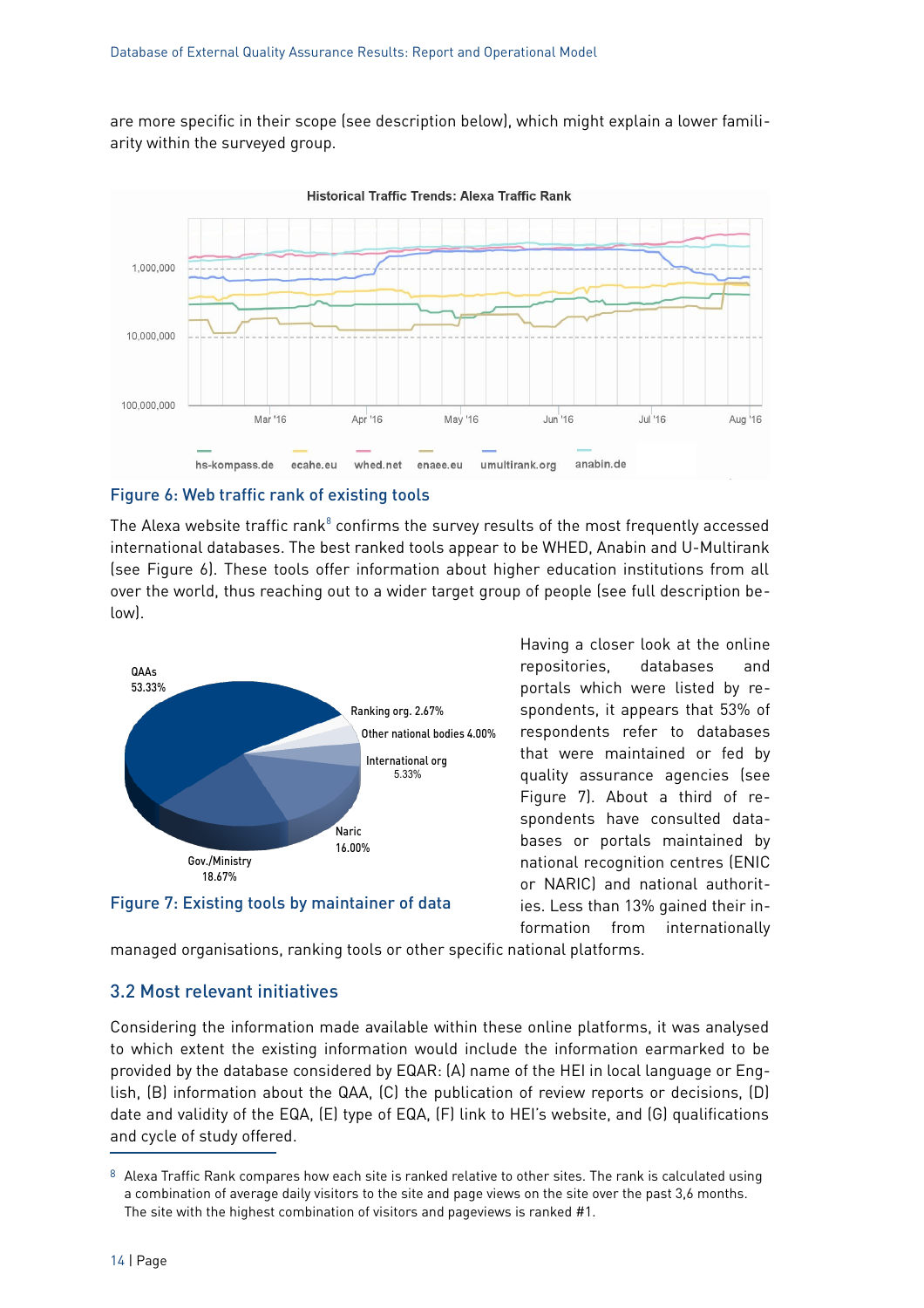Online portals that provided no information about individual higher education institutions (e.g. websites that provide system-level information) and private websites (i.e. only accessible to registered users) were not considered in this analysis.

A total of 68 online tools were analysed $\degree$ , revealing the following:

- While almost all online tools include information such as the name of the higher education institution, the cycles of study and information about the degrees or fields of study offered, about 63% (42 of 68) of these online tools actually contained some form of external quality assurance-related information (e.g. type or date of the external QA procedure).
- With very few exceptions, those databases or repositories that contain QA-related information cover a particular country or region and the information is usually supplied by one single QA agency.
- Reports or decisions resulting from the external QA of higher educations or programmes were published online in about half (36 of 68) of cases. Not surprisingly, given the publication requirement in ESG 2.4, this includes all websites of EQAR-registered agencies. Information on the type of the external QA procedure was offered within all these websites.
- Information such as date of the external quality assurance procedure and validity of the procedure is available on 13 of the examined websites. 27 other websites either give partial information, or they make available this information within the published reports/decision.

There are two types of existing initiatives that are particularly relevant for the purpose of this report, and which are therefore explored below in greater detail:

• Databases/lists that include information from several QA agencies: The existing examples are mostly managed by national (or bi-national, in one case) QA agencies or authorities (e.g. the German Accreditation Council, ANECA – subsection B below). While these online databases only cover one specific higher education system, at European level there are a few other initiatives that cover the activity of several quality assurance agencies within multiple higher education systems, i.e. Qrossroads and EUR-ACE (subsection A).

The databases of CHEA and the USDE (subsection C) do not cover the European Higher Education Area (EHEA), but realise a comparable type of database for the USA, accumulating information from 61 (CHEA) / 53 (USDE) recognised accrediting agencies on programmes and institutions accredited by them.

All these initiatives have in common that they integrate information from a number of different agencies (whether from one or more countries), and may thus face similar challenges as the database explored by the present report.

• Online data sources that provide information on higher education institutions from multiple higher education systems (subsection D below): This includes the European Tertiary Education Register (ETER<sup>[10](#page-14-1)</sup>), WHED, ANABIN, U-Multirank and Learning Opportunities and Qualifications in Europe (formerly Ploteus).

<span id="page-14-0"></span><sup>9</sup> See Annex. Overview of Databases: [https://docs.google.com/spreadsheets/d/1355MwlHFKqsPjdGAsmGgeJr7w2BCdRLkssU4eqOSBuQ/edit?](https://docs.google.com/spreadsheets/d/1355MwlHFKqsPjdGAsmGgeJr7w2BCdRLkssU4eqOSBuQ/edit?usp=sharing) [usp=sharing](https://docs.google.com/spreadsheets/d/1355MwlHFKqsPjdGAsmGgeJr7w2BCdRLkssU4eqOSBuQ/edit?usp=sharing)

<span id="page-14-1"></span><sup>10</sup> <https://www.eter-project.com/hei>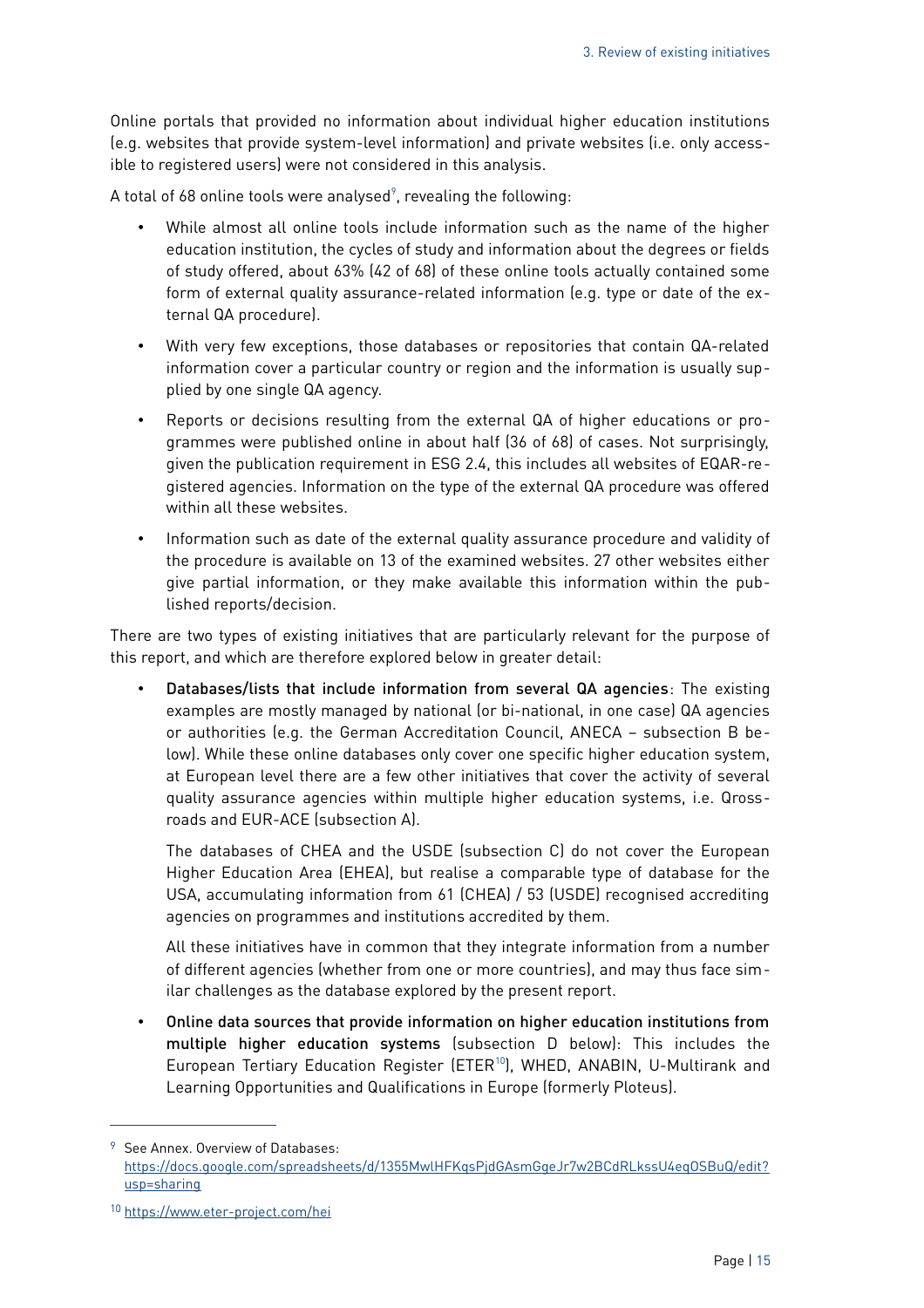These initiatives were examined due to their potential to serve as an underlying database, with basic information on institutions, which could be used for consistent identification and to complement data collected from quality assurance agencies.

| <b>Database</b> | <b>National</b><br>system<br>covered  | A) HEI<br>name | B) Info.<br>about<br>the QAA | C) Link<br>to<br>reports | D) EQA<br>date &<br>validity | E) Type of<br>EQA | F) HEI's<br>website | G) Quali-<br>fications<br>offered |
|-----------------|---------------------------------------|----------------|------------------------------|--------------------------|------------------------------|-------------------|---------------------|-----------------------------------|
| ANECA           | Spain                                 | Local (ES)     | Yes                          | Yes                      | EQA date                     | Yes               | No                  | Yes                               |
| GAC             | Germany                               | Local (DE)     | Yes                          | Yes                      | EQA date<br>& validity       | Yes               | Yes                 | Yes                               |
| Qrossroads      | European (8<br>HE systems)            | Local & EN     | Yes                          | No                       | EQA date<br>& validity       | Yes               | Yes                 | Yes                               |
| <b>ETER</b>     | European (32<br>HE systems)           | Local & EN     | No                           | No                       | No                           | No                | Yes                 | No (only study<br>area)           |
| EUR-ACE         | Mostly<br>European (36<br>HE systems) | Local & EN     | Yes                          | <b>No</b>                | EQA date<br>& validity       | Yes               | Yes                 | Yes                               |
| WHED            | International<br>[180 HE<br>systems)  | Local & EN     | sometim<br>e                 | No                       | No                           | No                | Yes                 | No                                |
| <b>ANABIN</b>   | International<br>[180 HE<br>systems)  | Local & EN     | Yes                          | No                       | No                           | N <sub>o</sub>    | Yes                 | Yes                               |
| U-Multirank     | Mostly<br>European                    | Local & EN     | No                           | No                       | No                           | No                | Yes                 | Yes                               |
| L0&Q            | 16 HE systems                         | Local or EN    | No                           | No                       | No.                          | No                | Yes                 | Some                              |
| CHEA            | <b>USA</b><br>(primarily)             | Local (EN)     | Yes                          | No                       | No                           | Yes               | Yes                 | Some                              |
| <b>USDE</b>     | <b>USA</b>                            | Local (EN)     | Yes                          | No                       | Yes                          | Yes               | Yes                 | Some                              |

Table 1: Existing information tools that cover multiple higher education systems or information on external QA from several QA agencies

## (A) European databases with information on external QA

#### Qrossroads

Qrossroads was developed by the European Consortium for Accreditation (ECA). It currently provides information about 22641 programmes



Figure 8: Qrossroads functioning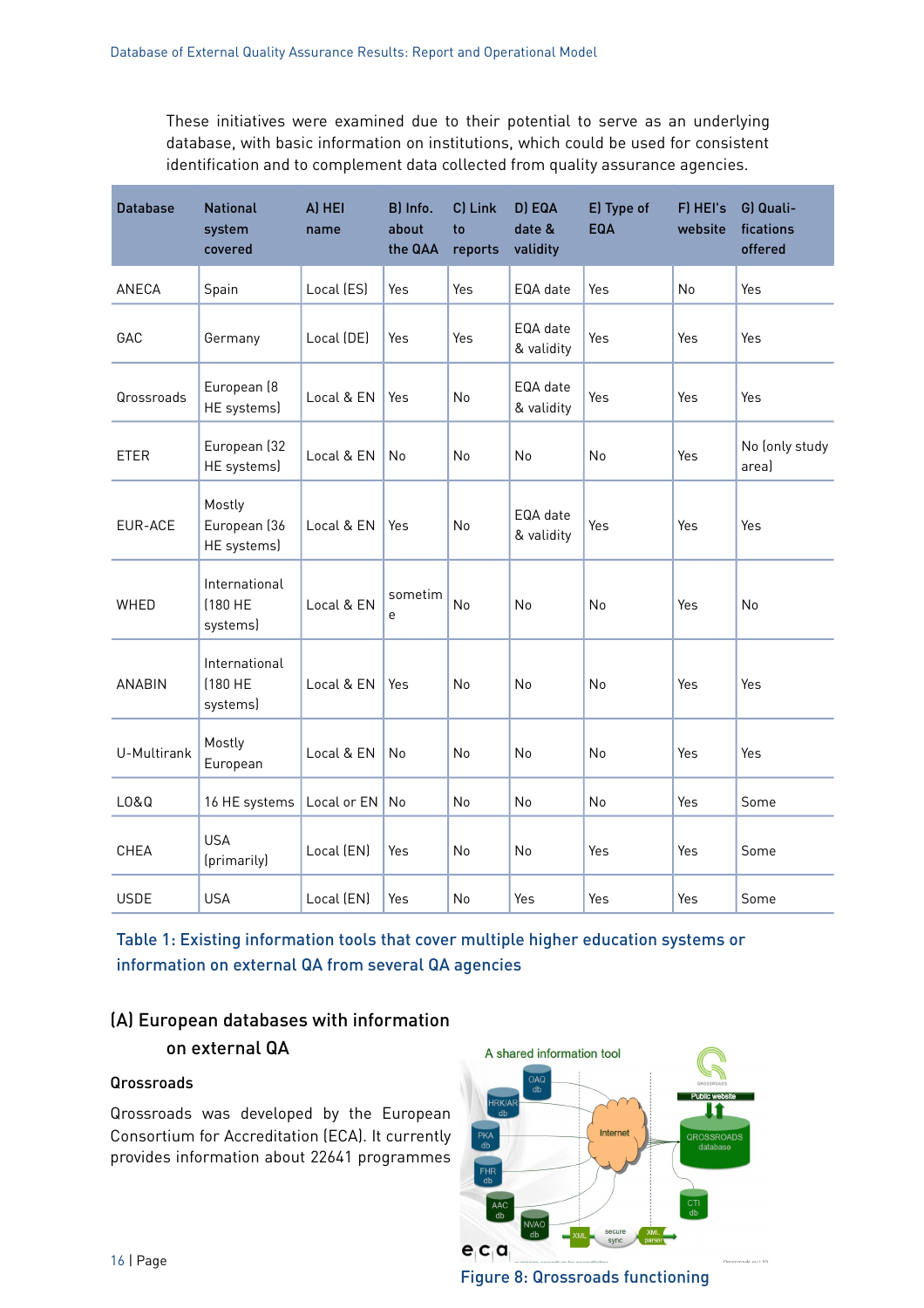that have been quality assured or accredited by 16 EQAR-registered<sup>[11](#page-16-0)</sup> quality assurance agencies.

Qrossroads is based on the idea of a 'shared information tool', where agencies have their own data sets, which are regularly updated (e.g. from their own websites), and which are automatically fed into a central database. Thus, once that link is established, there is very little ongoing effort required (see diagram of Qrossroads functioning).

Qrossroads' starting point is the study programme. A major difficulty is consequently that it does not offer a convincing way of presenting institutional accreditation/evaluation or audit, where information on the institution's programmes is not available.

Qrossroads was initially launched with a more complex set of information for each and every programme (e.g. learning outcomes, mode of study, duration etc.), but the information set was later reduced and now includes only basic information for each programme, including general information about the institution and programme (the name of the institution in local language or English, name of study programme(s) in English, qualification level, field of study), place of delivery (country, city, physical and website address) and details related to the quality assurance of the programme (name of the QA agency that has reviewed the programme and the validity date of the external QA procedure). Qrossroads, however, does not include external QA reports or links to the full reports.

Qrossroads was initially funded by the EU through various project. While Qrossroads continues to exist and agencies continue to provide information via it, there is no dedicated staff at central level who would be able to take care specifically of Qrossroads' functioning on a daily basis.

Since Qrossroads already has a functioning database for a third of EQAR-registered agencies (16 of 42), it could be efficient to cooperate closely with Qrossroads, to learn from their existing system as a starting point and to offer a compatibility option, so that agencies participating in Qrossroads could submit the same data to an EQAR database without additional effort.

Website:<http://ecahe.eu/home/qrossroads/>

#### EUR-ACE Label Database

EUR-ACE® is a label offered for engineering degree programmes at the first and second cycle level by quality assurance agencies that have been authorised by the European Network for Accreditation of Engineering Education (ENAEE). The network covers 13 accreditation agencies from within the European Higher Education Area (EHEA) that carry out accreditation/evaluation of engineering programmes. Half (6 of 13) of these agencies are also registered in EQAR.

As in Qrossroads, the EUR-ACE database is focused on accredited study programmes, while quality assurance at the institutional level is not presented.

The database has a user interface that allows to filter results (by agency, type and country) and download or print specific sets of data.

The information is entered manually by the QA agencies awarding the EUR-ACE label. It depends on the agency how regularly the information is updated, and the manual entry obviously places a significant burden and workload on agencies.

<span id="page-16-0"></span><sup>&</sup>lt;sup>11</sup> Qrossroads includes 17 agencies, the Agency for Quality Assurance and Accreditation of Canonical Study Programmes (AKAST) is involved through GAC (see below), but is not EQAR-registered. It carries out very few accreditations.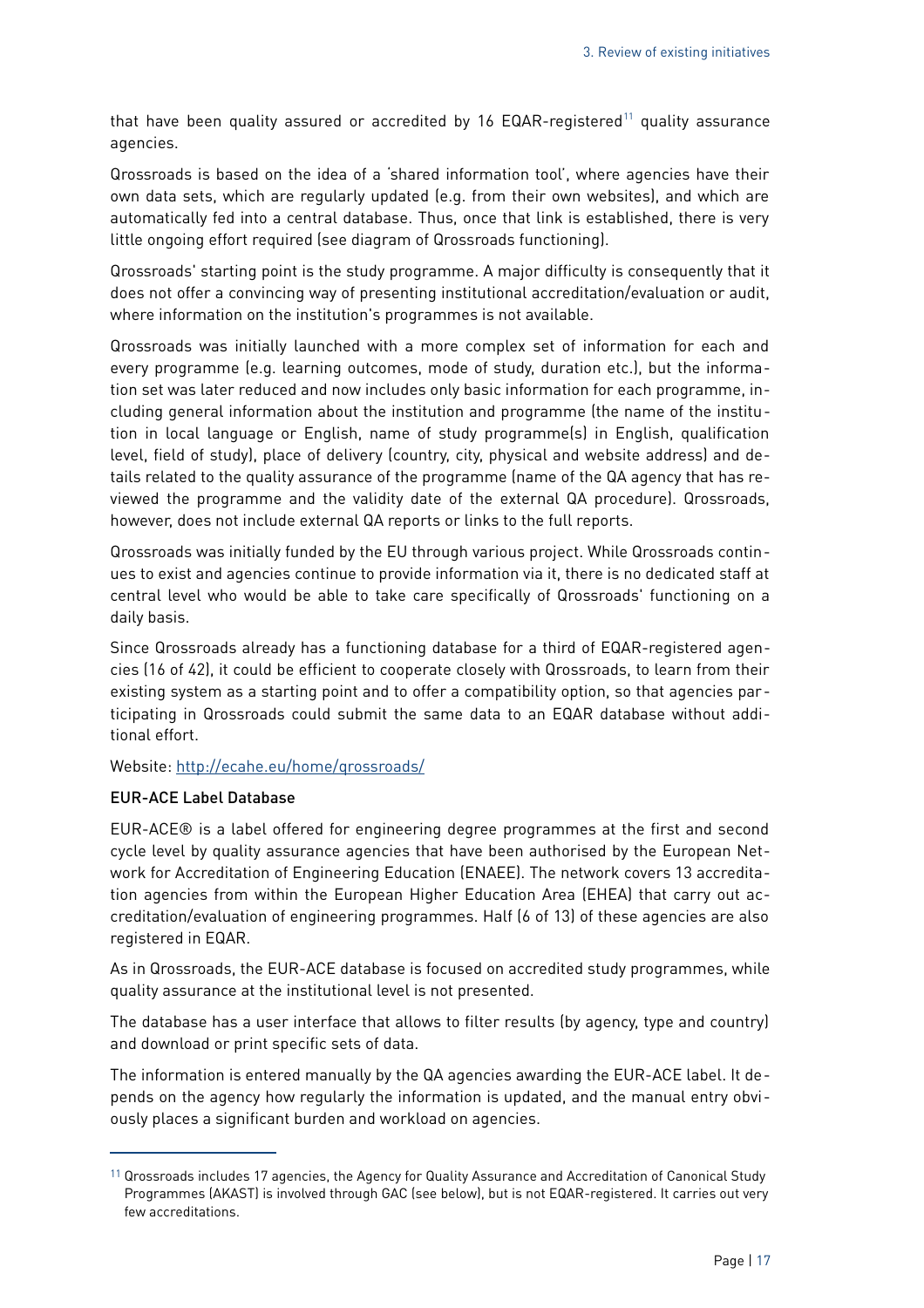As 4 of the 6 registered agencies awarding the EUR-ACE label also participate in Qrossroads, a separate compatibility option for the EUR-ACE label database would be of limited relevance.

Website:<http://eurace.enaee.eu/>

#### (B) National databases with information on external  $QA^{12}$  $QA^{12}$  $QA^{12}$

#### Central accreditation database of the German Accreditation Council (GAC)

The Accreditation Council was established to organise the system of quality assurance in learning and teaching through accreditation in Germany. Its database includes all study programmes that were awarded the quality seal of the Accreditation Council. This includes study programmes offered by higher education institutions which have been system accredited.

The database provides information on the institution awarding the degree, the accreditation procedure (e.g. experts involved) and period, as well as reports and decisions. The database is linked to the Higher Education Compass of the German Rectors' Conference as a way to connect the quality assurance information with further information on study opportunities in German higher education institutions.

The database is updated by the 10 quality assurance agencies that are authorised to award the quality seal of the Accreditation Council. Nine of these 10 quality assurance agencies are registered on  $\mathsf{EQAR}^{13}.$  $\mathsf{EQAR}^{13}.$  $\mathsf{EQAR}^{13}.$ 

By its nature the database does not cover external quality assurance activities outside of the mandatory system of accreditation in Germany. Therefore, the cross-border reviews carried out by the German accreditation agencies, which do not involve German higher education institutions, are not included in the central database.

General information on HEIs and their programmes is managed by HEIs themselves, through a web interface, and centrally coordinated by HRK. The QA agencies add to this information on accreditation manually, i.e. they enter every completed procedure manually through a web form. The information is then reviewed by GAC before publication.

The GAC database is regularly exported and automatically uploaded into the Qrossroads database (see above). A similar arrangement could be made for a possible database developed by EQAR. In addition, agencies would still need to add institutional external QA procedures and those outside the remit of the GAC; these are, however, limited in number.

Website:<http://www.hs-kompass.de/kompass/xml/akkr/maske.html>

#### Spanish national database "¿Qué estudiar y dónde?" (managed by ANECA)

The database is designed to provide users easy access to Spanish degrees and help guide students in their choice of official studies in Spain.

<span id="page-17-0"></span> $12$  The two databases are the largest national repositories gathering data from several agencies and were thus chosen as examples for the analysis.

<span id="page-17-1"></span><sup>13</sup> AAQ, ACQUIN, AHPGS, AQ Austria, AQAS, ASIIN, evalag, FIBAA and ZEvA are registered. The Agency for Quality Assurance and Accreditation of Canonical Study Programmes (AKAST) is recognised by the GAC but it is not registered in EQAR. AKAST's external QA activities represent 0.3% of the total reviews in Germany and a very specific sector. It has been excluded from the present analysis. See also note re. Qrossroads above.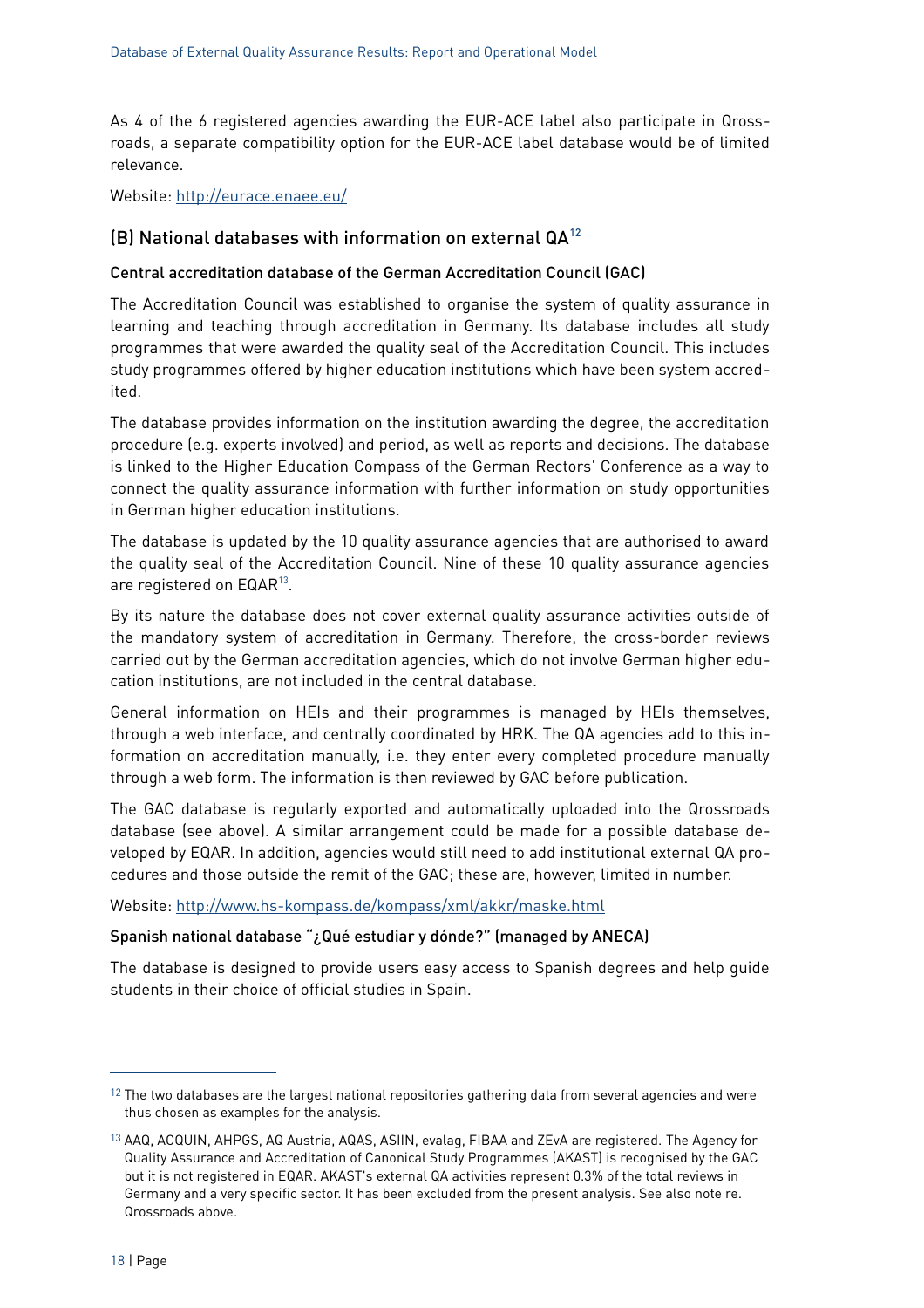The database is developed and maintained by the National Agency for Quality Assessment and Accreditation of Spain (ANECA) and also includes external QA carried out by the Spanish regional QA agencies.

The database provides access to review reports of study programmes from Spanish universities according to the ex-ante verification procedure (VERIFICA) that have received a favourable decision following their approval from the Spanish Universities Council and authorization from the corresponding authority in the Autonomous Community. ANECA mostly collects information about the review procedures from other Spanish QA agencies. Whereas full reports are available for those procedures carried out by ANECA itself, this is not always the case for procedures by the regional agencies.

The database includes reports of the follow-up procedures (MONITOR and ACCREDITA), carried out by ANECA alone or in cooperation with other regional QA agencies. To confirm that a degree has passed all the academic and administrative procedures (after VERIFICA but prior to MONITOR and ACCREDITA), users are expected to cross-check the Register of Universities, Higher Education Colleges and Degrees (RUCT) of the Ministry of Education.

The database is modelled to provide information about degrees, and it does not offer reports or information about institutional quality (i.e. AUDIT procedure), although ANECA is currently considering adding such reports as well.

The website database attracts ca. 19 000 visitors annually. Since it has been established in 2010, ANECA has not received any complaints concerning the published information.

Website:<http://srv.aneca.es/ListadoTitulos/en>

#### (C) External QA databases in other regions

#### Council for Higher Education Accreditation (CHEA, USA)

The Council for Higher Education Accreditation's (CHEA) database of accredited institutions and programmes lists more than 8 200 institutions and 23 900 programs that are accredited by accrediting organisations that have been recognised by CHEA or the United States Department of Education (USDE).

The database was developed in 2003 with the initial aim to list all higher education institutions that were reviewed by recognised accrediting organisations in the USA. In 2005, the database was expanded to include programmes as well. The permanent maintenance and update of the database requires staff time equivalent to 50% full-time equivalent (FTE).

The data is provided voluntarily by accreditors and most do participate. Only a very small number of accreditors (less than 5 of 61) have decided not to be part of the database. While CHEA has not surveyed the accreditors to explore the reasons for participation, the database increases visibility of the accredited programmes and institutions, and has become a significant source of information to the public about reliable institutions and programs.

The information is collected quarterly from accreditors. Accreditors either use a template or provide information in their own format. In either case, CHEA staff manually assemble or insert that information into the database.

CHEA does not alter the information in any way. Institutions and programmes that have multiple accreditations may thus show up twice in the database, potentially with different details. In case an issue is signalled with the existing information, CHEA would contact the accreditor and make sure that what is included in the database matches the accreditor's records. CHEA includes a disclaimer to that effect on its website.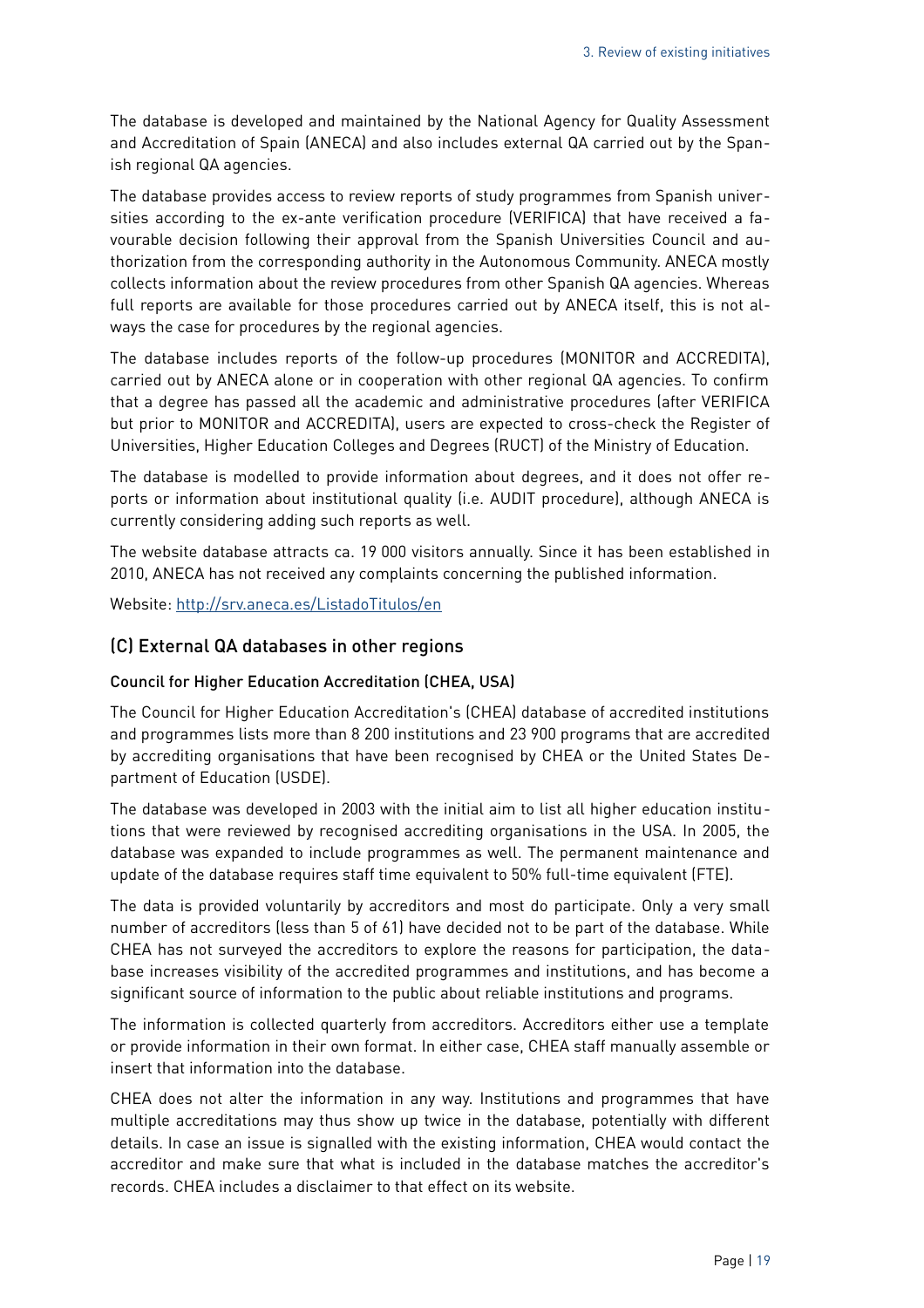CHEA's website attracts 750 000 to 800 000 visitors a year, ca. 85% of them use the CHEA database. This figure has remained stable for the past years.

Website:<http://chea.org/search/default.asp>

#### US Department of Education (USDE)

The US Department of Education (USDE) manages the "Database of Accredited Postsecondary Institutions and Programs", including all higher education institutions and programmes accredited by an accrediting or state approval agency recognised by the USDE (and including accrediting agencies that were accredited in the past). The database includes ca 7 000 institutions and over 30 000 programmes.

The database also offers information on accredited institutions that have closed or have lost or resigned their accreditation, as well as prior names and addresses of currently accredited institutions. The USDE is working to also make the full historical record of accreditation information available to the user in the near future.

The database is updated on an ongoing basis, i.e. the information is submitted to the USDE by recognised accreditors when they take action to accredit an institution or programme. Submitting information on accreditation to the USDE is obligatory for recognised agencies.

Recognised agencies only provide information on accreditation of an institution, while general information (name, address, etc.) is managed by the USDE itself.

USDE is currently preparing to launch a system where accreditors will enter the information themselves through a web interface. As it stands, the system will require accreditors to enter information one-by-one, but not allow for an upload of Excel or XML files. USDE has plans to improve data collection methods – incorporating feedback from accrediting agencies – after initial launch

The USDE database attracts ca. 1 500 000 visitors per year.

Website: <http://ope.ed.gov/accreditation/Search.aspx>

#### (D) European or international databases of HEIs or programmes

#### European Tertiary Education Register (ETER)

The European Tertiary Education Register (ETER) includes 2 785 higher education institutions (HEIs) from 36 countries, including the European Union member states, EEA-EFTA countries (Iceland, Liechtenstein, Norway and Switzerland) and candidate countries (Montenegro, Serbia, the Former Yugoslav Republic of Macedonia and Turkey), representing about 75% of the EHEA countries.

ETER includes all educational institutions for which a major activity is awarding qualifications at least at ISCED-2011 level 5; institutions delivering tertiary education as a side activity (for example professional associations) and HEIs with less than 200 students and 30 fulltime equivalents of staff are excluded. The largest number of HEIs are from Germany (386), Poland (272), France (286), Turkey (182), Italy (176) and UK (151).

ETER's aim is to provide comparable micro-data for all HEIs (e.g. staff, student and graduate numbers). ETER is updated on a yearly basis with information provided by national statistics authorities. The most recently collected data relates to the academic year 2013/14.

While it is not within the scope of ETER to provide up-to-date information on quality assurance, it might be used as an existing list with unique identifiers of higher education institutions in Europe. ETER works in two steps: first, the list of higher education institutions (i.e.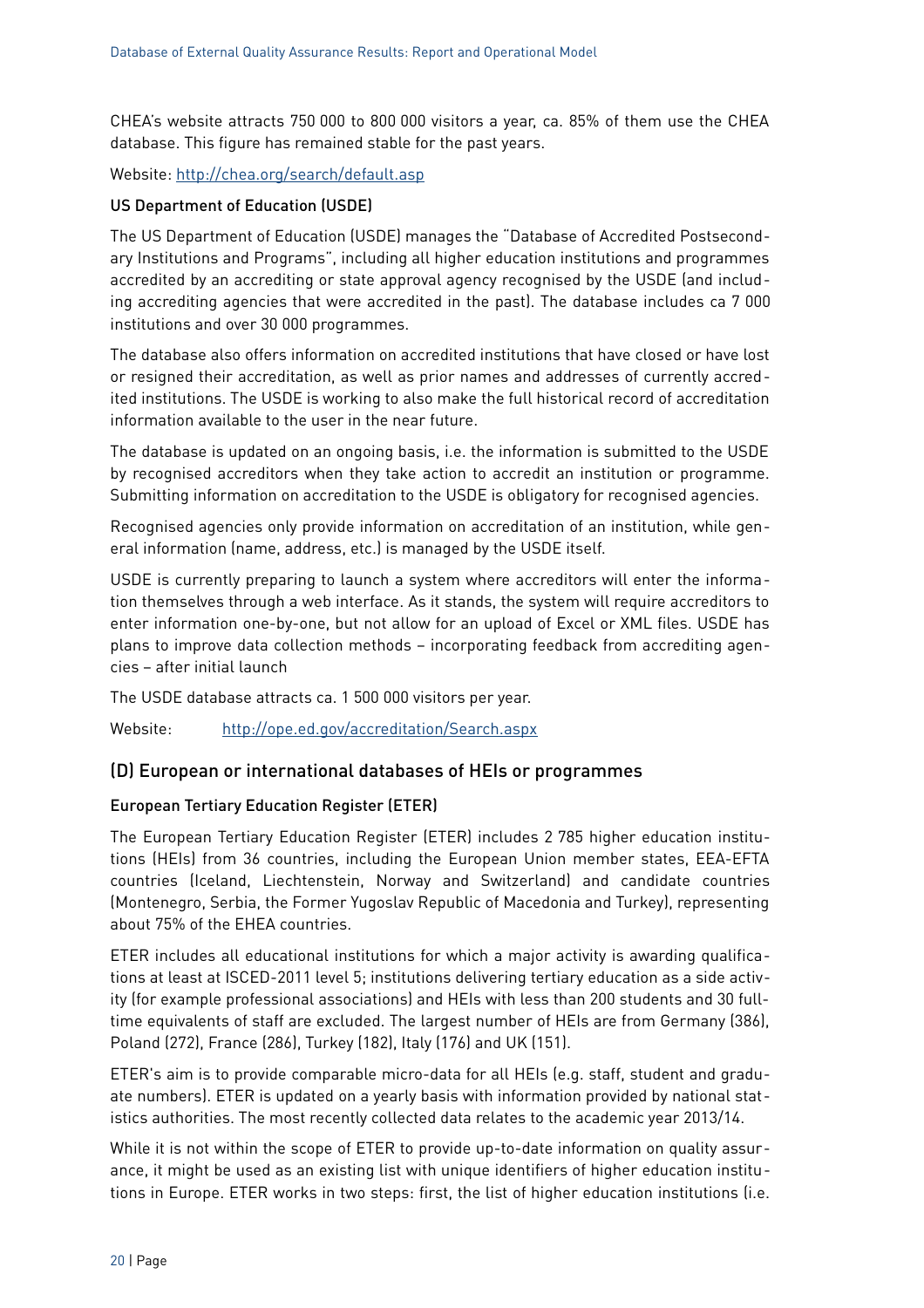the names and identification data, such as national codes) to be included in ETER is updated (called the "perimeter"). Then, in a second step, data is collected for those HEIs in the perimeter.

For EQAR, only the perimeter is directly relevant. While data is available and published with some delay, the perimeter would be available earlier. It could be possible to agree with ETER that EQAR might use the perimeter as soon as it is ready.

The ETER database could be used to provide the names, locations and websites of the higher education institutions. English names are available for all HEIs with a few exceptions. In addition, ETER would allow a mapping between national ID numbers and ETER IDs for some countries.

For 2015, 94% of higher education institutions reviewed by EQAR-registered agencies were based in countries covered by ETER.

Website:<https://www.eter-project.com/hei>

#### World Higher Education Database (WHED)

The World Higher Education Database (WHED) Portal was developed by the International Association of Universities' (IAU) to provide information about higher education institutions in over 184 countries around the world. The database includes a specific set of information for each higher education institution, including the official name (often available also in English), the study level, admission requirements, fields of study etc.

The list of higher education institutions and systems is updated every year for a different region. Other updates can also be included by the individual 634 member institutions of IAU.

While WHED also offers information about the 'accrediting agency', this information is not systematically included for all higher education institutions and is usually limited to the name of the agency that has carried out the review, with no further details about the external quality assurance procedure (e.g. date of the review, validity, review report, link to the QA agency, etc.).

The database is used as an information source for different publications, e.g. the International Handbook of Universities (2016).

Website: [www.whed.net](http://whed.net/home.php)

#### Learning Opportunities and Qualifications in Europe

The European Union's database "Learning Opportunities and Qualifications in Europe" (formerly known as Ploteus) was developed in relation to the European Qualifications Framework (EQF). The database allows for a comparison of European countries based on their qualifications framework, provides information on student support schemes and a database/catalogue of learning opportunities across 17 higher education systems. The database includes all education sectors; higher education study programmes are available for 11 countries (AT, DK, GR, IE, LT, LV, PT, RS, SE, SI, NO).

The portal is under development and it is being connected to national databases on learning opportunities. So far, 14 countries have interconnected their qualifications frameworks databases into the Qualifications portal as the results of the national referencing process, higher education qualifications are included for 4 countries (GR, IE, LV, SI).

While the portal only includes learning opportunities and qualifications that are accredited, recognised or approved according to the respective national requirements, the portal does not include further, specific information on external quality assurance procedures.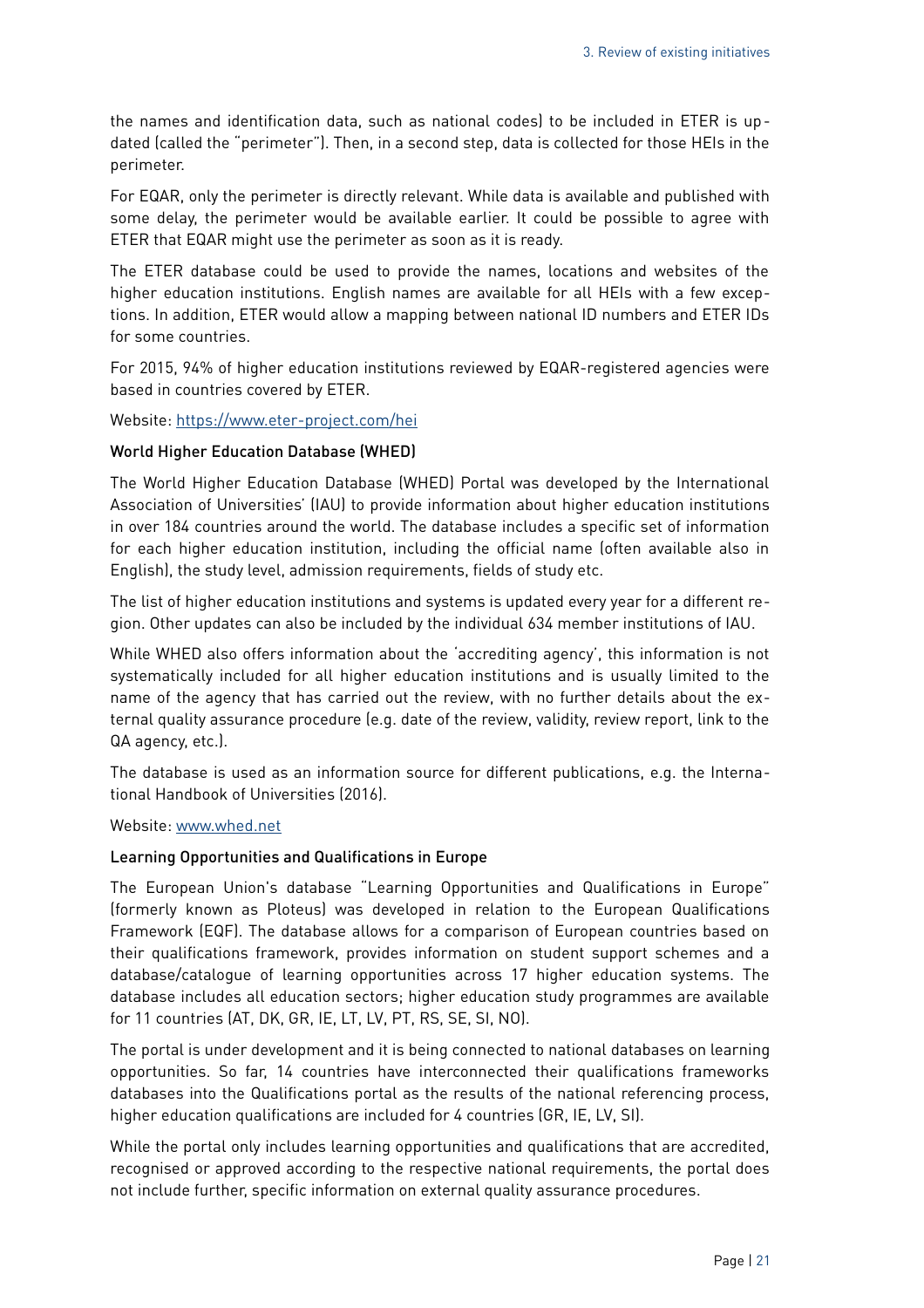#### Website:<https://ec.europa.eu/ploteus/en>

#### U-Multirank

U-Multirank is a multi-dimensional ranking tool launched in 2014 with funds from the European Commission's Erasmus+ programme. It currently covers over 1300 higher education institutions from 90 countries. Around 57% of these institutions are based in European countries, 16% in North America, 18% in Asia and 9% in Oceania, Latin America and Africa. The participation of higher education institutions is voluntary.

The tool allows users to personalise their search for different higher education institutions while allowing for the possibility to rank and compare these institutions' strengths and weaknesses aspects that most interest them.

U-Multirank includes a comprehensive set of information drawing from data supplied by institutions, from international bibliometric and patent databases as well as surveys of students from participating universities.

U-Multirank is focused on comparing higher education institutions based on a quantitative data set and it does not include any information on quality assurance. Furthermore, due to its voluntary nature U-Multirank is not a comprehensive list of institutions, and does not have an explicitly defined coverage.

Website:<http://www.umultirank.org/>

#### Anabin Database

The Anabin database is developed by the Central Office for Foreign Education (ZAB), the German national recognition information centre. The database aims to comprehensively document foreign educational systems, including over 25 000 higher education institutions and 22 000 university degrees from over 180 countries world-wide. The information in Anabin is updated ad-hoc, on a per-need basis.

The database provides a platform to evaluate foreign education credentials and their correspondence to a bachelor, master or doctoral degree programme in a German higher education institution. Anabin is a database managed primarily for national purposes, even though it appears to be used by many ENIC-NARIC centres from other countries as well.

Anabin does not include information on external quality assurance of higher education institutions or programmes according to the ESG.

While the database includes in many instances the name of higher education institution in English, the search engine does not provide for the possibility to carry out a search/browsing of the database in English. All information (i.e. search instruction, programme description) is only available in German.

Website: [http://anabin.kmk.org/no\\_cache/filter/hochschulabschluesse.html](http://anabin.kmk.org/no_cache/filter/hochschulabschluesse.html)

#### <span id="page-21-0"></span>3.3 Valued added in light of existing initiatives

Existing tools that provide external quality assurance-related information about higher education institutions are mostly national in scope, with the few exceptions discussed above.

Only very few international databases and repositories include information on the external QA of the institutions and programmes they contain. This information is often patchy and limited, and it appears that the existing initiatives do not fully meet users' needs when it comes to information on external QA results.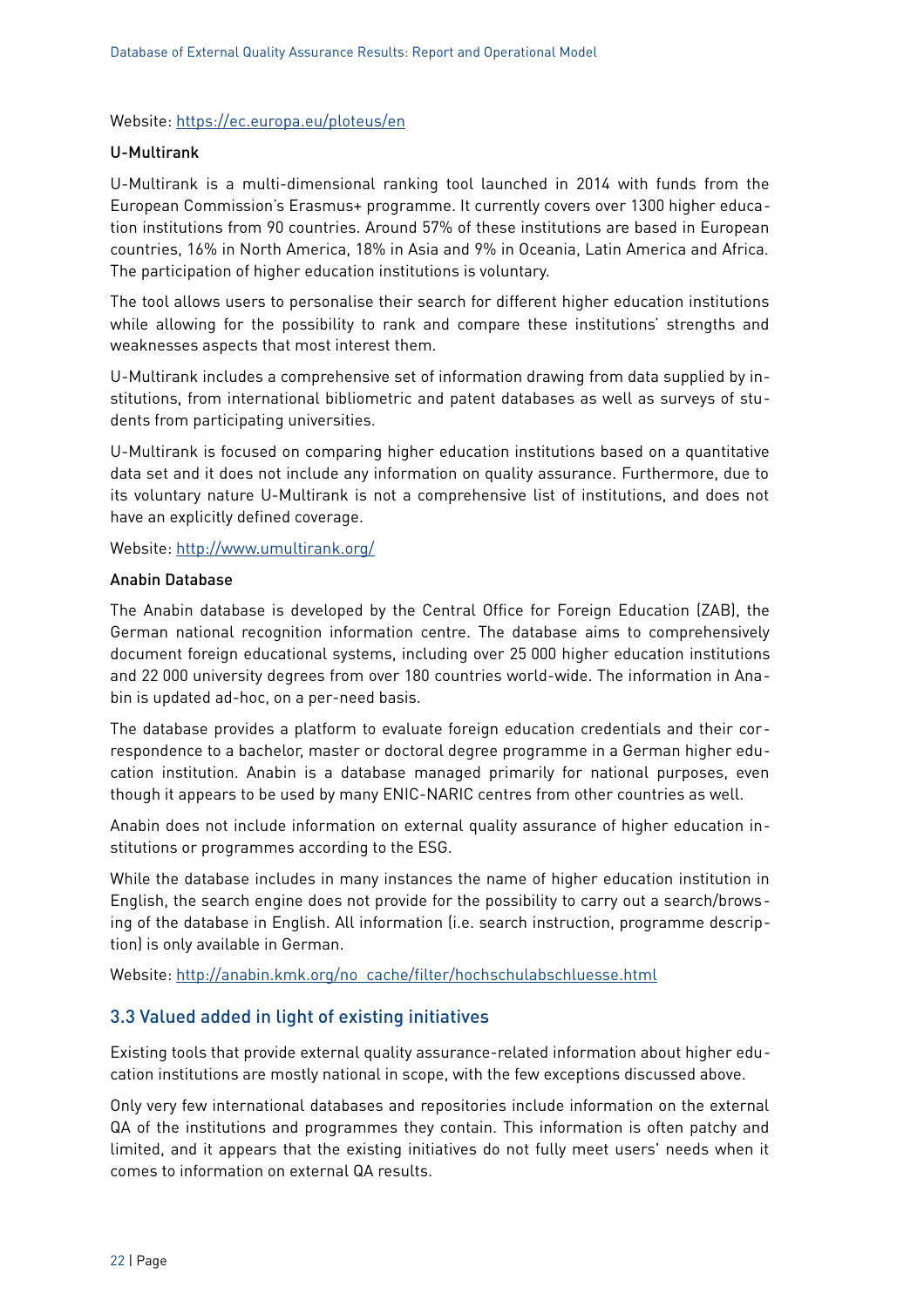The databases operated by GAC, ANECA, Qrossroads and EUR-ACE are similar in approach to the possible EQAR database analysed in this report. However, only the databases of GAC and ANECA (partially) give access to the external QA report. Moreover, these databases cover only a certain group of quality assurance agencies (e.g. members of ECA), external quality assurance within one country (e.g. agencies certified to operate in Germany) or a particular type of external QA (e.g. only the VERIFICA procedure in Spain); none of them cover all external QA activities of their "feeding" agencies within the scope of the ESG.

There is currently no database of all external QA procedures carried out in line with the ESG. It is thus important to underline that the EQAR database would not compete with other existing databases, but would have the distinct purpose to enhance accessibility of external quality assurance decision and reports. It would include HEIs that were subject to an external QA procedure officially recognised to be in line with the ESG, by an EQAR-registered agency.

#### <span id="page-22-0"></span>3.4 Possible synergies and collaboration

The database should minimise the effort required from registered quality assurance agencies. In general, as a regulator EQAR should be mindful not to place unnecessary burden on registered agencies. Furthermore, since participation would be voluntary, minimising the registered agencies' effort is key to success. To that end, it is crucial to collaborate with and build on existing initiatives where possible.

In order to allow for reliable and consistent identification of HEIs, the database should ideally use an existing list of HEIs in Europe as a reference, e.g. ETER, WHED, ANABIN or U-Multirank. This source could also be used to complement information on higher education institutions (e.g. name in English and local language, EQF, website link to HEIs), especially where registered agencies have difficulties providing that information.

Aspects to be considered in choosing an underlying reference database are coverage of higher education systems, comprehensiveness, reliability, license terms for the use of data and frequency of update of the data set. These issues are explored in the section [4.4](#page-27-0) [below.](#page-27-0)

Secondly, for some registered agencies the quality assurance-related information is available centrally already, i.e. through Qrossroads, GAC and ANECA databases. It would be relevant to explore the possibility to collect this information directly from Qrossroads, GAC and ANECA (provided the approval of the agencies concerned), while offering a way to easily introduce the missing external QA activities (from other agencies and cross-border external QA that are not covered by these databases) in addition.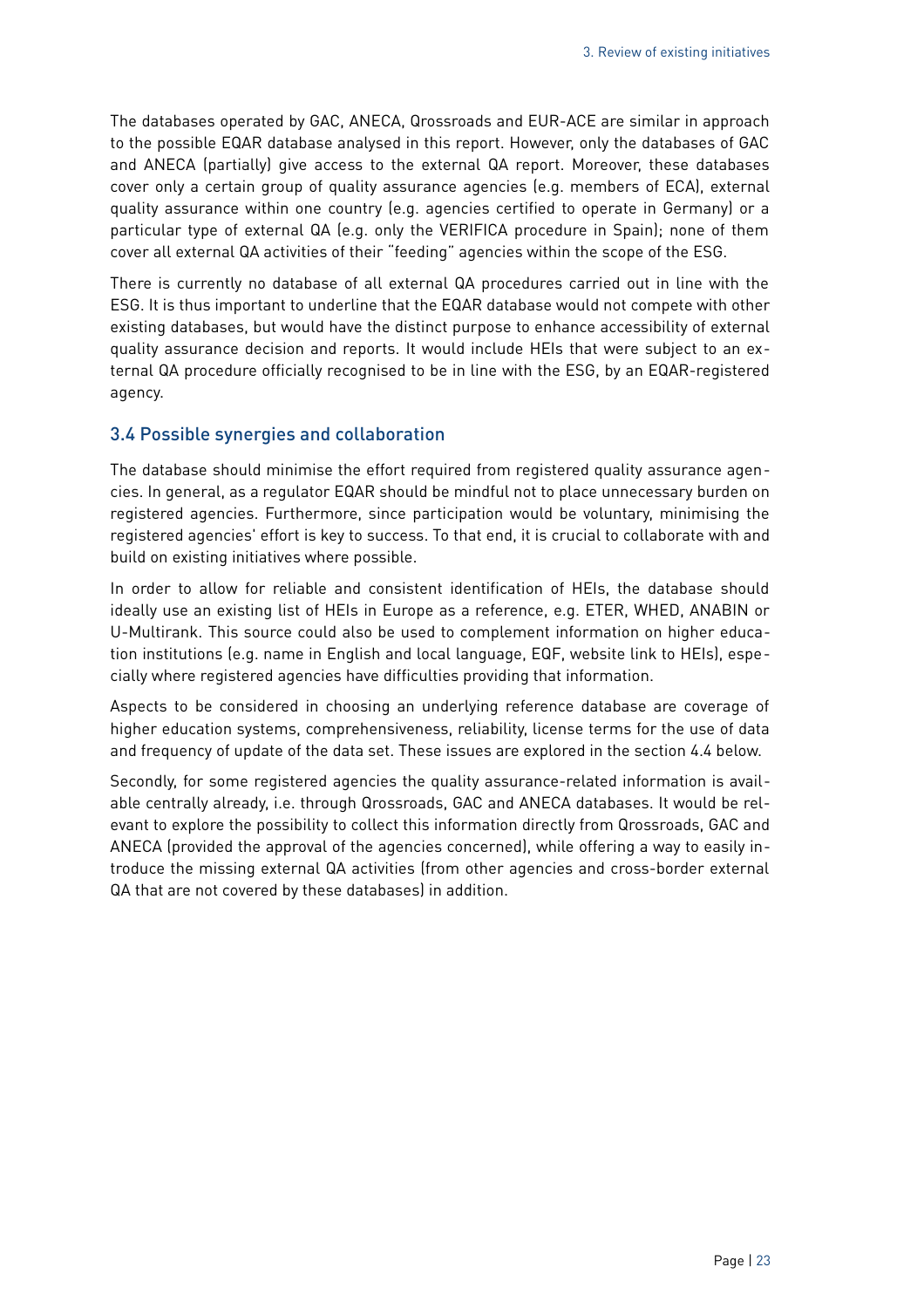## <span id="page-23-1"></span>4. Feasibility

In order to gauge the feasibility of a database, EQAR carried out a survey of registered QA agencies, which was answered by 36 of 43 registered agencies. The survey addressed:

- Information maintained by agencies on their external QA procedures (see [4.2](#page-24-0) [below\)](#page-24-0)
- Existing tools into which agencies are feeding data (see [4.3](#page-26-0) [below\)](#page-26-0)
- Identification of higher education institutions (see [4.4](#page-27-0) [below\)](#page-27-0)
- Modes of data delivery to a central database (see [4.3](#page-26-0) [below\)](#page-26-0)

Generally, the survey showed that most agencies collect and maintain the information that is relevant and of interest to users (see section [4.2](#page-24-0) [below\)](#page-24-0). Some agencies noted that they do not currently publish all information they dispose of or collect from institutions, but they could make it nonetheless available.

#### <span id="page-23-0"></span>4.1 Objective of the database

Given the information at the disposal of registered agencies and available through European database (see chapter [3](#page-12-1) [above](#page-12-1) and section [4.2](#page-24-0) [below\)](#page-24-0), and considering the diversity of external QA approaches under the umbrella of the ESG, it would be feasible to establish a database that allows users to identify whether a specific higher education institution has been subject to external quality assurance in line with the ESG, by an EQAR-registered agency (at institutional level, or one or more of its programmes), and to easily access the corresponding report(s).

It would not be feasible to list all study programmes offered by higher education institutions with an institutional accreditation/evaluation/audit, since this information is not always at the disposal of the respective agencies (and not always centrally collected at national level by another authority).

In order to represent all higher education institutions in a comparable and fair way, irrespective of the (national) external quality assurance system they are subject to, the starting point should thus be the institution. That is, the database would allow to search for an institution, but not for individual programmes.

The database would recognise the diversity of external quality assurance within Europe and thus help users to contextualise the information for each country, system or institution by combining information on:

- higher education institutions and (if the case) programmes that have been subject to external quality assurance by an EQAR-registered agency, and
- the respective country's external quality assurance system (i.e. information already currently provided on the EQAR website).

The information on the external QA system would help the user in understanding the external QA results, while it would be up to the user to interpret and draw conclusions from the information provided.

In addition to the full external QA report, the database would provide basic information (metadata) on the type of external quality assurance, formal decision, etc. (see section [5.3](#page-35-0)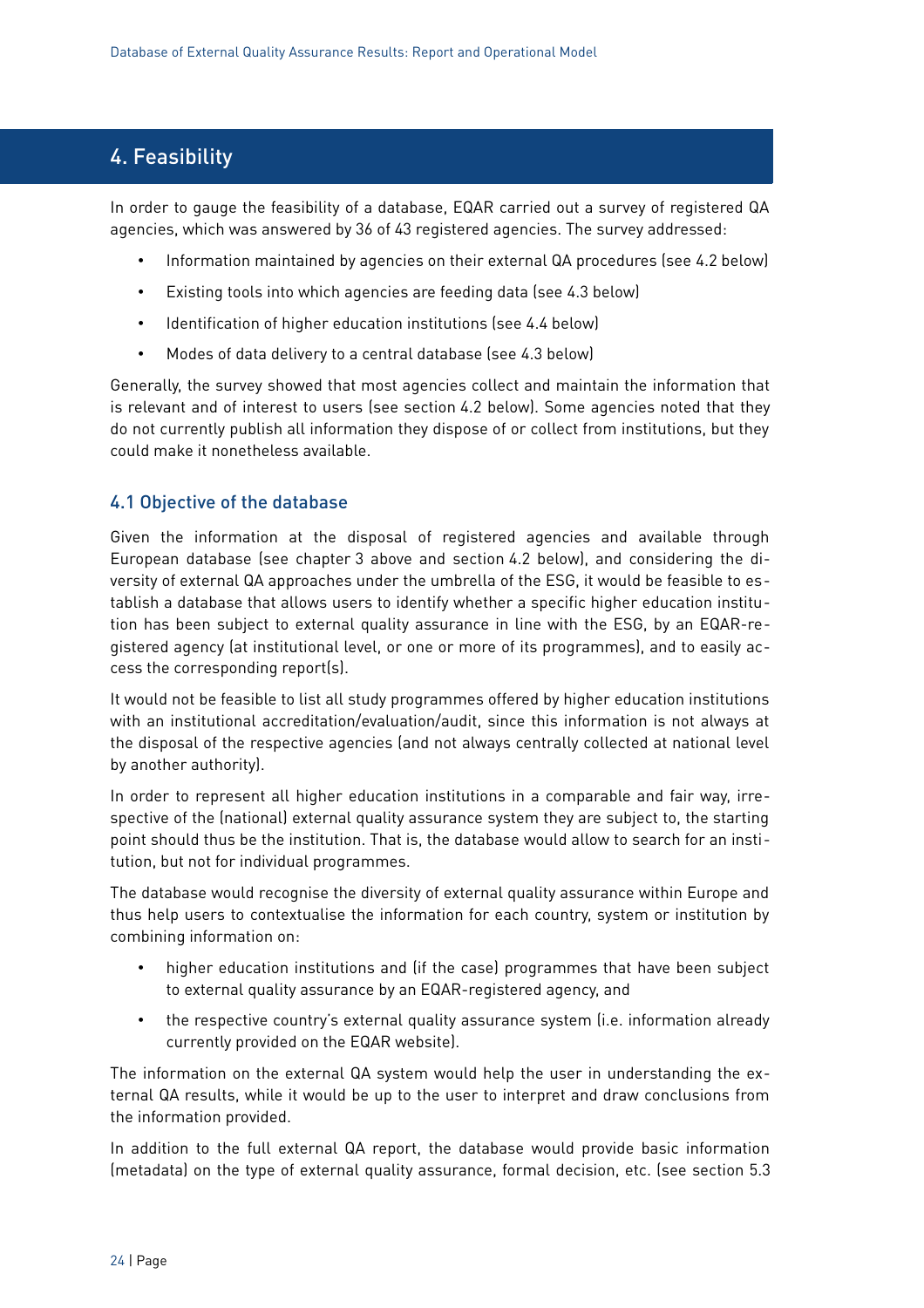[below\)](#page-35-0), so as to help the user in interpreting the results. While the reports might be in different languages, the metadata would always be available in English.

For many institutions there would be several reports from several agencies, e.g. an obligatory institutional audit, a voluntary institutional evaluation and a number of programmes with specialised accreditation. The basic information on each external QA procedure would help users understand the status and meaning of different reports.

#### <span id="page-24-0"></span>4.2 Information needed by users

The information to be presented in a possible database has to take into account what data the agencies could easily supply, and what importance potential users attach to different types of information.

Respondents to the survey of potential users were therefore asked (see question 8) which categories of information are important for their needs.

Likewise, registered quality assurance agencies were asked (see question 2) which data their information on external QA procedures currently includes, and about the feasibility of providing the information that is currently not available.

Most potential users find it IMPORTANT or VERY IMPORTANT having access to most categories of information (see charts below). Highest importance (over 50% of respondents) was nonetheless given to:

- 1. Information about the higher education institution (HEI) regarding:
	- the name of the institution,
	- country of the institution,
	- website of the HEI;
- 2. Information about the external QA procedure:
	- name of the external QA process,
	- if it resulted in a formal decision,
	- the validity period,
	- web link(s) to external QA report(s);
- 3. Additional information for external QA at programme level:
	- name of the study programme in English,
	- name of the awarded qualification(s),
	- qualifications framework level (NQF and QF-EHEA).

Based on the survey of registered agencies, providing the basic set of information as suggested in the surveys does not seem to present major difficulties, safe very few exceptions (see Figures [9,](#page-25-0) [10,](#page-26-2) [11\)](#page-26-1). Some information is not available at the moment, but most agencies responded that it could be easily included. Only a few areas were found to be more difficult:

• Providing the name of the higher education institution, or the name of the programme, in English was considered difficult by some agencies. Agencies explained that the official English names of higher education institutions are sometimes not available to them, or that they do not not collect information about the names of study programmes they have reviewed in other languages.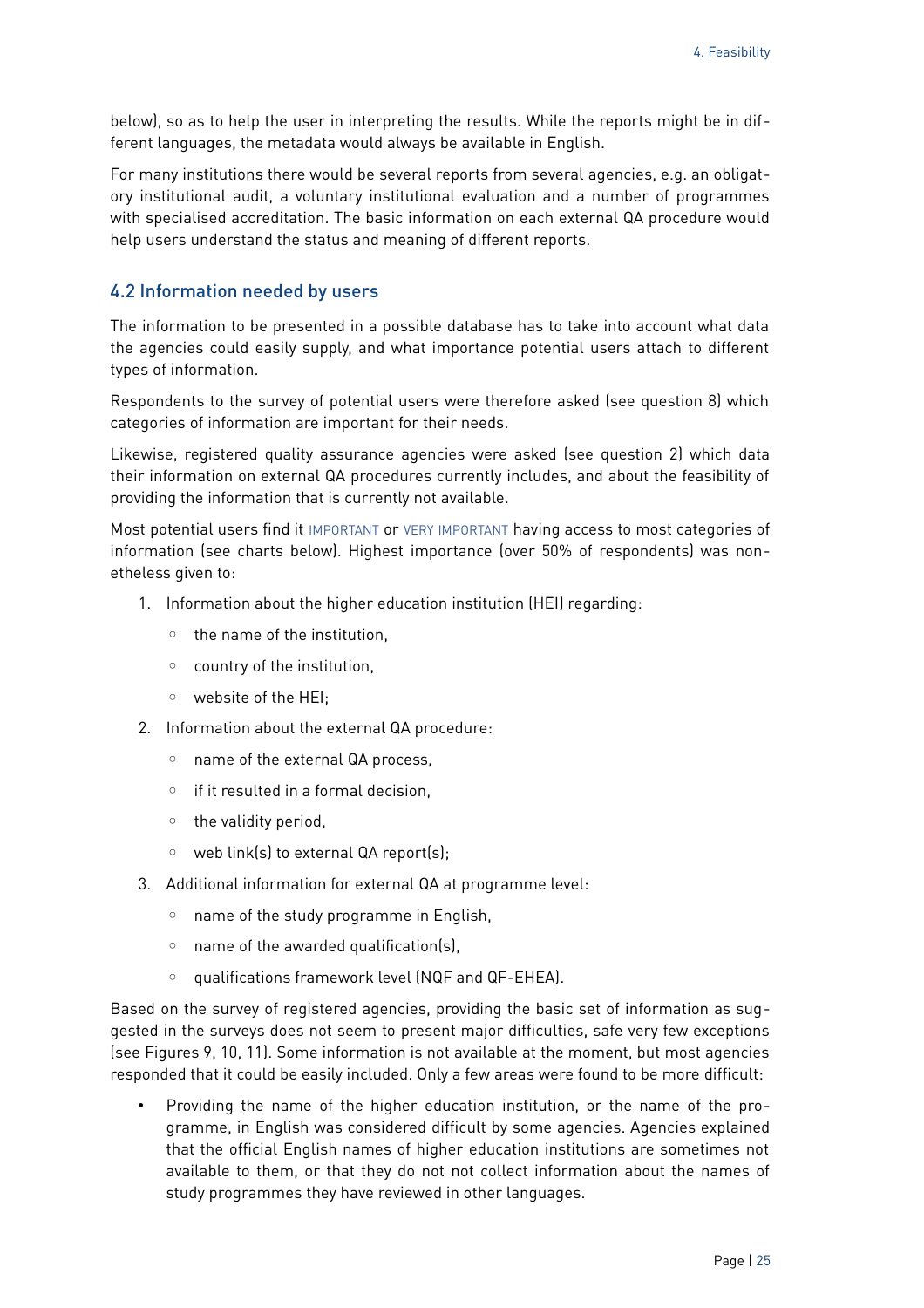- Two agencies commented that information on the QF-EHEA levels might be difficult to include. This was mainly due to the fact that the respective higher education system has not yet referenced its national qualifications framework to the QF-EHEA (e.g Spain, Kosovo).
- Information about the ISCED levels of study programmes is not collected systematically by quality assurance agencies and is not considered very important by most users. The ISCED level has therefore been omitted in the operational model.

In general, the survey results show that registered agencies systematically collect and maintain information about their external QA procedures of institutions or programmes, including links to the full external QA report.

While most agencies also maintain general information (or said they could easily supply this information) such as country and website of the higher education institutions, a smaller number of quality assurance agencies mentioned that information that does not directly related to the external QA procedure would be difficult to supply.

In order to fill these gaps, it would be useful to build on an existing list or database of higher education institutions that includes such information, as a starting point, and then to add information supplied by agencies on their external QA procedures.



<span id="page-25-0"></span>Figure 9: Information about the higher education institution (HEI)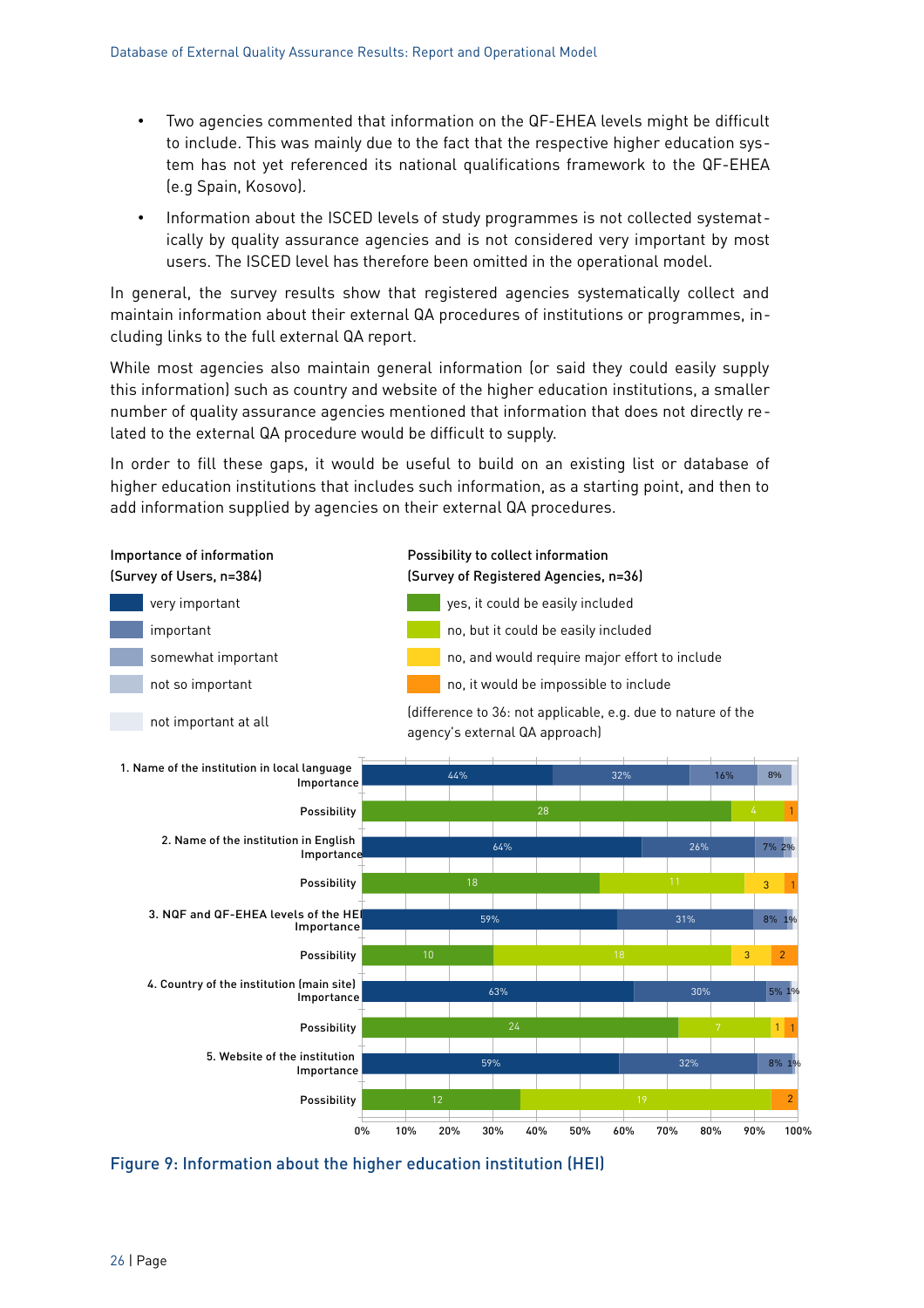

#### <span id="page-26-2"></span>Figure 10: Information about the external quality assurance (EQA) procedure



<span id="page-26-1"></span>

#### <span id="page-26-0"></span>4.3 Data delivery

Most registered quality assurance agencies maintain their information on quality assurance of institutions and programmes in some structured database management system. On their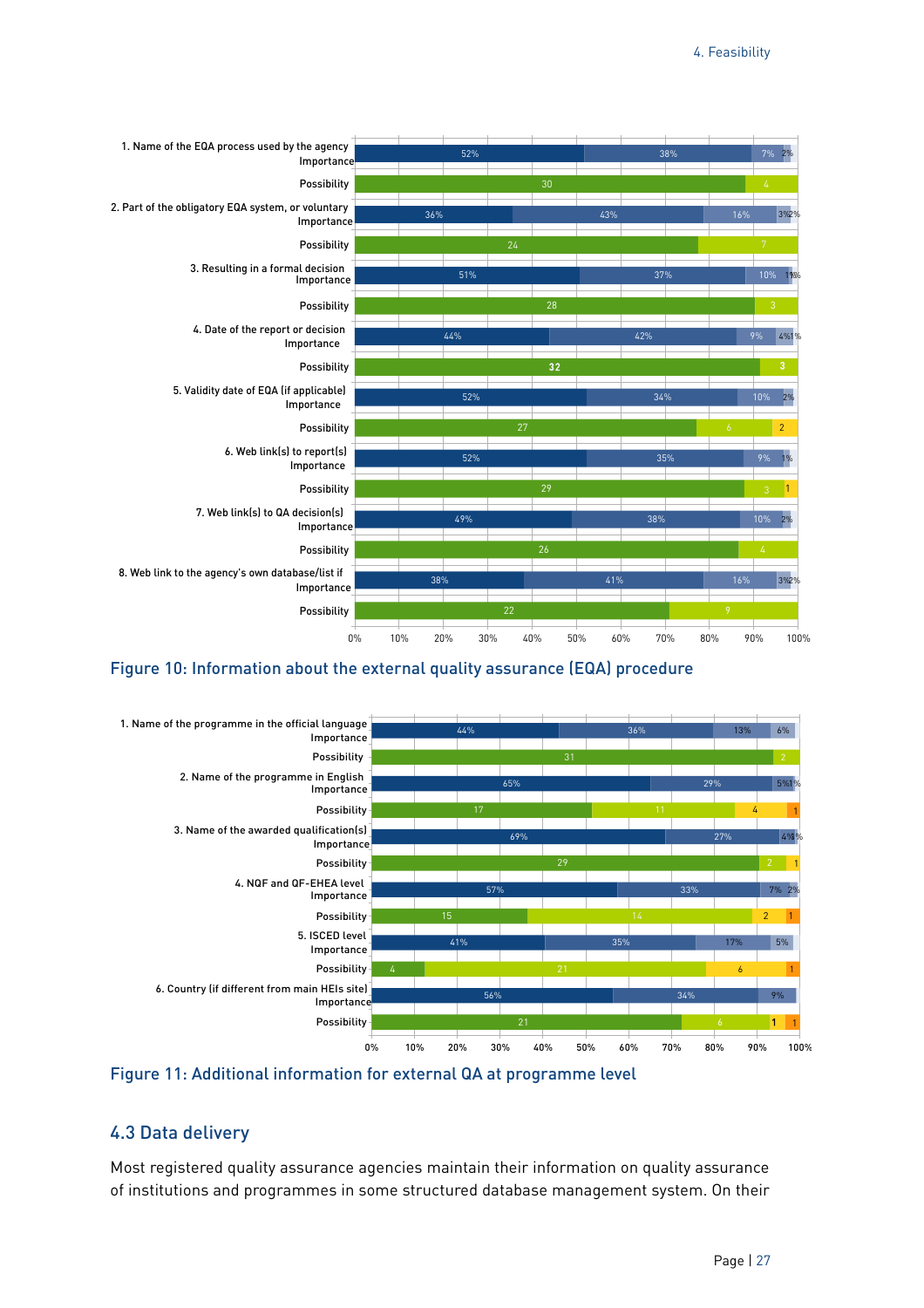public websites, 19 of 43 registered agencies supply information on external QA via a database or search engine of reviewed higher education institutions or programmes. Agencies that carry out on average a smaller number of reviews tend to publish the information in a simple format on their websites (e.g. textual data or list with no search function). Nevertheless, some of those agencies will have the same information organised in a database, or at least in a spreadsheet, internally.

Those agencies that manage their own database, or maintain information on their external QA procedures in a structured format, would most likely be able to automatically feed that information into a central database. The main effort needed would be to create the necessary interface once.

Taking into account whether agencies have any experience in feeding data into other databases, 44% of surveyed agencies stated that they do so, mostly supplying data into national databases (e.g. in Germany, Lithuania, Russia, Spain) or into the European database Qrossroads. The data is entered/uploaded manually in most cases (12 out of 16).

With regards to feeding data into a central database, agencies indicated that they would prefer to upload data in a structured format (CSV or XML), either automatically or through a web interface (see [Figure 12\)](#page-27-1). A few agencies indicated preference for a manual entry of data through a web interface. One agency explained that they choose this option since their internal database is not public nor linked to any third party databases.



#### <span id="page-27-1"></span>Figure 12: Preferred modality to supply data on external QA activities

One agency specifically suggested that they would prefer an automatic option where information that the agency already supplies (manually) to Qrossroads would be linked and automatically provided to EQAR for the proposed database.

These results show that collecting the data of agencies' external quality assurance activities into a central database would have to be done so as to require minimal effort from the side of agencies. In order to provide a flexible interface for all agencies, considering their different profiles and sizes, both options should be offered, i.e. upload in a structured format as well as manual entry.

#### <span id="page-27-0"></span>4.4 Identification of HEIs

It is common that for one HEI there will be several external QA procedures by different registered agencies. It is key to relate these together reliably and consistently, in order for the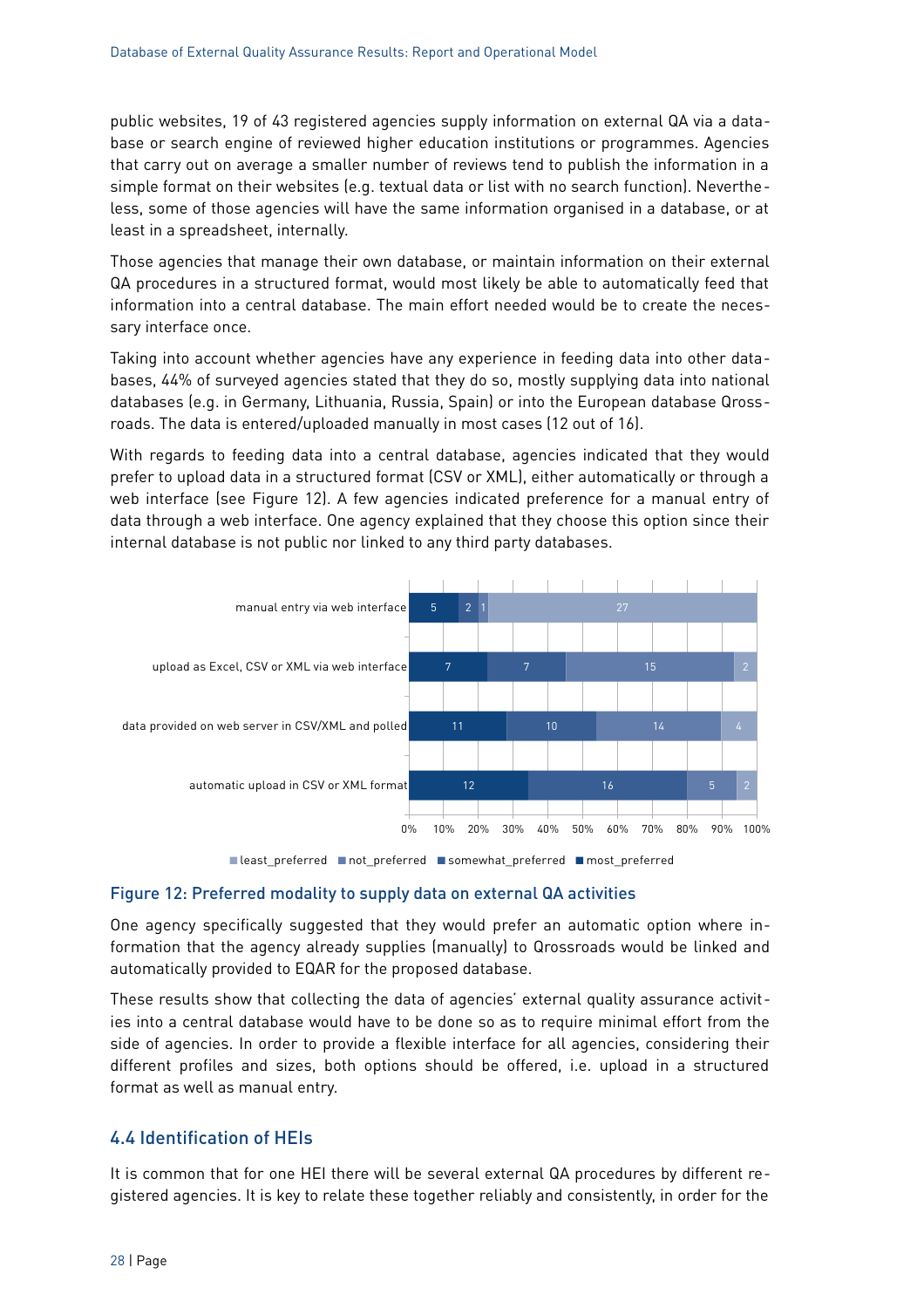database to be user-friendly. The database would thus need to be based on a "master file" of HEIs, i.e. an existing list of HEIs to which agencies relate their information on external QA procedures.

Agencies currently do not use European systems of unique identifiers of HEIs (see [Figure](#page-28-0) [13\)](#page-28-0). Some of them use a national identification system set up by the ministry (e.g. Belgium – Flemish Community, France, Netherlands, Spain) or an internal code set up by the agencies themselves (KAA, ASHE, fmid).



#### <span id="page-28-0"></span>Figure 13: Use of unique identifiers for higher education institutions (n=36)

EQAR could establish its own master file and system of IDs, or build on an existing source. The latter option would use synergies efficiently (see section [3.4](#page-22-0) above), and further bear the advantages of being able to fetch complimentary information from an existing source.

The following table summarises the reliability of data sources, licence for the use of data, the coverage of higher education systems and institutions, and the frequency of updates of the data set. Further details on these sources can be found in section [3.2.](#page-13-0)

| Source      | Data from                                                         | License terms                                | Coverage                                                                                | <b>Update frequency</b>        |
|-------------|-------------------------------------------------------------------|----------------------------------------------|-----------------------------------------------------------------------------------------|--------------------------------|
| <b>FTFR</b> | National<br>Statistical<br>Authorities                            | No payment or<br>written licence<br>required | 75% of EHEA countries /<br>ca. 95% of reviews of<br>EQAR-registered<br>agencies in 2015 | Yearly                         |
| WHED        | Higher education<br>institutions                                  | Subject to<br>discussion                     | <b>EHEA</b> and beyond                                                                  | Europe - once every<br>5 years |
| U-Multirank | Higher education<br>institutions.<br>surveys,<br>bibliometric db. | No payment or<br>written licence<br>required | Focus on Europe<br>although also covers<br>HEIs in US, China,<br>Australia              | Yearly                         |

#### Table 2: Overview of online tools on a number of dimensions

In terms of collecting and updating data on higher education institutions, ETER relies on official national statistical authorities. WHED, U-Multirank mostly collect their data directly from higher education institutions. While information collected from higher education institutions would also be accurate, having a single official source would be an easier option and would eventually lend more credibility to the database.

The access to the full list of higher education institutions and corresponding information is currently freely available within the ETER and U-Multirank tools, which have received finan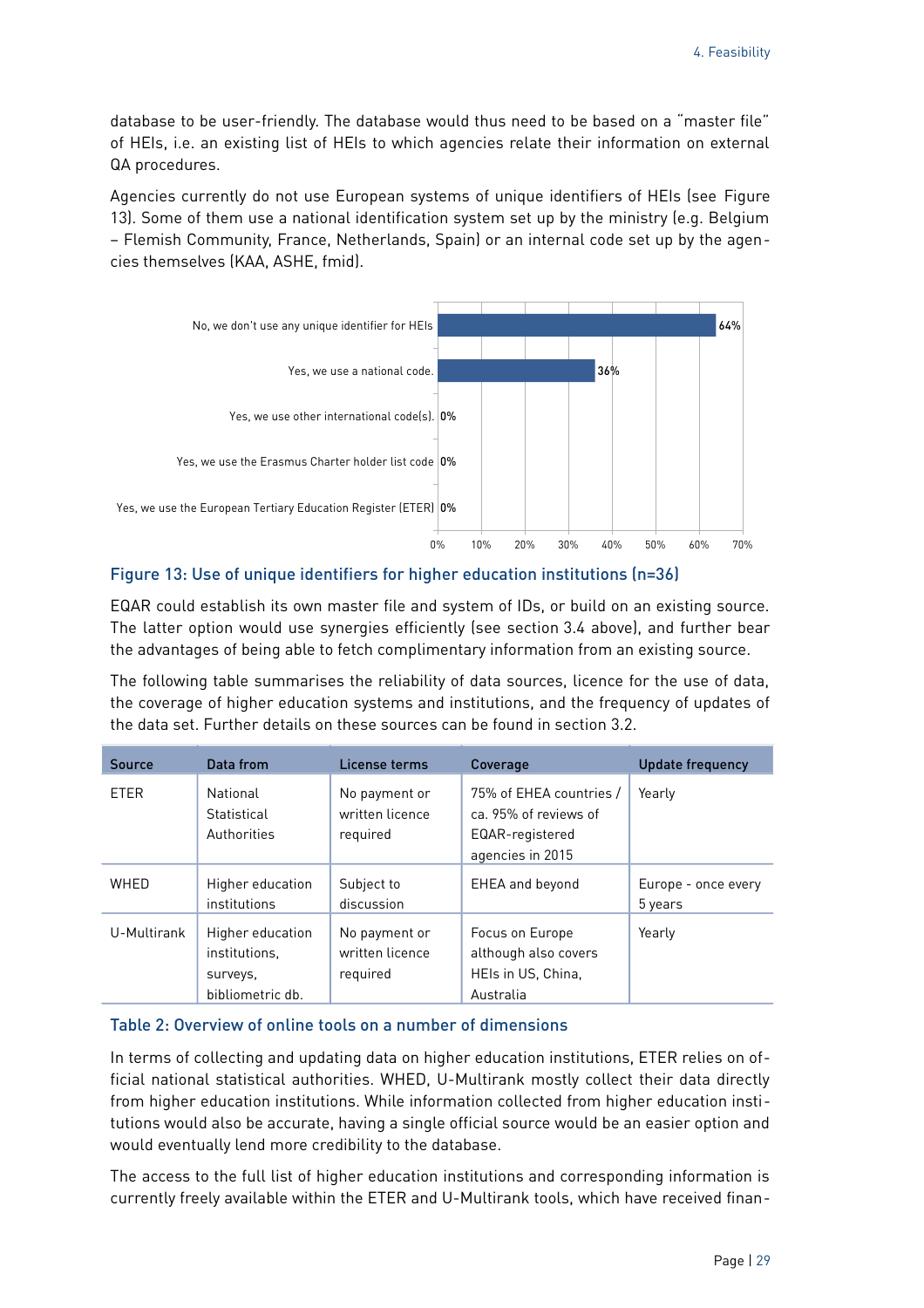cing from the EU and thus are developed under a free public access licence. The use of WHED would be subject to agreement with the managing organisation.

In terms of coverage, WHED has a global reach, while ETER and U-Multirank (for the most part) are focused on higher education institutions in Europe. The table below compares the coverage of WHED, ETER and U-Multirank for a sample of EHEA countries. The data shows that the coverage of higher education institutions is sometimes more comprehensive within the WHED database or ETER and less so for U-Multirank.

WHED sometimes lists affiliated colleges or semi-independent institutes or faculties as separate institutions, which explains the difference in numbers between WHED and ETER. Moreover, ETER's thresholds in terms of student/staff numbers (see section [3.2\)](#page-13-0) explains the larger number of HEIs in WHED in some countries.

|             | <b>France</b> | Germany  | <b>Russia</b> | <b>Spain</b> | <b>United</b><br>Kingdom | Croatia |
|-------------|---------------|----------|---------------|--------------|--------------------------|---------|
| ETER        | 316 HEIS      | 390 HEIS | n/a           | 80 HEIS      | 150 HEIs                 | 38 HEIS |
| WHED        | 371 HEIs      | 353 HEIS | 834 HEIS      | 109 HEIs     | 254 HEIs                 | 35 HEIS |
| U-Multirank | 67 HEIs       | 67 HEIs  | 31 HEIS       | 63 HEIs      | 48 HEIs                  | 2 HEIs  |

#### Table 3: Coverage of HE systems (sample) in different databases

The update of the databases is done on a yearly basis for ETER and U-Multirank, while WHED updates are collected every year for one region, which would mean that most of the European higher education institutions would be updated once every five year (except IAU members, that have the possibility to update their data entry anytime).

Given the limited coverage of U-Multirank, it is not suitable for use as a reference list of HEIs. While WHED covers some additional countries, given its official status, open license terms and shorter updating cycle (annually as opposed to every five years) ETER would be the preferred initiative to use as a starting point for a reference list ("master file") of HEIs.

#### <span id="page-29-0"></span>4.5 Risk Analysis

EQAR is an officially recognised institution within the EHEA. It has become a standard reference in quality assurance of higher education for policy makers and stakeholders at European and national level. Any database or information it offers therefore needs to be accurate, so as to protect its reputation.

During meetings and discussions with EQAR members and committees a number of risks have been raised related to the development of a database.

This section considers those and possible other reputational, legal and financial risks that may result from setting up the database, and presents approaches to mitigate them.

#### Inaccurate or outdated information

Information on higher education institutions and external QA procedures could become incomplete or inaccurate if not updated, and this could harm EQAR's reputation.

#### Analysis and mitigation

Since agencies cannot be obliged to provide information, the database should indicate which registered agencies are not included (if any). At the same time, agencies that provide information would be expected to provide complete and comprehensive information on their external QA activities within the scope of the ESG.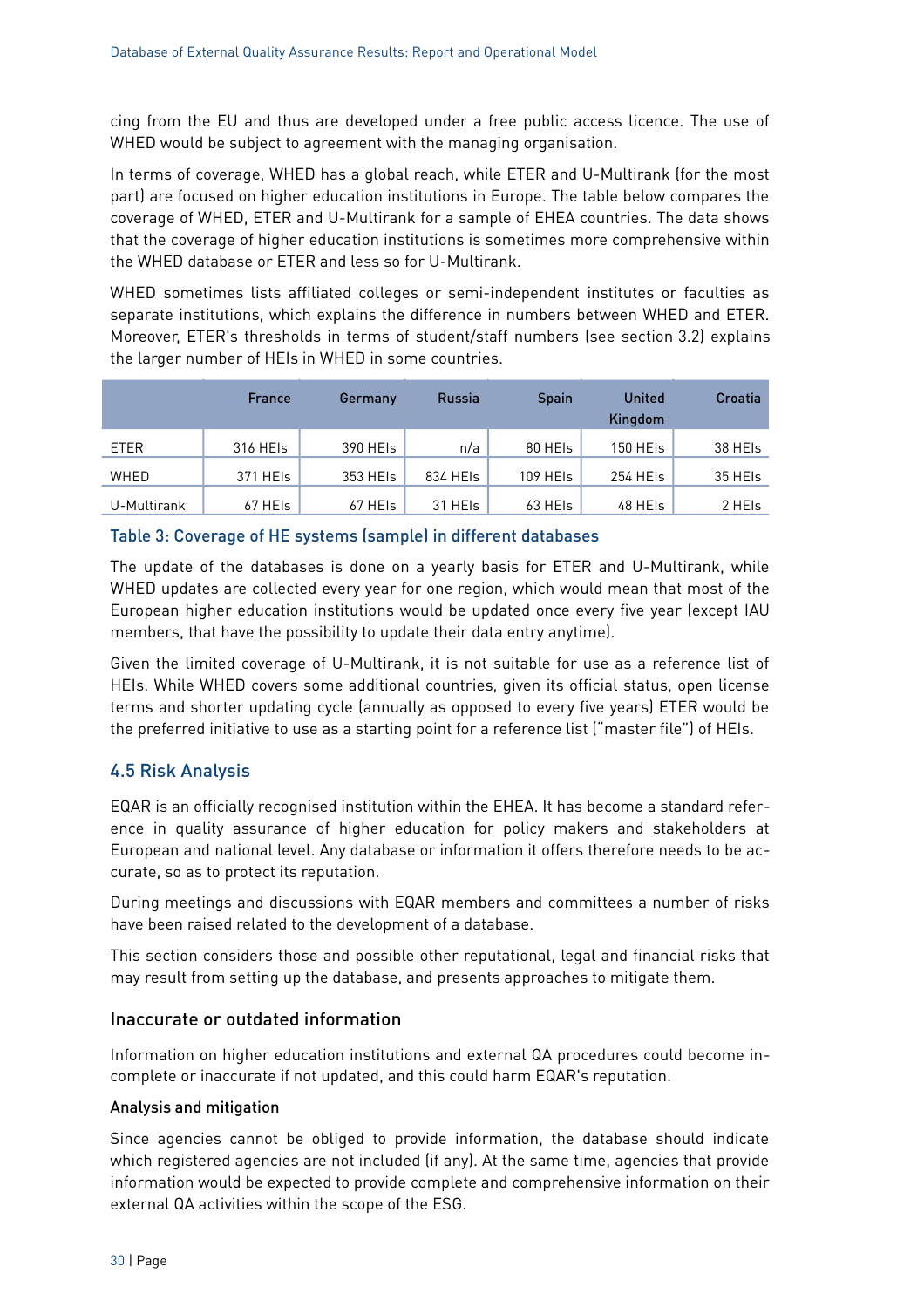The list of and information on HEIs should be managed by EQAR itself, so as to enhance accuracy. It should be updated regularly from a reliable source (e.g. ETER or WHED), and there should be a robust and effective procedure for addressing missing or flawed data, if notified by HEIs or agencies.

Information on higher education institution will change when institutions merge, change name or close. While not an uncommon scenario, it should not be expected to be the case for more than 5-10% of HEIs in a year.

Information on external QA procedures does normally not change once it has been published, except for accreditation, audit certificates or similar being withdrawn, or either the HEI or a programme shutting down.

The database system should be able to handle expiry of accreditation or similar itself. For other cases, agencies would need to ensure that information on external QA procedures is updated, if necessary. It should also be underlined that agencies are responsible for the information on external QA procedures, which is entirely in their control.

#### Lack of usefulness or relevance

Losing relevance for its users is an inherent risk of any such project, if it fails to correspond to its users' needs.

#### Analysis and mitigation

The feedback from the survey of potential users suggests a clear relevance of the database for potential users. The ongoing policy debates in the Bologna Process further suggest that external quality assurance in line with the ESG, and accessibility of its results and reports, will continue to play a crucial role, especially in connection with the automatic recognition of qualifications.

Nevertheless, there are some conditions that should be met to maximise the database's usefulness:

- Data from (almost) all registered agencies would need to be included in the database for it to make most sense.
- The database functionalities (search, listing, selection, dowload) should be easy to use and user-friendly in order to engage and not discourage any possible user. It will need to be ensured that the database remains easily usable and accessible, both for agencies delivering data as well as for end users. The financial planning should thus include sufficient provision for continuous technical maintenance and updates.
- Visitor statistics should be analysed regularly, and users' needs and feedback should be surveyed regularly to maximise the usability of the database and thus ensure its relevance long term.

#### Misinterpretation

Given the different external quality assurance systems across the EHEA and the different types of external QA covered by the ESG (e.g. external QA as part of the obligatory national system as well as voluntary evaluations), users might misinterpret information.

#### Analysis and mitigation

The risk needs to be addressed by clear and proper explanation and contextualisation of the information provided. This would include (a) a clear general explanation and statement of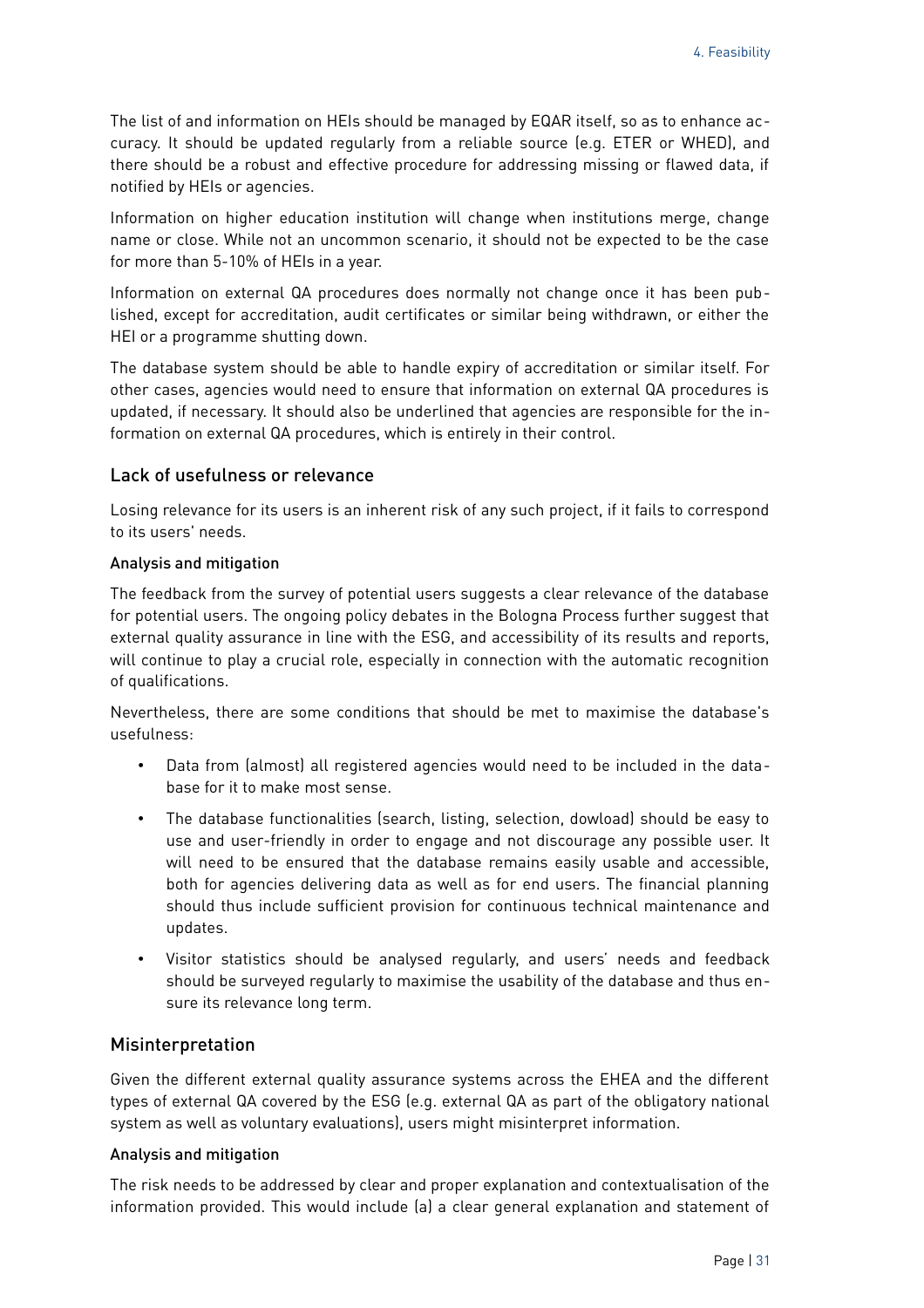scope, and (b) clarity of the information provided for every external QA procedure in the database.

The general explanation (a) should clarify that the database covers all external QA in the scope of the ESG, carried out by EQAR-registered agencies, and that – under the umbrella of the ESG – there exist a variety of external QA systems in Europe. In particular, it needs to be clearly explained that some countries officially require external quality assurance at institutional level, some at programme level, some at both and some not at all; whereas both institutional and programme-level approaches are equally valid and accepted by the ESG.

As regards specific external QA procedures and results (b), the following needs to be clearly stated:

- Whether it relates to a specific programme or the institution as a whole
- Whether it is part of the obligatory national QA system, or a voluntary procedure
- Whether it resulted in a formal decision and, if so, what was the decision

To allow users to contextualise this, information on the national external QA system (e.g. what kind of external QA requirements apply in the country of the HEI) would be shown in conjunction with the information (see section [5.3\)](#page-35-0).

#### Financial sustainability

One important lesson to be learned from existing initiatives and various European projects is that the database would need sustainable funding in the long term, in order to remain upto-date and relevant for its users.

#### Analysis and mitigation

EQAR would potentially be able to ensure sustainable funding, through its regular budget based on annual membership fees by European governments and stakeholder organisations. This would ensure independence of project or other short-term funds

The database should be designed in such a way that the need for central administration and intervention is minimised, so as to limit the long-term operational costs.

#### Legal action

EQAR could be taken to court in relation to damages resulting from information presented in the database.

#### Analysis and mitigation

The legal implications of the database are crucial. The risk of being subject to legal action, however, seems limited.

In order to hold EQAR liable for damages, a claimant would need to demonstrate that information provided by EQAR is inaccurate or misleading, that they experienced damages as a result, and that there is a causal link, i.e. that information provided by EQAR have led to the damages.

As a rule, EQAR will, however, not publish anything that would not also be published elsewhere (at least technically, even if it is not easily accessible elsewhere). Rather, EQAR would primarily act as an information aggregator: basic information on HEIs would largely rely on an official and reliable existing sources (e.g. ETER or national authorities), whereas information on external QA procedures would be provided by the registered agencies, who would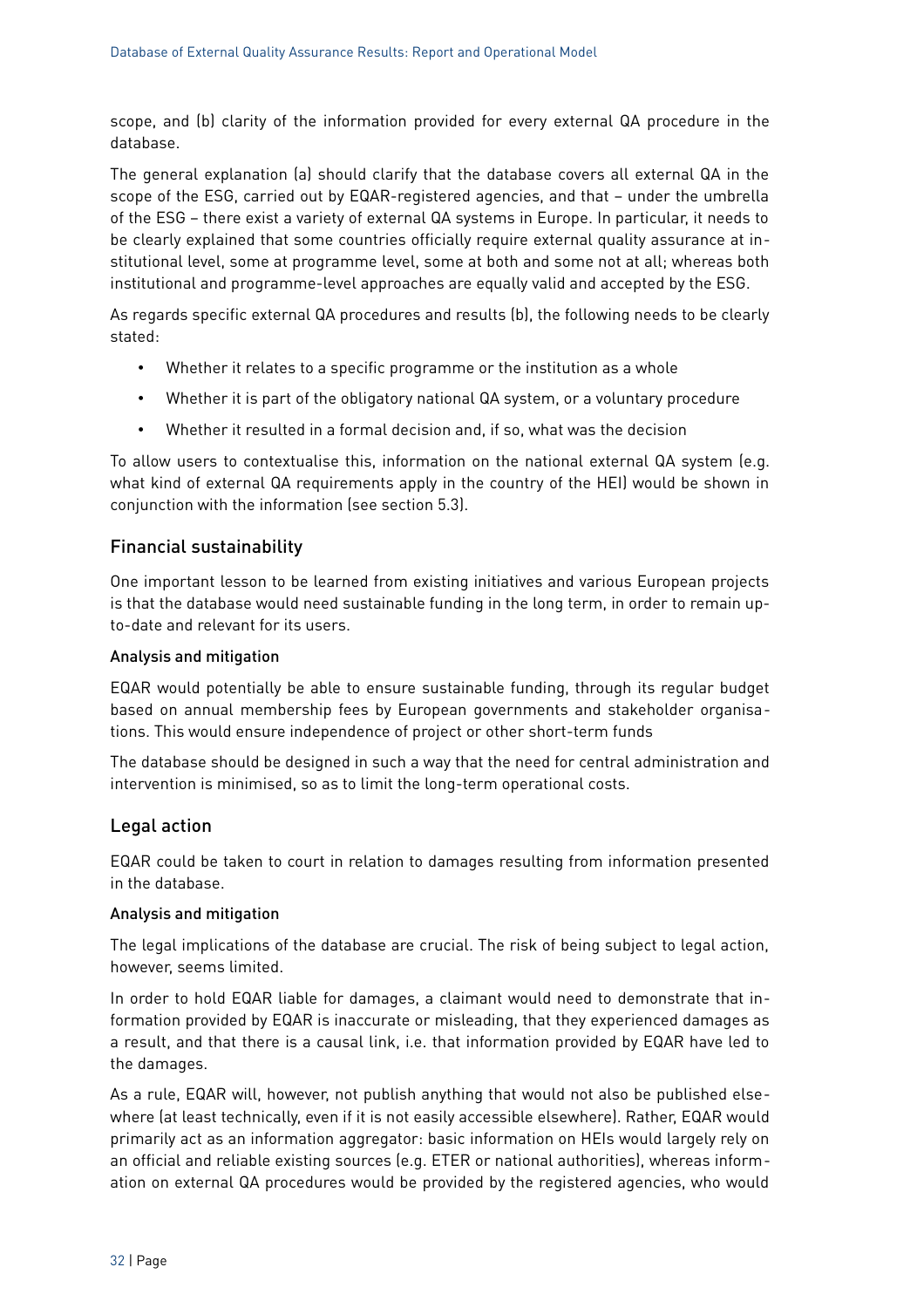retain full responsibility for it. A clause to that effect should be included in the terms and conditions that registered agencies would be asked to accept when supplying data.

The database should further include a clear statement of scope (what users may find in the database, the sources of information, the responsibility for information presented, the date of the last update etc.) and disclaimer. This is widespread practice and can be found on any similar website or database.

#### <span id="page-32-0"></span>4.6 Key design requirements

The following key design requirements or principles have been distilled from the preceding analysis, and have been used as a starting point for the proposal:

- 1. Free: the information provided by the database should be free and easily accessible through the EQAR website, with links to review reports of higher education institution or programmes.
- 2. Accessible and understandable: to make sense of the diverse external QA systems in the EHEA, the database needs to provide contextual information to understand the status and meaning of a specific review in the institution's national context.
- 3. Accurate: the information provided through a database run by EQAR must be accurate and up-to-date.
- 4. Comprehensive: all reviews of registered agencies must be presented, not only a subset (i.e. not only reviews in home country, or only some type of reviews).
- 5. Equal representation of approaches: institutions should be equally represented in the database, no matter if they are accredited/audited at institutional level or have their different programmes accredited; all types of reports must be covered (also if there is no decision, for instance).
- 6. Open to contributors: all EQAR-registered agencies must be able to feed information in the database, if they wish; there should be different technical solutions so that agencies can choose which ones is easiest for them.
- 7. Open to users: next to the frontend on EQAR's own website, the database should also be available as "open data", using standard technologies, so that others can use or embed it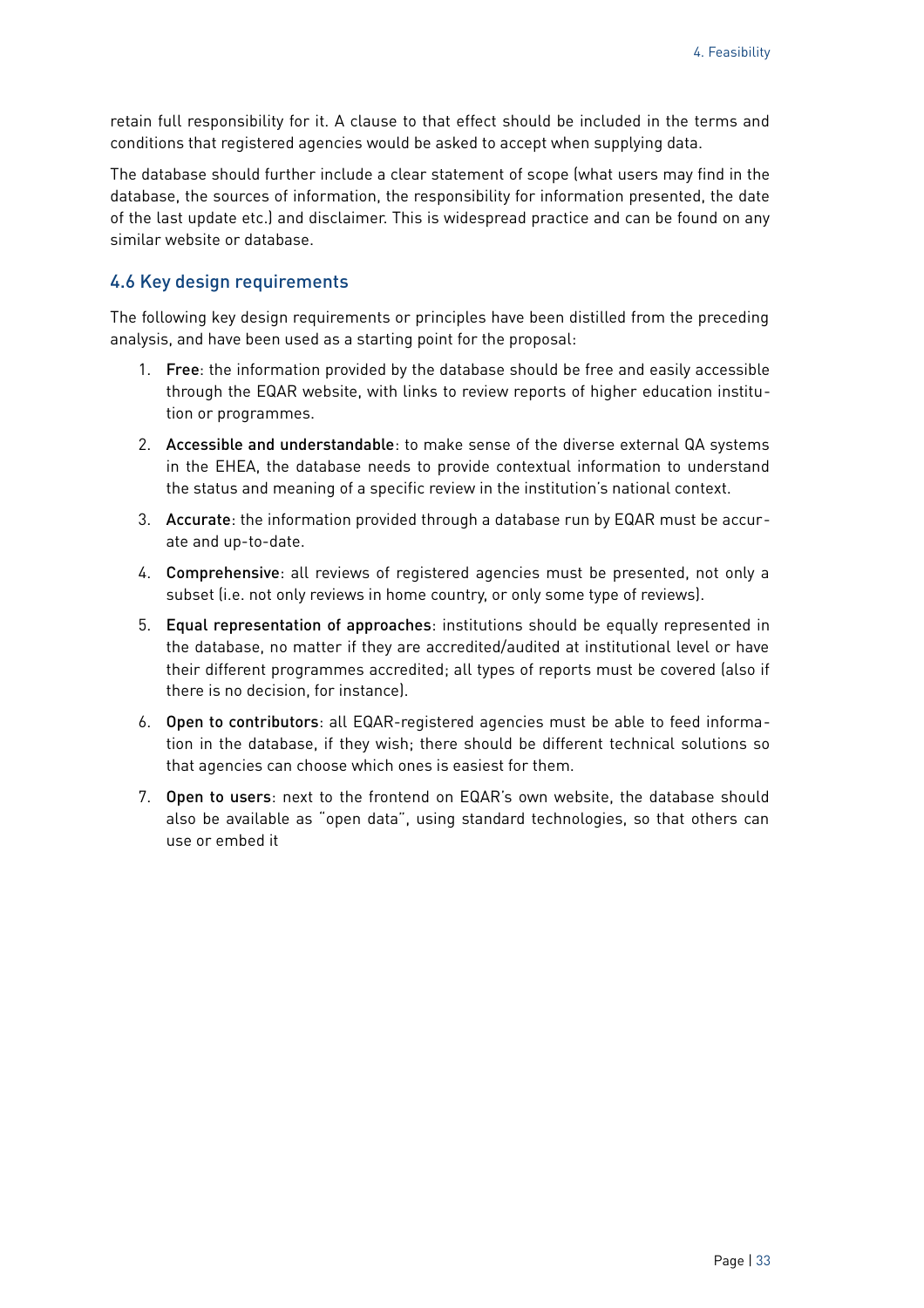## <span id="page-33-2"></span>5. Operational model

Based on the analysis above and the key design requirements, the following sections present a possible operational model for the database.

#### <span id="page-33-1"></span>5.1 Scope

The database would aim to include all external quality assurance reports and decisions by EQAR-registered agencies on higher education institutions and programmes, including all types of external quality assurance within the scope of the ESG (e.g. evaluation, accreditation, audit, review).

For external quality assurance processes resulting in a formal decision (e.g. accreditation) this includes both cases with a positive and negative result.

Since both are covered by the ESG and thus by EQAR, the database would further include both external quality assurance procedures that are part of the obligatory national external quality assurance system (e.g. accreditation linked to official recognition) and other, voluntary external quality assurance procedures (e.g. additional evaluation at the institution's own initiative).

#### <span id="page-33-0"></span>5.2 Functionality

Users would be able to search for an institution by a keyword (matched against the name and location), or to browse the list of institutions by country.

After selecting an institution, the user would be presented with a list of external quality assurance procedures, which might be at institutional or programme level (incl. joint programmes). For each external quality assurance procedure, basic information and a link to the report (at the agency's website) would be provided.

Similarly, the user could consult a list of external QA procedures performed by a specific EQAR-registered agency, accessible from the agency's register entry.

The following illustrations show how the user interface might look in practice.

1. Search for a HEI:

| <b>Mamsterdan</b><br>---- |     |   |
|---------------------------|-----|---|
|                           | in* | ٠ |

#### 2. Select HEI from matches:

| <b>Name</b>                            | <b>Based in*</b>   |
|----------------------------------------|--------------------|
| University of Amsterdam                | Netherlands        |
| <b>VU University Amsterdam</b>         | <b>Netherlands</b> |
| Amsterdamse Hogeschool voor de Kunsten | <b>Netherlands</b> |
| Hogeschool van Amsterdam               | Netherlands        |
|                                        | 1.11               |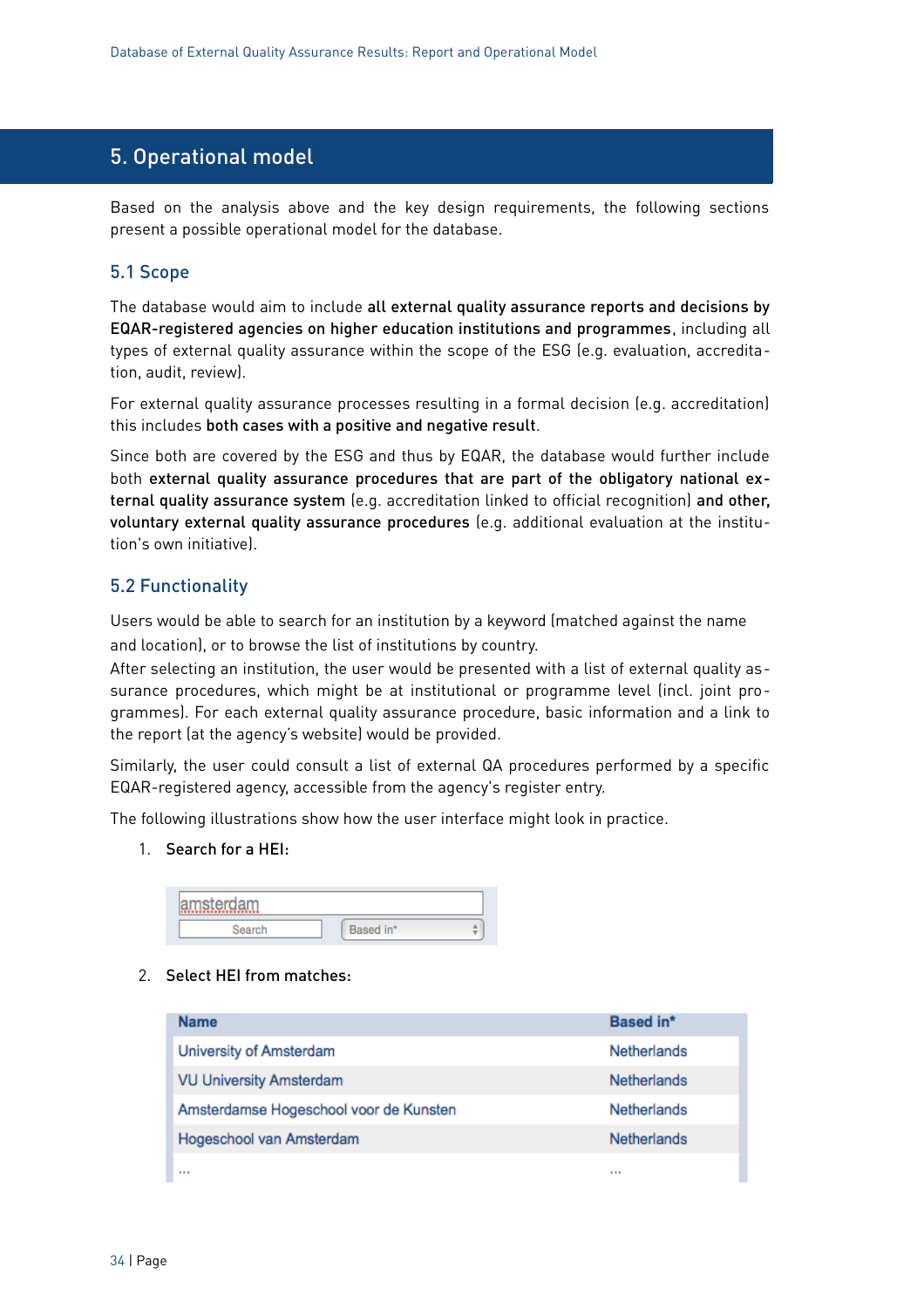3. List of external QA results (reports and decisions) at the HEI:

|                                                                              | <b>VU University of Amsterdam (Vrije Universiteit Amsterdam)</b>                                                                                                                       |       |
|------------------------------------------------------------------------------|----------------------------------------------------------------------------------------------------------------------------------------------------------------------------------------|-------|
|                                                                              | Showing current details - click to include history                                                                                                                                     | 鬲     |
| 1. Basic information                                                         |                                                                                                                                                                                        |       |
| Country:<br>Website:                                                         | <b>Netherlands</b><br>http://vu.nl/nl/index.aspx<br>NQF and QF-EHEA cycles: First, Second and Third Cycle                                                                              |       |
| 2. National External Quality Assurance System                                |                                                                                                                                                                                        |       |
|                                                                              | Obligatory external quality assurance required in the Netherlands:                                                                                                                     |       |
| Institutional audits (optional)                                              | Programme accreditation (required if no institutional audit)                                                                                                                           |       |
| 3.a Institutional level                                                      | 3. External Quality Assurance Reports and Decisions                                                                                                                                    |       |
| <b>Institutional Audit by NVAO</b>                                           |                                                                                                                                                                                        | -     |
| Status:<br>Formal decision:<br>Date:<br>Valid until:<br>Report and decision: | Part of the obligatory EQA system<br>yes, positive with conditions or restrictions<br>2014-09-03<br>2016-09-02<br>Audit report (language: English)<br>Audit decision (language: Dutch) |       |
| <b>Institutional Evaluation by IEP</b>                                       |                                                                                                                                                                                        | -     |
| Status:<br>Formal decision:<br>Date:<br>Valid until:<br>Report and decision: | Voluntary<br>no<br>2014-01-23<br>n/a<br><b>Evaluation report (language: English)</b>                                                                                                   |       |
| 3.b Programme level                                                          |                                                                                                                                                                                        |       |
| <b>Architecture (Accreditation by NVAO)</b>                                  |                                                                                                                                                                                        | $\pm$ |
| <b>Biology (Accreditation by NVAO)</b>                                       |                                                                                                                                                                                        | ÷     |
|                                                                              | <b>Liberal Arts and Sciences (Accreditation by NVAO)</b>                                                                                                                               | -     |
| Status:<br>Formal decision:<br>Date:                                         | Part of the obligatory EQA system<br>yes, positive<br>2014-01-27                                                                                                                       |       |

| <b>FUITIEI UCCISIUII.</b>                             | yes, positive                                                     |  |
|-------------------------------------------------------|-------------------------------------------------------------------|--|
| Date:                                                 | 2014-01-27                                                        |  |
| Valid until:                                          | 2020-01-26                                                        |  |
| Qualification:                                        | Bachelor of Arts (Amsterdam University College)<br>(joint degree) |  |
| NQF and QF-EHEA level:                                | First cycle                                                       |  |
| Report and decision:                                  | A Accreditation report (language: English)                        |  |
|                                                       | A Accreditation decision (language: Dutch)                        |  |
|                                                       |                                                                   |  |
| <b>Mechatronics (Accreditation by ASIIN)</b>          | $\pm$                                                             |  |
| <b>Public Administration (Accreditation by EAPAA)</b> |                                                                   |  |
| Status:                                               | Voluntary                                                         |  |
| Formal decision:                                      | yes, positive with conditions or restrictions                     |  |
| Date:                                                 | 2011-09-06                                                        |  |
| Valid until:                                          | 2018-09-06                                                        |  |
| Qualification:                                        | Master of Public Administration                                   |  |
| NQF and QF-EHEA level:                                | Second cycle                                                      |  |
| Report and decision:                                  | A Accreditation report (language: English)                        |  |

 $\overline{\mathbf{\lambda}}$  Accreditation decision

Figure 14: Mock up of the database's user interface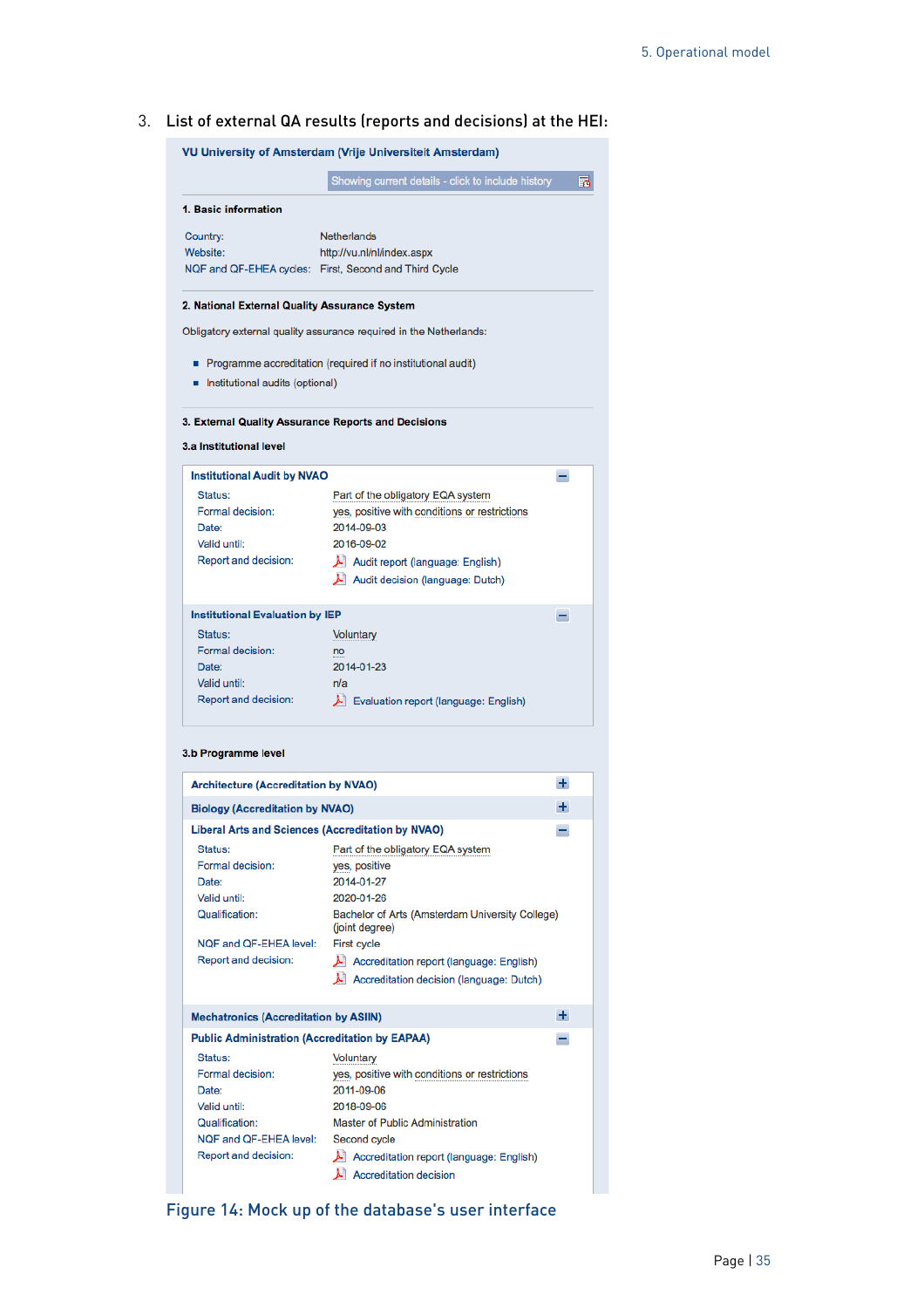In addition, users would be able to use/access the information as follows:

- 1. Search, browse or filter external quality assurance re- Use case: The register ports by
	- a. Quality assurance agency
	- b. Report date
	- c. Type of review
- 2. Download information (complete or filtered, as CSV or Excel file)
- 3. Embed database in their own websites or applications (retrieve full data or search results in XML format)

#### <span id="page-35-0"></span>5.3 Information to include

As discussed in section [4.2](#page-24-0) [above,](#page-24-0) it would generally be feasible lysis. This should be and relevant to include the following information in the database. Some elements would not be applicable in certain case, or some the information is pubagencies might not be able to provide them; these would thus be lic and EQAR operates optional (see footnotes). Registered agencies would be expected in the public interest. to provide this information in a structured format (see section [5.5](#page-37-0) [below\)](#page-37-0).

Use case: Downloading the information can be useful for researchers or for statistical anafreely accessible, since

entry of each agency would include a link to the respective agency's external QA proced-

ures.

#### 1. Identification of the higher education institution (HEI)

- a. ID number $^{14}$  $^{14}$  $^{14}$
- b. Name in official language $(s)^{14}$  $(s)^{14}$  $(s)^{14}$
- c. Name in English $14$
- d. Country
- e. Website<sup>[15](#page-35-1)</sup>
- f. NQF and QF-EHEA levels at which the HEI offers qualifications $15$
- 2. Information on external quality assurance procedure(s)
	- a. Quality assurance agency
	- b. Name of the external quality assurance procedure
	- c. Level<sup>[16](#page-35-3)</sup>: INSTITUTIONAL | PROGRAMME

Use case: Recognition authorities/offices might embed a search for external QA procedures and reports in their own applications, making their workflow more efficient compared to officers needing to visit the EQAR website.

Similarly, small agencies (who do not have an own database) might use the webinterface to supply data and re-embed it into their own website.

- <span id="page-35-1"></span>15 Optional information; where possible, this could be completed from other sources, e.g. ETER. QF-EHEA levels to be included if the respective NQF has been self-certified.
- <span id="page-35-3"></span><sup>16</sup> Short explanatory texts would be provided (e.g. in a pop-up window) to explain the meaning of those categories and thus allow users to understand the information correctly in context.

<span id="page-35-2"></span><sup>&</sup>lt;sup>14</sup> For those institutions contained in the ETER the ETER ID would be used, own ID numbers would be assigned for others. Agencies should identify the institution by its ID number (preferred) or, should that not be possible, by its name. As a rule, the name should be provided in as many languages as available to the agency. The data would be completed with the institution's name (in English, the official language or both) from ETER data, where possible.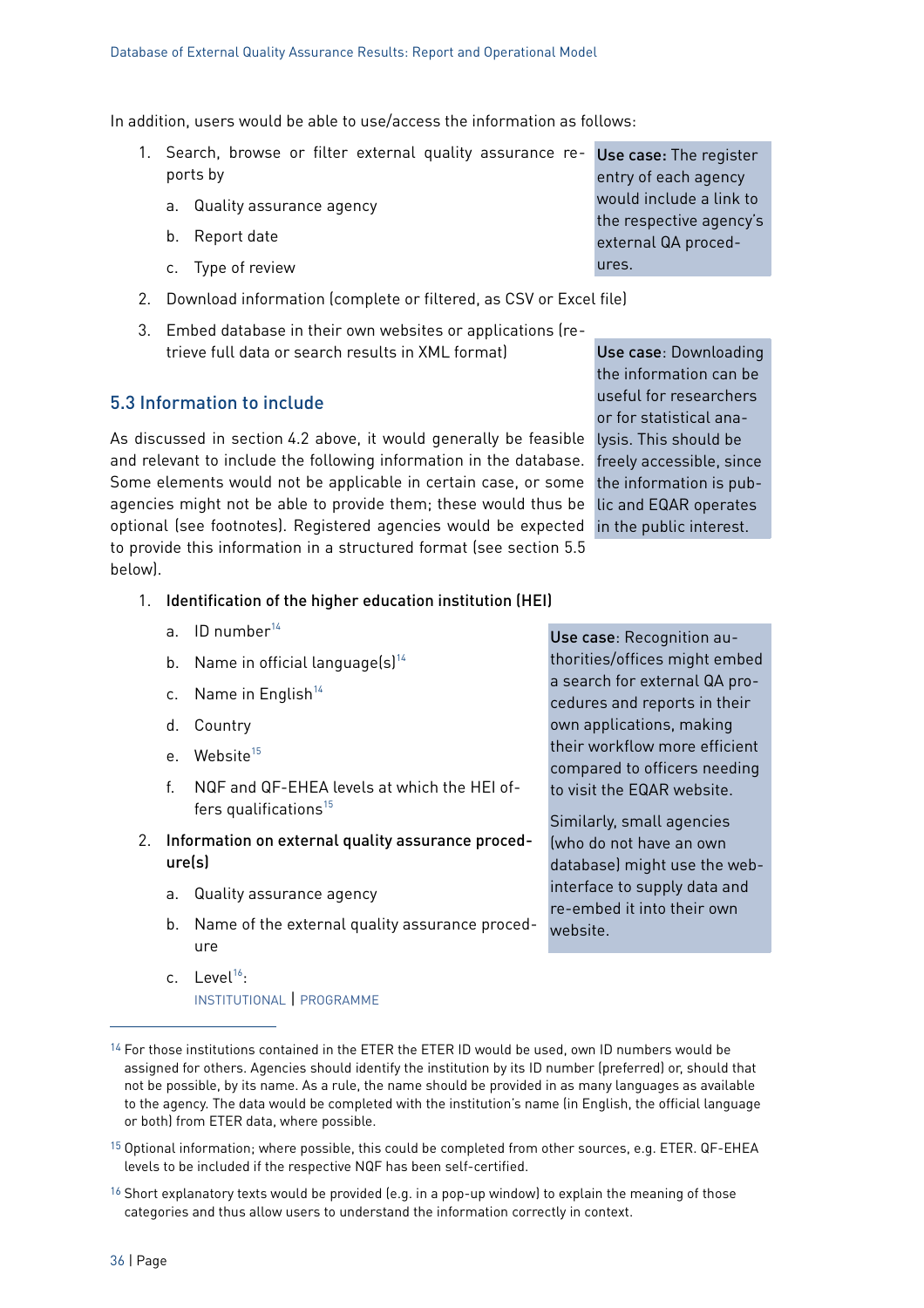d. Decision<sup>[16](#page-35-3)</sup>:

POSITIVE | POSITIVE WITH CONDITIONS | NEGATIVE | N/A (= not resulting in a formal decision)

- e. Status<sup>[16](#page-35-3)</sup>: PART OF THE OBLIGATORY EXTERNAL QA SYSTEM I VOLUNTARY
- f. Date of decision entering into force or report becoming valid (as defined by the agency)
- g. Valid until (expiry of accreditation, certification, etc., as defined by the agency and if applicable)
- h. Report(s) and decision(s)
- i. For programme-level QA procedures:
	- i. Name of the programme in official language(s) and English<sup>[17](#page-36-1)</sup>
	- ii. Name of the qualification(s) awarded
	- iii. Country (if different from HEI's main site)
	- iv.  $NQF$  and  $QF$ -FHFA level<sup>[15](#page-35-1)</sup>

#### <span id="page-36-0"></span>5.4 Historic record

The database would cover those external quality assurance procedures that were completed at a time when the agency was registered on EQAR.

Initially, agencies would be requested to upload information on external QA procedures that were completed during their registration period and that are still valid. Optionally, agencies could upload information on external QA procedures that were completed during their registration period, but that have already expired.

As a result, the database would be comprehensive for external tion was issued, rather QA procedures valid in 2017 and later, whereas the archive will be than now. partial for external QA procedures that expired before 2017.

Use case: Recognition officers will often want to find out about the quality assurance status of an HEI at the time when a qualifica-

Normally, users would only see information on external QA procedures that are currently valid. External QA procedures without a defined validity (e.g. evaluation without formal de-cision) would be considered valid for 6 years as a default<sup>[18](#page-36-2)</sup>.

The database would, however, keep and accumulate a full historic record. Optionally, users would be able to also see expired external QA procedures, to see only external QA procedures that were valid at a certain point in time, or to consult a full history of changes (e.g. changes in an HEI's name, changes to the information on an external QA procedure).

<span id="page-36-1"></span> $17$  As a rule, the name should be provided in as many languages as available to the agency.

<span id="page-36-2"></span><sup>&</sup>lt;sup>18</sup> While the ESG do not specify a default period, in the context of the European Approach for Quality Assurance of Joint Programmes a period of 6 years was recognised as widely applied in the EHEA.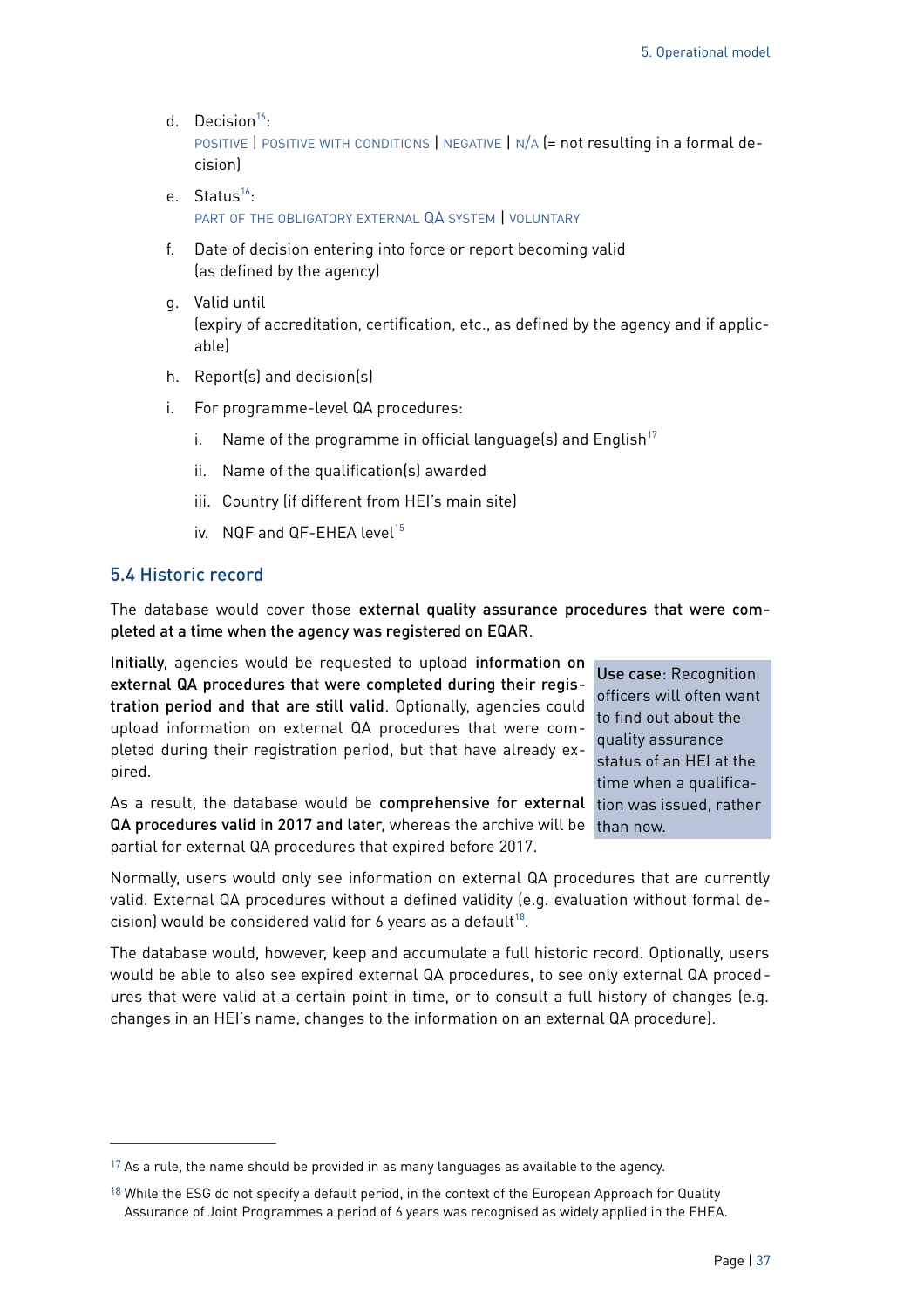### <span id="page-37-0"></span>5.5 Technical aspects

#### Data model

Given the need to consistently identify HEIs and reliably relate to each other information on external QA at the same HEI by different agencies, the database would be built on an existing list of HEIs, containing the information required as set out in section [5.3,](#page-35-0) list 1. The list of HEIs would be managed centrally by EQAR.

The list of HEIs ("perimeter") from ETER (covering 36 of 48 EHEA countries) would be used as a starting point. The information on those HEIs contained in ETER would be updated annually from ETER. There would, however, be a possibility to overwrite this information (i.e. a HEI changed its name or website).

HEIs from ETER would be identified by their ETER ID. (WHED: not sure if they have unique IDs)

For the 12 EHEA countries not contained in ETER, EQAR would acquire a list of officially recognised HEIs from the competent national authority (e.g. ministry of higher education or ENIC-NARIC).

For non-EHEA countries, HEIs would be added on an ad-hoc basis (see below).

Non-ETER HEIs would be identified by an ID generated by EQAR, where possible compatible with future ETER extensions or existing national IDs used in the respective country.

The list of external QA procedures would be based on information provided by the registered agencies.

In order to minimise workload, the list of external QA procedures would generally be composed/updated automatically based on information provided by agencies, without manual intervention by EQAR (except for flags raised by automated checks, see below).

There is a many-to-many relationship between external QA reports and HEIs:

- For one HEI, there can be several external QA reports (from different agencies).
- One external QA report can related to several HEIs (e.g. joint programmes).

While the former case is common, the latter case is occasional, i.e. the vast majority of external QA reports will relate to only one HEI.

All entries in the list of external QA procedures would be identified by an ID, provided by the agency itself or automatically-generated otherwise (whereas the combination of agency and ID will be unique).

In addition to these two main lists, there would be a need for further lists/tables, all of which managed by EQAR, e.g. of:

- Registered agencies
- Names of external QA procedures used by agencies (see item 2.b in section [5.3\)](#page-35-0)
- Countries and territories

#### Data delivery by registered agencies

Some agencies carry out an extensive number of external QA procedures (i.e. hundreds per year), while others do not carry out more than ten or twenty external QA procedures. The database would thus offer two methods for data delivery by registered agencies: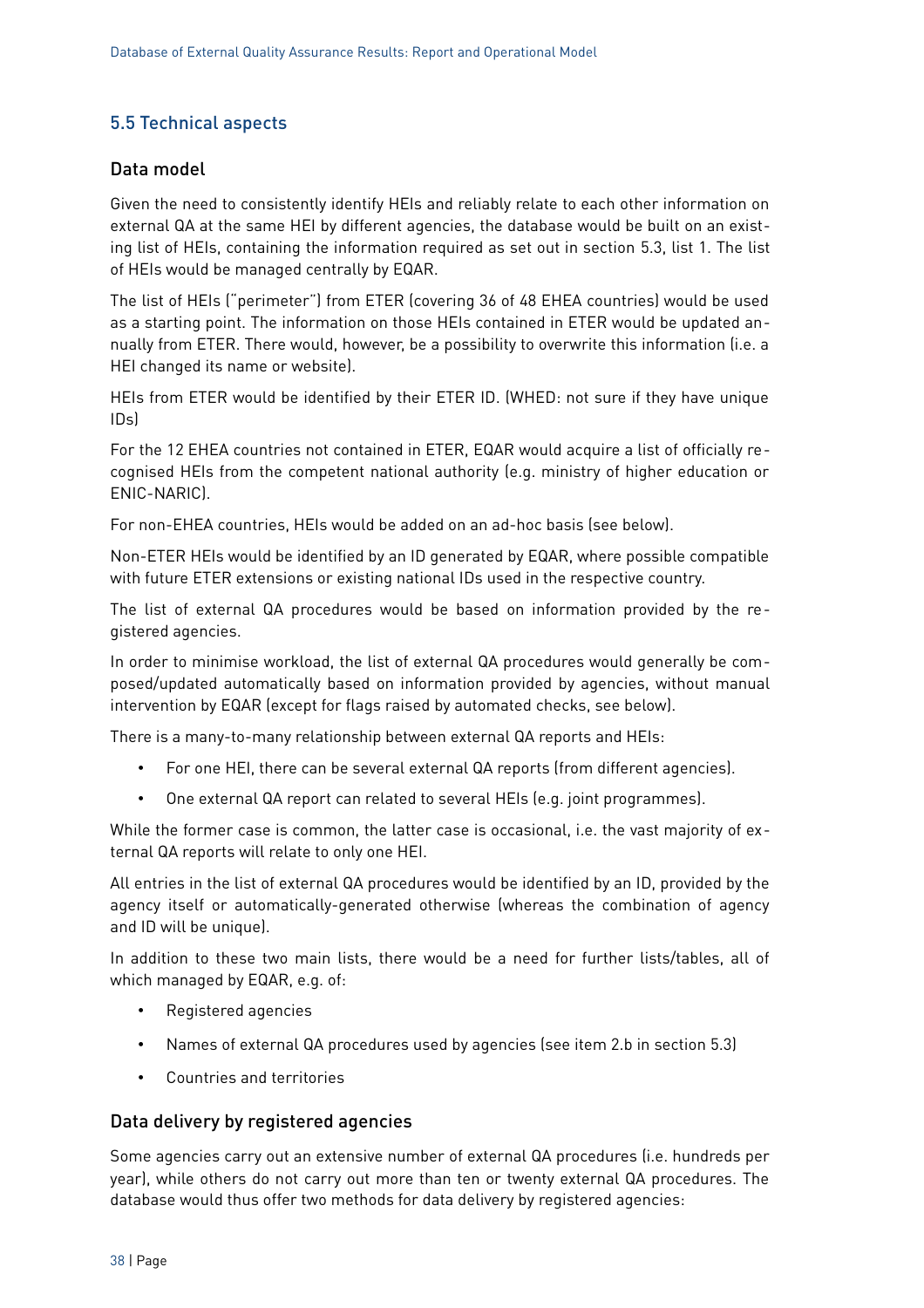- Manual entry (and change) via a web interface
- Delivery as an XML file (or in another suitable format)

The web interface would allow the agency to:

- 1. add information on new external QA reports;
- 2. consult the list of its external QA reports and modify entries;
- 3. manage the names of external QA procedures used by the agency (changes subject to confirmation by EQAR).

The database should allow for uploading XML files through the web interface or automatically (e.g. by the agency's own website or database software).

When delivering data as XML file, agencies would be able to add new external QA reports as well as to modify information on existing external QA reports (identified by their unique ID, see above).

The two data delivery methods would be fully interoperable, i.e. agencies can modify information initially submitted in XML through their web interface, or overwrite information initially entered in the web interface through an XML file.

Specifications for XML file format would be developed by the contractor for implementation in consultation with EQAR and registered agencies.

The full external QA report(s) and decision(s) would be delivered as a link or as a PDF file. If delivered as a link, the database software would download a copy of the file(s) to ensure that they will be available permanently for archive purposes.

#### Identification of HEIs

Given that there will often be several external QA reports by different agencies referring to the same HEI, consistent identification of HEIs is a crucial step.

When information is provided through the web interface, agencies would be able to search for an HEI by name or to browse the list by country.

If an existing HEI is selected, it would be internally identified by its (ETER or local) ID.

If the HEI is not found, the agency would be asked to provide the information required (see section [5.3\)](#page-35-0). The information would be entered in the database, but only become public after confirmation by EQAR.

When information is provided as XML file, agencies would identify HEIs as follows:

- 1. By ID (ETER/WHED or local) preferred
- 2. By name (English or local language) and website (optional) otherwise

In the latter case, the database would attempt to match the name and website (if provided) against the existing list of HEIs.

If those match one existing HEI with sufficient certainty, no manual intervention would be needed.

If there is no clear match (e.g. name matches several HEIs, or name does not match any HEI), manual intervention by EQAR would be necessary (confirmation of correct HEI, or completion and confirmation of a new HEI record).

For those cases where the agency knows or assumes that the HEI is not yet contained in the existing list, it should include the information required (see section 4).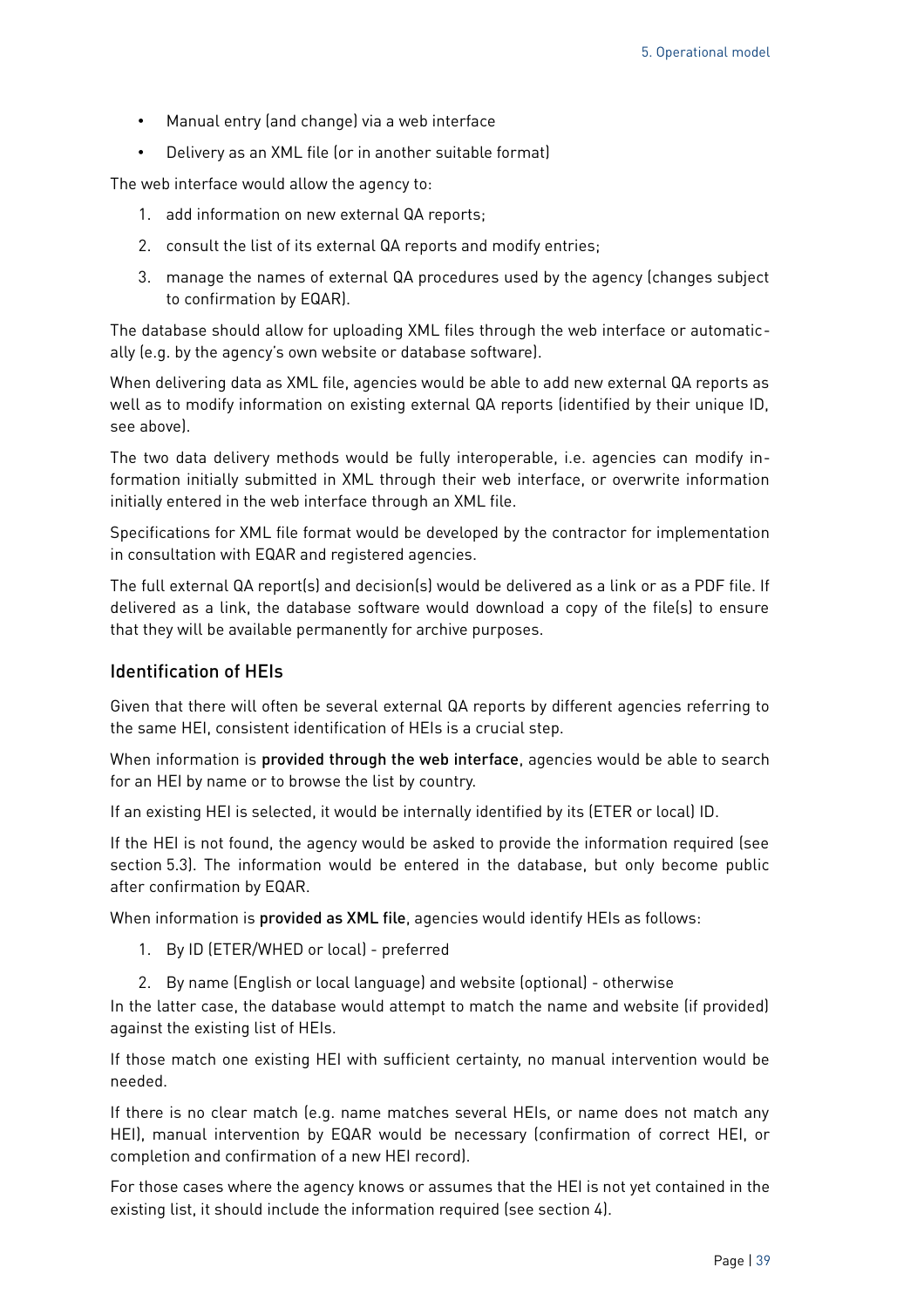Agencies would receive a notification, describing how those cases where HEIs were not identified by ID were resolved.

#### Frequency

Agencies would be requested to deliver new and updated data as it occurs, i.e. when they have carried out external QA procedures and published reports.

If agencies export data from their own system/database, they should do so at regular intervals, chosen by the agency itself. While this should happen as frequently as possible (i.e. preferably in real-time, daily or weekly), they would be expected to submit data at least quarterly, so as to keep the central database reasonably up-to-date.

There would be a weekly automated report on data submission of agencies to the EQAR Secretariat, allowing it to monitor data submission. Furthermore, there would be automated reminders to agencies who have not delivered any data for more than three months.

#### Optional features

The following features are optional, and would be considered based on feasibility and additional cost.

#### Linked Data

When uploading data manually or automatically, agencies would be able to provide information:

- directly (i.e. entered via the web interface, or in the XML file)
- as Linked Data (i.e. providing a link to the agency's own website, containing the required information in machine-readable format)

When provided directly, the agency would need to ensure that the data is updated if necessary. When provided as Linked Data, the data would be cached and checked for updates whenever it is consulted by users.

#### Third-party compatibility

In addition to delivering data in an XML file according to EQAR's that already automaticspecifications, it would be possible for agencies to submit data in ally deliver information the same format as submitted to an existing initiative where they to an existing database feed data into. This would be explored for Qrossroads, ANECA's could deliver the same and GAC's databases, since these each cover a relevant number data to the EQAR dataof registered agencies.

#### Use case: Agencies

base without additional effort.

#### <span id="page-39-0"></span>5.6 Quality control

In order to assure quality and consistency of the data, there would be a number of "sanity checks" performed on any data delivered by agencies (no matter through which method).

For every registered agency, there would be a number of specific logic rules, describing expected external QA reports, based on the agency's fields of activity. These would allow the database software to detect if an agency has provided data that is likely to be incorrect, or results from an activity that has not yet been reported to EQAR (e.g. agency normally carrying out only institutional evaluation reports external QA at programme level). The rules would especially assure that external QA reports with the status "part of the obligatory external QA system" are only provided by agencies that are recognised as part of the obligatory external QA system.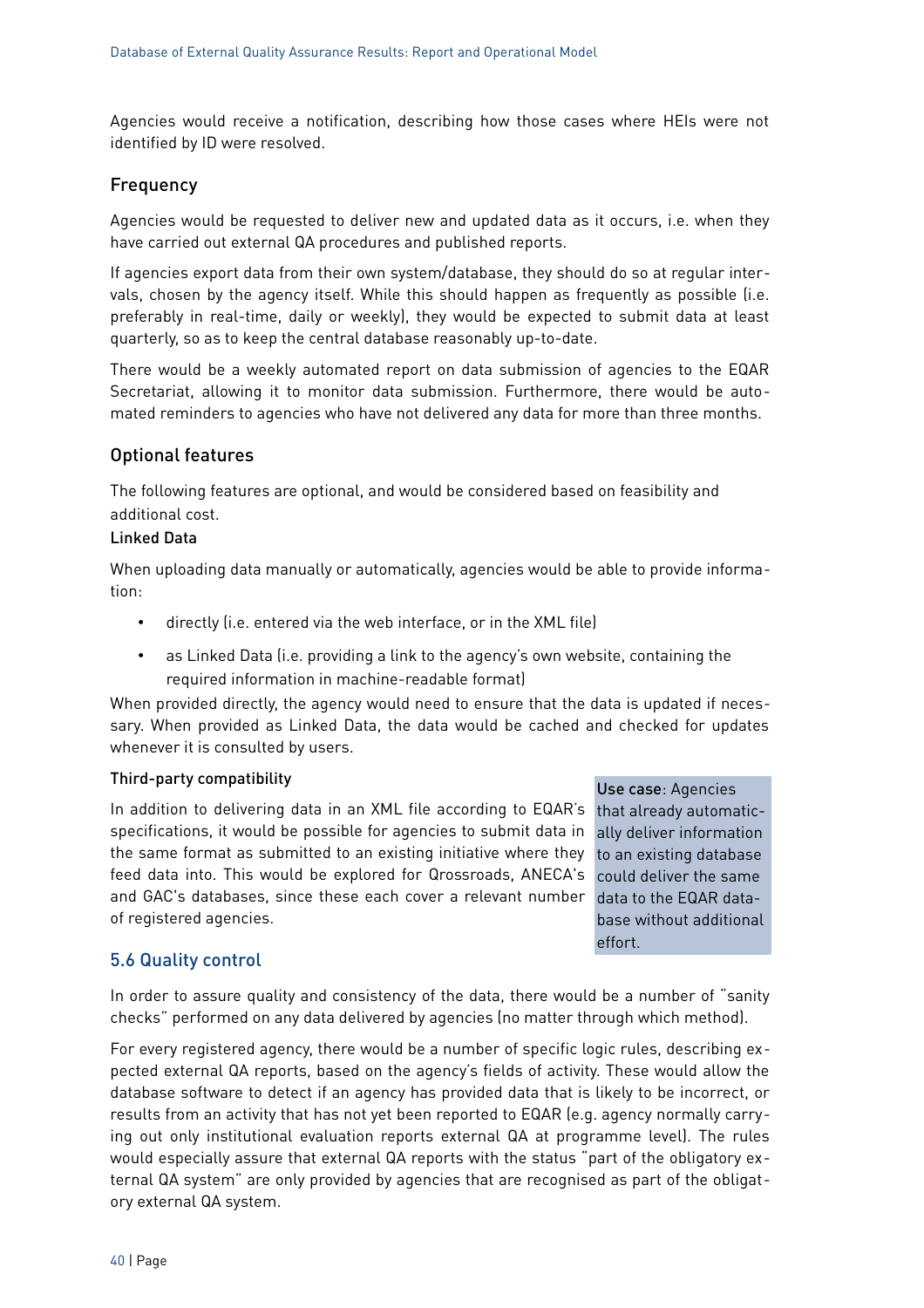These would be a combination of level, status (see section 4 list 2) and country of the HEI, and could look as follows for one agency:

- External QA at PROGRAMME level and PART OF OBLIGATORY EXTERNAL QA status in country X
- External QA at PROGRAMME level and VOLUNTARY status in any country

For data uploaded by QAAs, a number of sanity checks will be performed:

- 1. Data does not match agency rules alert and confirmation
- 2. External QA report in a country where agency was not active before alert only
- 3. Data submitted or changed on report more than 1 year old alert only
- 4. External QA of programme delivered in another country than HEI's base country alert only
- 5. External QA of programme with QF-EHEA level out of HEI's range of levels alert and confirmation

For data where any of the above applies, the EQAR Secretariat would be notified. For cases marked "alert and confirmation", the information would only be published after confirmation by EQAR. For cases marked "alert only", the information would be published immediately and EQAR would intervene manually only if necessary.

Agencies using the web interface would be warned immediately if their data fails a sanity check, but could proceed with submission, which would then trigger the described process.

Agencies submitting an XML file would receive a notification about data that failed sanity checks.

#### <span id="page-40-0"></span>5.7 Costs

This section addresses both the one-off realisation costs, i.e. the costs of developing a database system according to the present proposal, as well as the long-term costs, i.e. maintaining the database on a permanent basis, once established.

Covering the long-term operational costs is decisive for the database to remain sustainable and up-to-date.

#### One-off realisation costs

EQAR sought indicative quotes from potential contractors and was able to acquire information from organisations managing existing, similar initiatives (see chapter [3\)](#page-12-1) concerning the costs of setting up a central database as explored in this report.

The realisation costs are based on the following work to be carried out by a contractor:

- 1. Design of an operational data model and a technical concept for automatic delivery of data by registered agencies
- 2. Development of backend for use by EQAR and registered agencies
- 3. Development of publicly-available frontend

Costs of ca EUR 30 000 – 35 000 should be expected for those services.

Staff time of EQAR is to be considered in addition to that: The dedicated staff time for the database (see following subsection) would be required already during the realisation phase.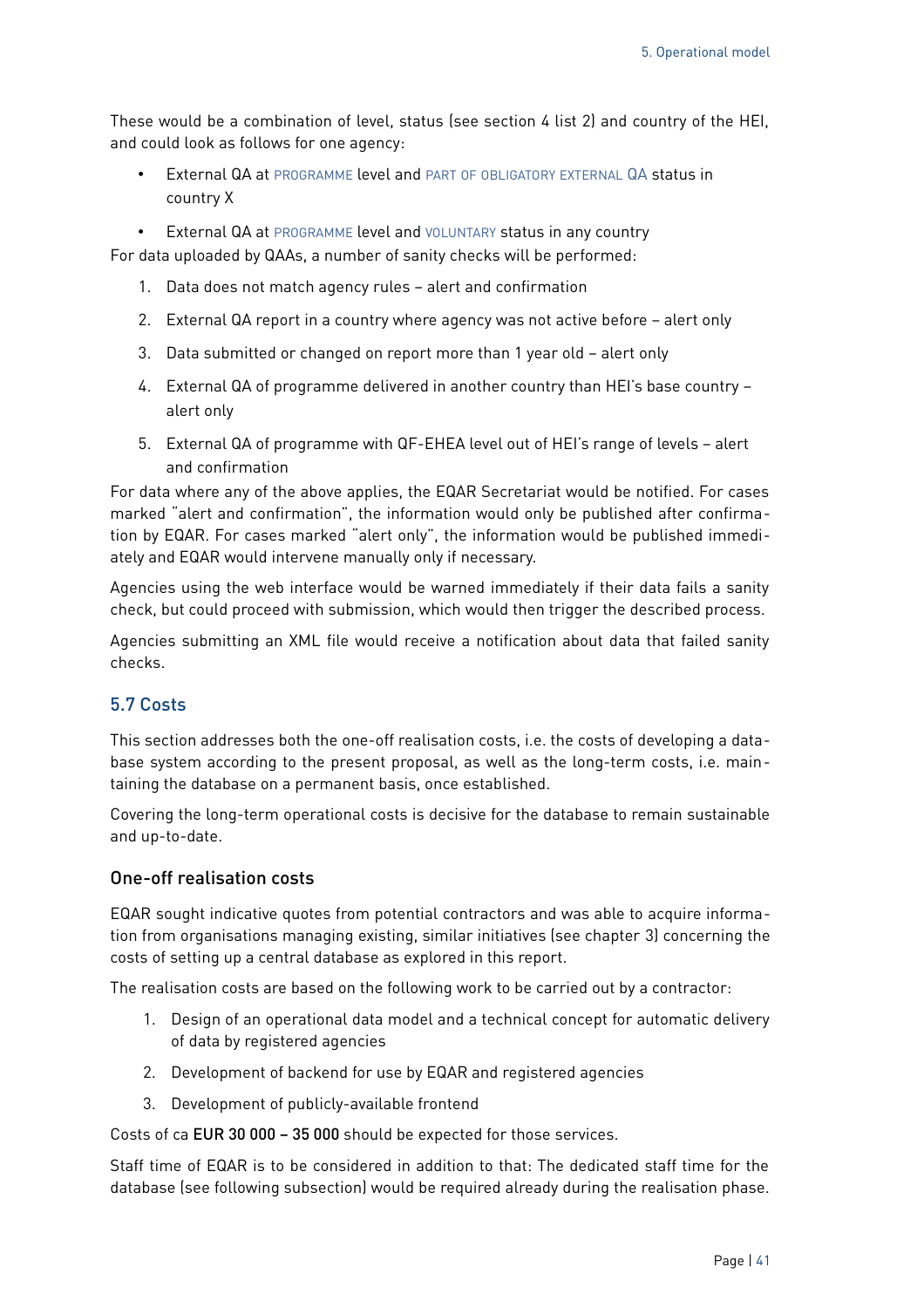Temporarily, some additional staff time would need to be dedicated to the project for a successful setup phase.

#### Long-term costs

In the long term, the database will require ongoing technical maintenance as well as sufficient support by the EQAR Secretariat.

| 1. |    | Technical maintenance:                                             | <b>EUR</b> |
|----|----|--------------------------------------------------------------------|------------|
|    | a. | Web server costs                                                   | 2 500      |
|    |    | b. Keeping the software up-to-date and secure (service contract)   | 3000       |
|    | c. | Implementing small adjustments to the data model or user interface | 2000       |
|    |    | d. Provision for major change every 5 years                        | 3000       |
|    |    | $\Rightarrow$ ca. EUR 10 500 / year                                |            |

|    | 2. Secretariat support:<br>Davs/vear                                          |    |  |
|----|-------------------------------------------------------------------------------|----|--|
| a. | Monitoring whether agencies supply data                                       | 13 |  |
| b. | Maintaining data managed by EQAR (HEI list)                                   | 31 |  |
|    | c. Handling data flagged for manual intervention                              | 55 |  |
| d. | Dealing with questions from agencies and users                                | 21 |  |
| e. | Oversee technical maintenance and further development                         | 14 |  |
|    | $\Rightarrow$ 134 days/year => roughly 60% FTE staff => ca. EUR 35 000 / year |    |  |

The long-term costs thus amount to ca. EUR 45 000 / year. At the same time, the database would create some synergies. There would, for instance, no longer be a need to collect annual updates from registered agencies, since information on their external QA procedures would already be at EQAR's disposal.

It would thus be feasible to manage the database with a net staff increase of ca. 50% FTE. Together with technical maintenance, this would incur annual costs of ca. EUR 39 500, representing ca. 14% of EQAR's current membership fee income.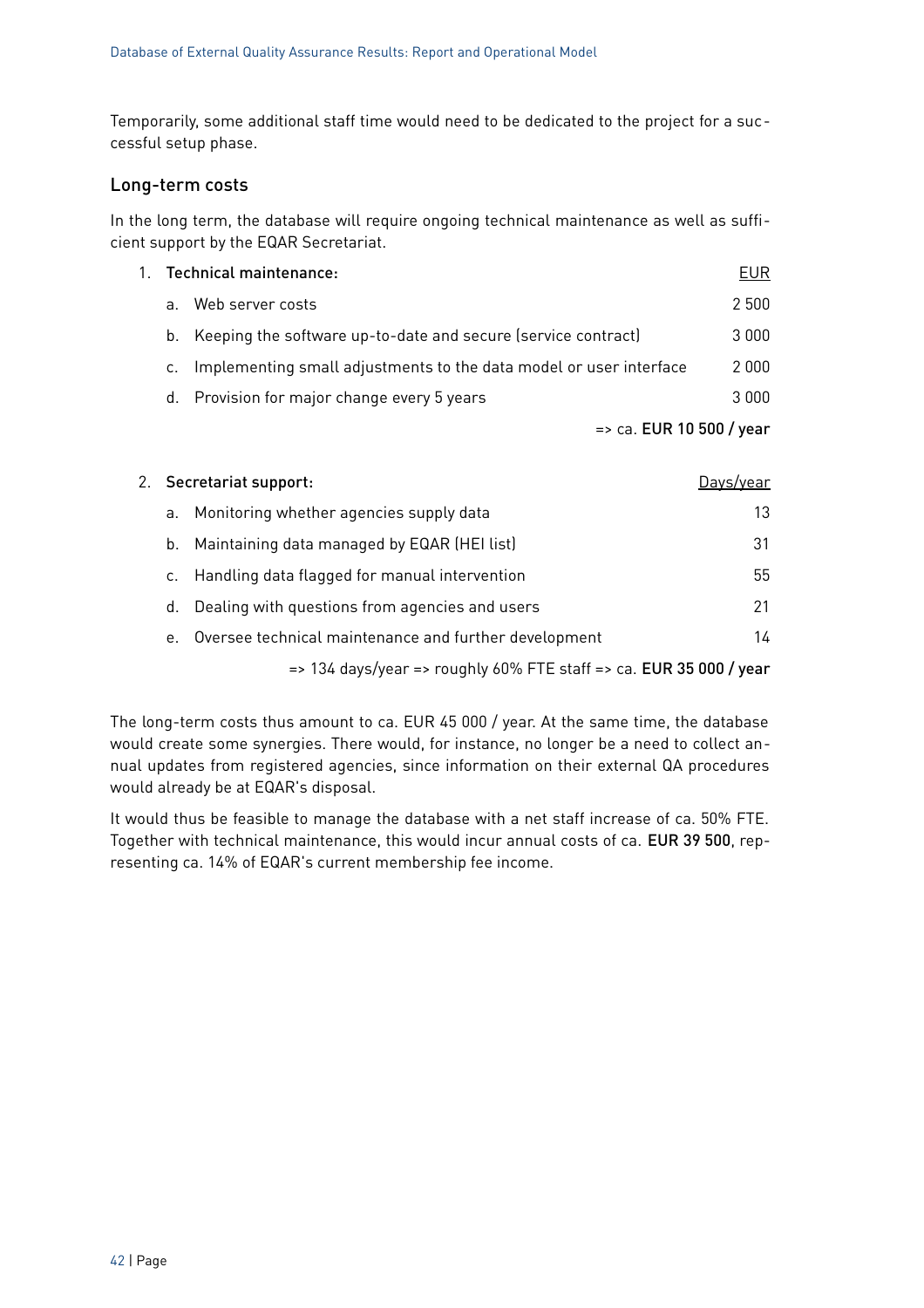### <span id="page-42-0"></span>6. Frequent questions

#### How would the database be different from existing national and international databases?

EQAR's database would differ in its purpose and coverage. National databases usually cover only the mandatory external QA procedures within one higher education system.

While international databases provide a central access point to higher education institutions from different national systems, quality assurance-related information is often patchy and limited, and they usually do not provide access to external QA reports.

There is currently no database of all external QA procedures officially recognised to be in line with the ESG, by an EQAR-registered agency.

The database would cover cover all external QA within the scope of the ESG and provide adequate system-level information to contextualise the various types of external QA results.

See sections [2.2,](#page-5-0) [2.5,](#page-7-0) [2.6,](#page-9-0) [3.3](#page-21-0)

#### What would it mean if a HEI that I am looking for does not appear in the database?

One reason could be that there have not been any external QA procedures of that HEI (or any of its programmes) by any EQAR-registered agency.

Another reason could be that the agency that has evaluated, accredited, reviewed or audited that HEI (or its programmes) has decided not to supply information to the database.

Both scenarios would be clearly identifiable from the statement of scope.

See sections [2.2,](#page-5-0) [4.1,](#page-23-0) [4.5,](#page-29-0) [5.1](#page-33-1)

#### Would the database cover external QA of higher education institutions and programmes of EQAR-listed agencies outside of the EHEA?

The database will include information about all higher education institutions and programmes reviewed by EQAR-registered agencies, which would also covers the external QA activities carried out outside EHEA.

While the generic/basic information on such reviews will be available as for any type of reviews, the database will not offer contextualised information about higher education systems outside EHEA, as this would not be within the remit or scope of EQAR.

See section [5.1](#page-33-1)

#### What would I be able to access/search for in the database? What information would not be possible to access/search for?

The database will present generic information about the registered agency that carried out the review (name, agencies work, contact), the external review procedure (type of review, link to review report, validity), the higher education institution (name, website, QF levels offered, country) and information of the reviewed programme (only if it was separately reviewed), further contextualised information related to the role of the external quality assurance activity within that national HE system (e.g. whether the external QA activity is part of a mandatory or voluntary procedure) and optionally some additional information may be included referring to the reviewed study programme (QF level, name of the awarded qualification, etc).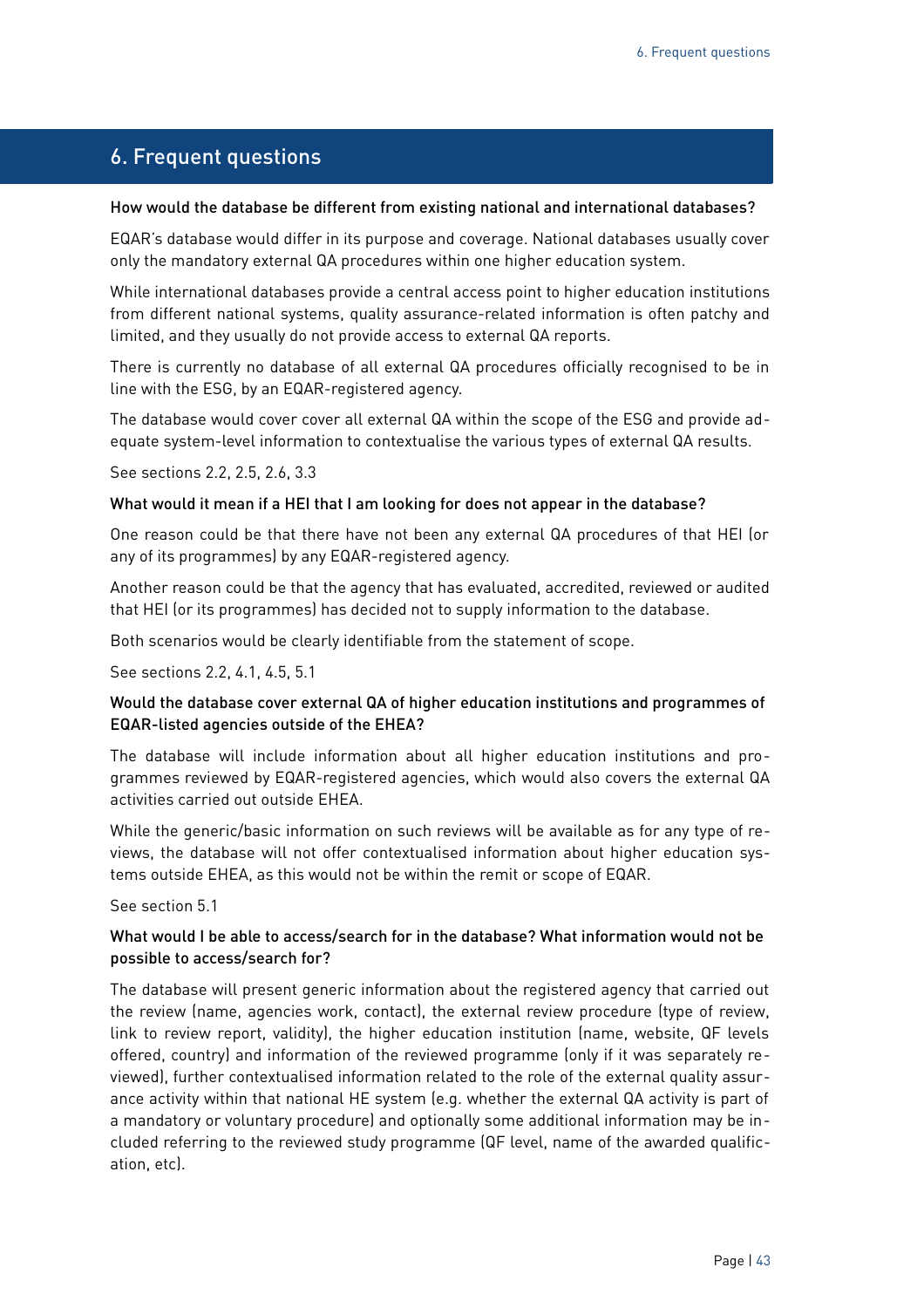As the objective of the database would not be to establish a list or catalogue of all programmes or study opportunities in the EHEA users will not be able to search for a specific study programme but only for the higher education institution where the external quality assurance was carried out.

Since the ESG only apply to higher education (the three cycles described in the QF-EHEA educational institution), all other educational establishments that have been reviewed by an EQAR-registered agencies would not be included in the databases, since those reviews are not within the scope of the ESG.

#### See sections [4.1,](#page-23-0) [4.2,](#page-24-0) [5.1,](#page-33-1) [5.2,](#page-33-0) [5.3](#page-35-0)

#### Would the database include the list of study programmes for higher education institutions that have a "self-accrediting" status?

In cases where there is no external quality assurance at the programme level (e.g. institutional audits only) information on individual programmes would not be offered via the database as such information are normally not collected by registered agencies. Users can nonetheless refer to the website of the higher education institution to inform themselves about the specific programmes offered by the higher education institution in question.

See sections [2.2,](#page-5-0) [4.1](#page-23-0)

#### How often would the information be updated? Would the database archive information?

Basic information on higher education institutions (e.g. name, website) would be updated at least annually by EQAR.

For those agencies automatically feeding data from their own website or database, the information would normally be instantly updated on the EQAR website, i.e. as soon as the agencies have themselves published it. Those agencies supplying data manually would be requested to update information as it changes.

Archived information would be available to users, including a full history of changes (e.g. name of a HEI, past external QA procedures, etc.).

See sections [4.3,](#page-26-0) [5.5](#page-37-0)

#### What would happen if a higher education institution included in the database would merge with another higher education institution, change its name or close its activities?

The database would be able to automatically update and present the historical changes in the name or external QA of a higher education institution. These updates would normally come from the regular updates based on the ETER list.

#### See sections [4.5,](#page-29-0) [5.5](#page-37-0)

#### What would happen if a higher education institution ceases its activities although its external quality assurance validity has not expired?

The EQAR database would reflect such changes once they have been communicated and addressed with the concerned quality assurance agency. The agency would normally update their website/list and thus any such information would (automatically) be reflected in the database, while the information would remain available through the archive function.

See sections [4.3,](#page-26-0) [5.4,](#page-36-0) [5.5](#page-37-0)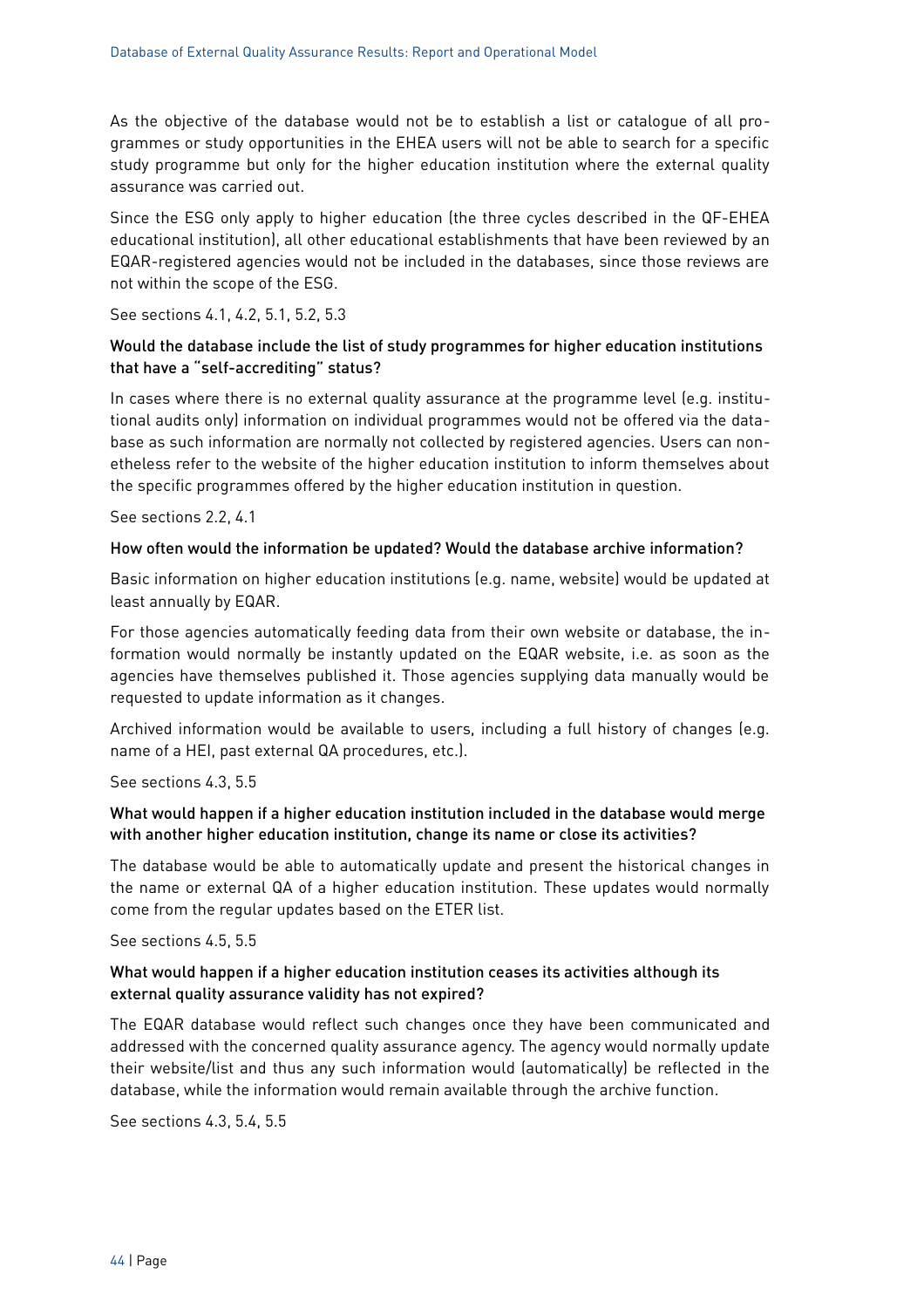## <span id="page-44-0"></span>7. Lists of figures and tables

## List of figures

| Figure 5: Use of existing higher education information tools (n=371) 13         |  |
|---------------------------------------------------------------------------------|--|
|                                                                                 |  |
|                                                                                 |  |
|                                                                                 |  |
|                                                                                 |  |
| Figure 10: Information about the external quality assurance (EQA) procedure27   |  |
| Figure 11: Additional information for external QA at programme level27          |  |
| Figure 12: Preferred modality to supply data on external QA activities28        |  |
| Figure 13: Use of unique identifiers for higher education institutions (n=36)29 |  |
|                                                                                 |  |

## List of tables

| Table 1: Existing information tools that cover multiple higher education systems or |  |
|-------------------------------------------------------------------------------------|--|
|                                                                                     |  |
|                                                                                     |  |
|                                                                                     |  |